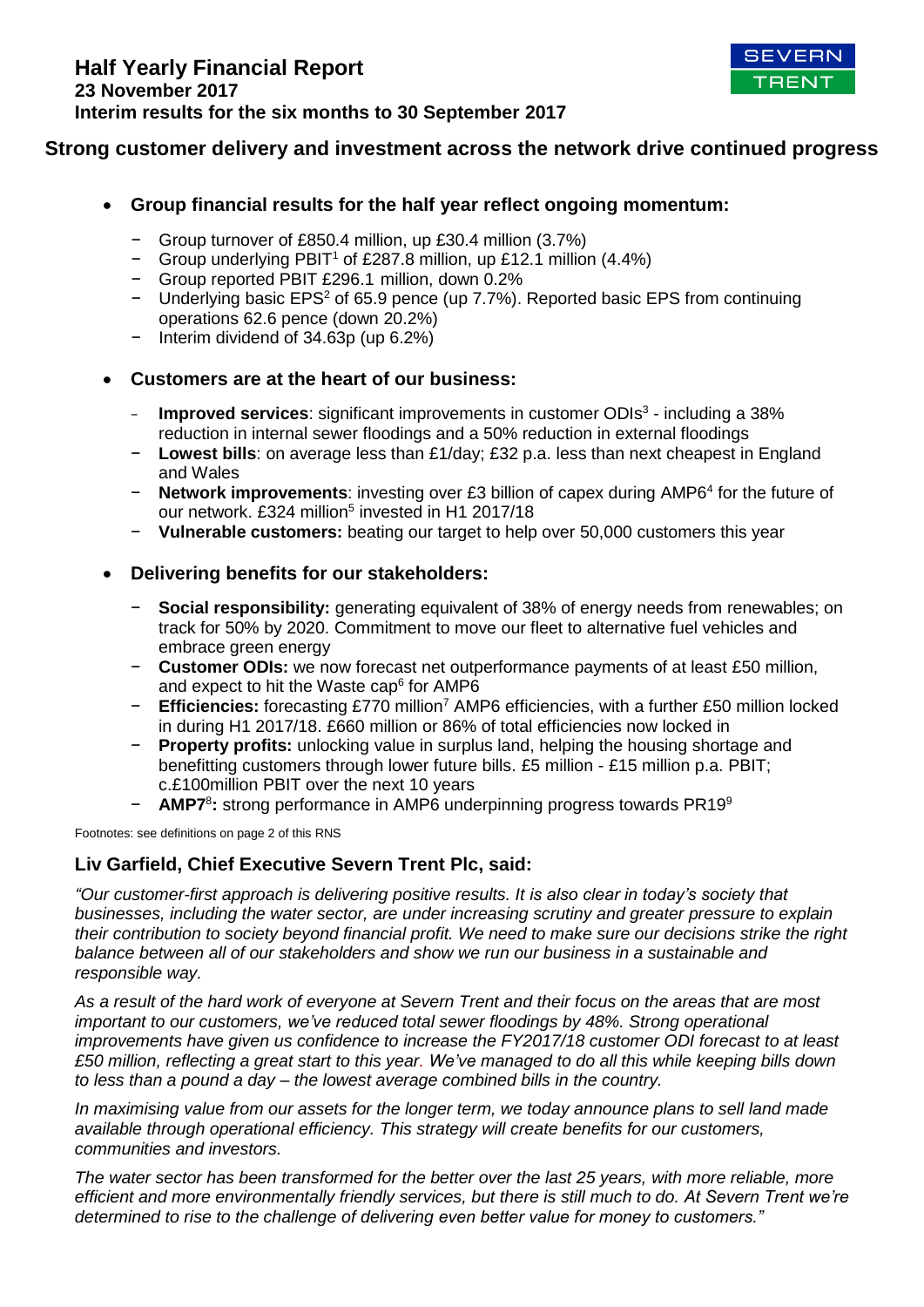## **Group results from continuing operations**

| <b>Underlying results</b>          |                 |                  |          |
|------------------------------------|-----------------|------------------|----------|
| Six months ended 30 September      | 2017            | 2016             | Increase |
|                                    |                 | $(resated)^{10}$ |          |
|                                    | £m              | £m               | %        |
| Group turnover                     | 850.4           | 820.0            | 3.7      |
| Underlying group PBIT <sup>1</sup> | 287.8           | 275.7            | 4.4      |
|                                    | pence/<br>share | pence/<br>share  |          |
| Underlying basic EPS <sup>2</sup>  | 65.9            | 61.2             | 7.7      |
| Interim dividend declared          | 34.63           | 32.60            | 6.2      |

#### **Reported results**

**Enquiries**

| Six months ended 30 September        | 2017            | 2016            | Increase/<br>(decrease) |
|--------------------------------------|-----------------|-----------------|-------------------------|
|                                      |                 | $(rested)^{10}$ |                         |
|                                      | £m              | £m              | %                       |
| Group turnover                       | 850.4           | 820.0           | 3.7                     |
| Group PBIT                           | 296.1           | 296.7           | (0.2)                   |
|                                      |                 |                 |                         |
|                                      | pence/<br>share | pence/<br>share |                         |
| Basic EPS from continuing operations | 62.6            | 78.4            | (20.2)                  |

#### **Footnotes to pages 1 & 2 of this RNS**

- 1. Underlying profit before interest and tax (PBIT) excludes exceptional operating items see note 17 to the financial statements<br>2. Underlying earnings per share (FPS) see note 8 to the financial statements
- 2. Underlying earnings per share (EPS) see note 8 to the financial statements<br>3. Customer Outcome Delivery Incentives (ODIs), quoted pre-tax and at in 2012
- 3. Customer Outcome Delivery Incentives (ODIs), quoted pre-tax and at in 2012/13 prices
- 4. AMP6: Asset Management Plan regulatory period 2015-2020
- 5. Comprises infrastructure renewals expenditure and capital expenditure in our Regulated Water and Waste Water business
- 6. For AMP6, our customer ODI outperformance payments for Waste are capped at £190m (pre-tax at 2012/13 prices). To the end
- of 2016/17, we had earned £75m from our Waste customer ODIs, leaving £115m remaining
- 7. Efficiencies quoted at actual and forecast nominal prices<br>8. AMP7: the 2020-2025 requilatory period.
- 8. AMP7: the 2020-2025 regulatory period.
- 9. Price Review (PR) 19: the consultation for 2020-2025<br>10. Restated for discontinued operations
- Restated for discontinued operations

#### **Note: Technical guidance is included on page 15 of this announcement**

| <b>Investors &amp; Analysts</b><br>Ruban Chandran<br><b>Head of Investor Relations</b> | <b>Severn Trent Plc</b>       | +44 (0) 795 716 6615 |
|----------------------------------------------------------------------------------------|-------------------------------|----------------------|
| <b>Richard Tunnicliffe</b><br><b>Investor Relations Manager</b>                        | Severn Trent Plc              | +44 (0) 783 441 9722 |
| Media                                                                                  |                               |                      |
| Jonathan Sibun                                                                         | <b>Tulchan Communications</b> | +44 (0) 207 353 4200 |
| <b>Press Office</b>                                                                    | <b>Severn Trent Plc</b>       | +44 (0) 247 771 5640 |

### **Interim Results Presentation and Webcast**

There will be a presentation of these results at 9:30am GMT on Thursday 23 November 2017 at the Rothschild Sky Pavilion, New Court, St Swithin's Lane, London EC4N 8AL. This presentation will be available as a simultaneous webcast on the Severn Trent website (www.severntrent.com) and will remain on the website for subsequent viewing.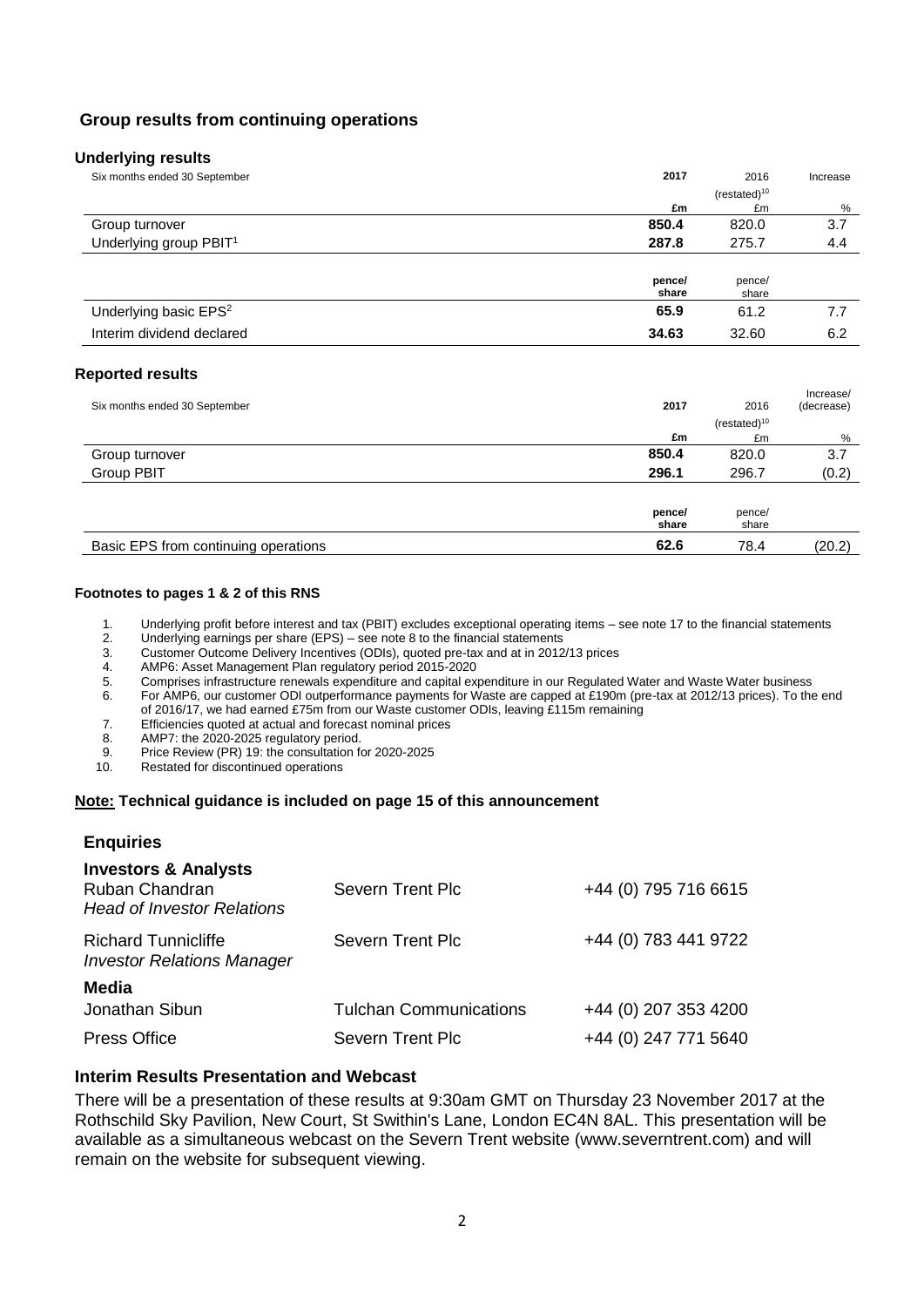### **Chief Executive's Review**

As we complete the first half of this regulatory period, it's appropriate to reflect on the hard work of my colleagues, our performance, and the journey ahead. We have further evolved the culture of our organisation and the changes we've made are now embedded throughout Severn Trent. We have focused on enhancing the service offered to customers, who have helped determine our operational priorities through customer Outcome Delivery Incentives (ODIs). Customer service improvements have been delivered whilst we've maintained the lowest average combined bills in Britain.

Our aim is to be an upper quartile company when compared to our peers and we are pushing ourselves to continue delivering the very best service for our customers and set ourselves up to be a winner in the world of increasing incentivisation expected for AMP7. We have already made great strides in this ambition but there is still more to do to ensure all our customers receive a consistent, high-quality experience.

Through the hard work of everyone at Severn Trent we've made real progress on the areas our customers have told us are most important to them, such as reducing sewer floodings by 48%, and we're seeing that reflected in our strong performance on customer ODIs, the most important measures as set by our customers.

What is also increasingly clear in today's society is that businesses, including the water sector, are under increasing scrutiny and greater pressure to explain their contribution to society beyond financial profit. We all have to show that we are sincere about putting our customers at the heart of our business. We need to make sure the decisions we take strike the right balance between all of our stakeholders and show we run our business in a sustainable and responsible way.

At Severn Trent we are committed to supporting the communities that we serve. We are proud of all the great work that has been done over many years. For us, doing the right thing means low bills, investing in better services, protecting the environment, creating employment, and helping with housing constraints through our new property strategy. The water sector has been transformed and will continue to be in the coming years, driven by consultation with customers and the regulatory framework set by our regulator.

By regularly engaging with our stakeholders we stay connected to their needs and adapt accordingly. We know that developing the right plan for PR19 will help to meet, and hopefully exceed, their expectations. Our economic regulator, Ofwat, has already previewed the methodology for AMP7, and while it should be seen as a package of overall measures, we're very aware that it will be a tough regulatory review. That said, our customer focus and the progress we have made so far this AMP means we believe we are relatively well positioned to benefit from the proposed changes.

Severn Trent continues to execute its strategy with success. Our ambition is to be the most trusted water and sewerage company by 2020. Our five priority areas are:

- Embedding customers at the heart of all we do
- − Driving operational excellence and continued innovation
- − Investing responsibly for sustainable growth
- − Changing the market for the better
- − Creating an awesome place to work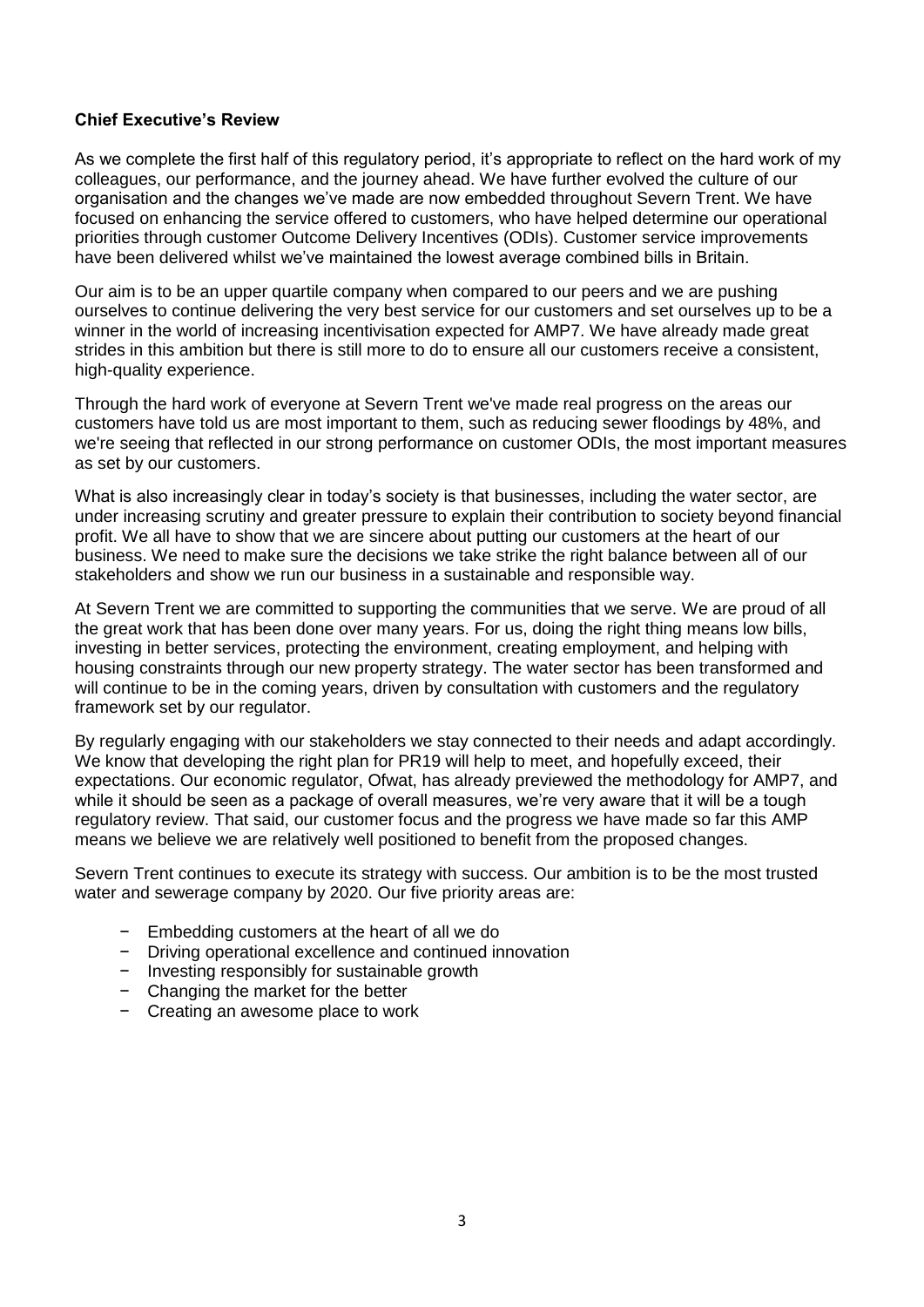### **Embedding customers at the heart of all we do**

Ofwat has recently reinforced the message that customers must be at the heart of AMP7 business plans.

Our momentum in this area has been recognised in the UK Customer Service Index (CSI), the key measure of customer satisfaction in the UK, where we were recently ranked 5<sup>th</sup> of 25 utility companies, and came top of the listed water companies. UK CSI is specifically included in Ofwat's PR19 draft methodology consultation, with higher rewards available if a company performs at or above a certain threshold.

We are proud once again that Severn Trent has the lowest average combined water and sewerage bills in Britain, at £341 per annum. Affordability is a high priority for us and we are now helping more than 50,000 vulnerable customers struggling to pay their bills. We have launched a new customer assistance scheme called 'Matching Plus' which helps customers manage their debts by rewarding them for regular payments. These actions have helped our bad debt performance this half-year, and we were the top performing water and sewerage company on this measure in both 2015/16 and 2016/17.

We have announced plans to sell surplus land over the next 10 years. This will help keep bills low, as a proportion of profits will be shared with customers through an end of AMP Regulatory Capital Value (RCV) adjustment. These plans will benefit our communities, help to address the housing shortage and create new jobs.

We are constantly looking for ways to improve our customer experience. Our next aim is to combine our contact centre staff with our network distribution and planning teams, creating a more seamless and integrated approach to our customer offer.

We recognise we are only part way through our journey to sector leadership. We came 10<sup>th</sup> out of 17 water companies overall in 2016/17 on the Service Inventive Mechanism (SIM), a measure of customer experience, and we know we can improve. However, we are pleased that Dee Valley, which is now part of Severn Trent, came 4<sup>th</sup> overall in SIM and we are looking to apply their strengths to the wider business.

### **Driving operational excellence and continuous innovation**

We have created a solid track record in the areas that matter most for our customers. This has resulted in us earning £71 million (pre-tax at 2012/13 prices) outperformance payments on our customer ODIs in the first two years of AMP6.

Early investments are now paying off; we have made a strong start to 2017/18 with a positive trajectory and this high performance is now ingrained within our organisation. Our rate of improvement means we are now increasing FY 2017/18 guidance to at least £50 million, and we now expect to hit the Waste cap for AMP6.

Highlights in the first half of 2017/18 include reducing the number of internal and external sewer flooding incidents by 38% and 50% respectively. In Water, we're encouraged by a 12% improvement in water quality complaints.

We recognise that our performance has a financial impact on our customers, so in light of expected higher inflation next year, we've asked Ofwat to allow us to defer £27 million of the £38 million customer ODIs we earned in 2016/17 (post tax, at 2012/13 prices, or £47.6 million pre-tax) into later years. That means we can limit the customer ODI component in next year's bills to less than a penny a day, helping keep our bills as low as possible.

We know that there are areas where our performance needs to further improve, for example on water quality, and we are working hard to meet our challenging targets in these as well.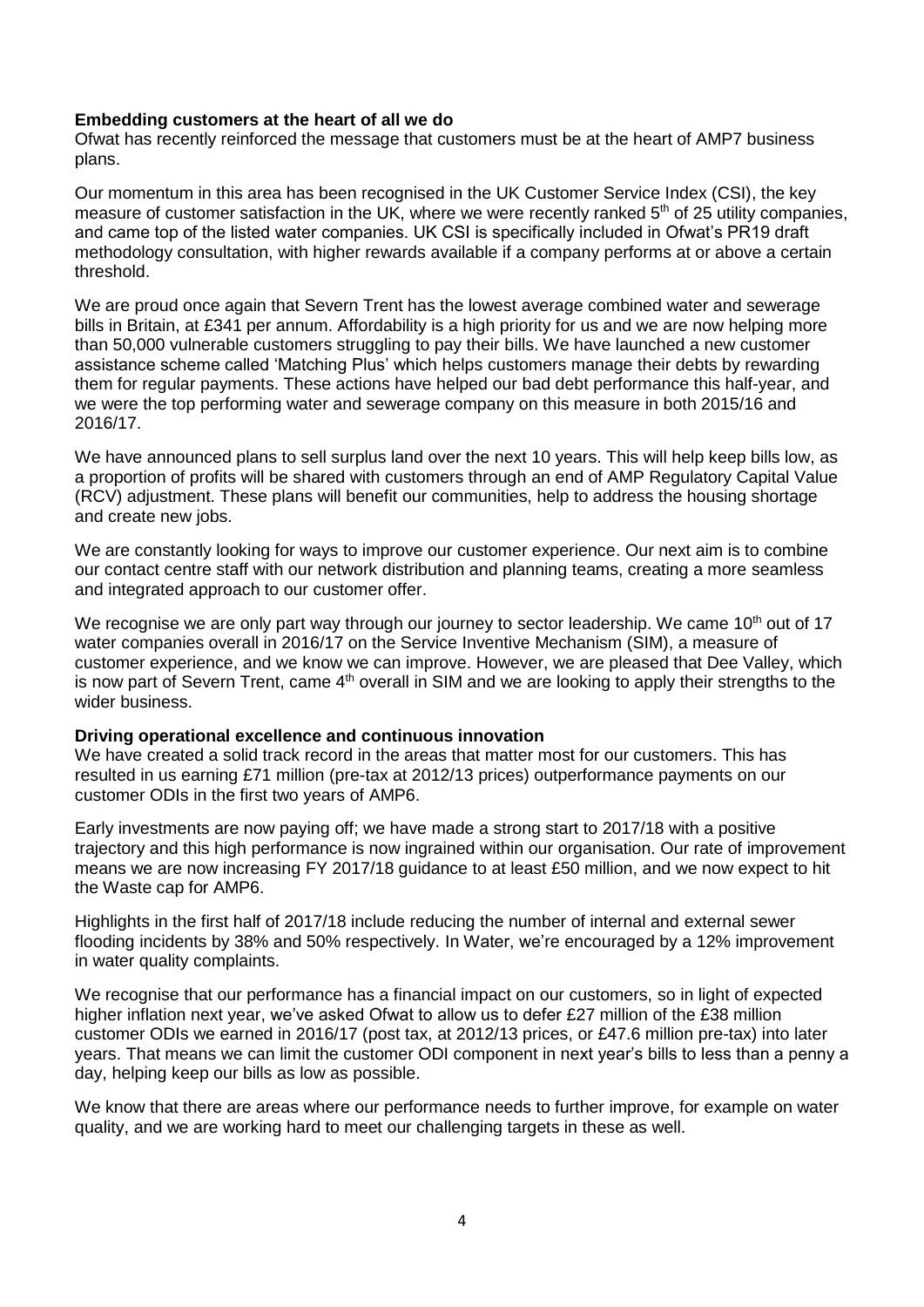### **Investing responsibly for sustainable growth**

Ofwat expects companies to deliver efficiency improvements as we enter the next price review. In AMP6 we have shown we can meet these challenges, with £770 million of efficiencies forecast for the period to 2020. We have now locked in 86% of the total, including an additional £50 million identified in the first half of 2017/18. We are well underway with the reinvestment of £120 million for the benefit of our customers in water quality, security and vulnerable customers.

When we entered this AMP our performance across the price controls was mixed. Waste was our strongest area and we started the AMP in the upper quartile. Based on our cumulative performance to the end of 2016/17 we are confident our progress keeps us there.

Water was the area where we knew we needed to focus. We were mid-table and we knew we could do better. The signs so far are encouraging and we believe our progress is moving us towards upper quartile, however there is more to do.

In Retail we started mid-table and our analysis suggests we are now upper quartile on costs. This has been helped significantly by our bad debt performance. We are now one of the top performers in the sector thanks to the strong, innovative approach of our credit management teams.

We are encouraged by our progress in the first two years of AMP6, and while we still have improvements to make, we intend to achieve upper quartile across all price controls by 2020. This will stand us in good stead for the journey to AMP7.

Our Birmingham Resilience scheme is progressing well. We have finished tunnelling at two of the sites required along the Elan Valley Aqueduct and will start work on the final tunnel at Knighton next year. The design work for the new abstraction point on the River Severn and formal consultation with our customers is complete. Our second largest capital scheme in Newark is also progressing well, with work to renew the water mains now finished.

We have now spent £116 million of the £190 million planned investment in renewable energy. We are generating the equivalent of 38% of our energy needs and remain on-track to deliver 50% by 2020. Our new food waste plant at Roundhill has opened for business, and our wind turbines in Derby and hydro additions at Howden and Clywedog are now in full-time operation.

Our plan is to make our entire fleet environmentally friendly and we have pledged to replace 2,200 vans, cars and tankers with alternative fuel vehicles, as and when appropriate vehicles come on the market.

In our Business Services division, we have streamlined our portfolio by selling our US Operating Services business in June, allowing us to focus on core strategic growth areas.

### **Changing the market for the better**

Water services in England and Wales have been transformed over the last 25 years since privatisation. Investment has increased significantly in the sector to make services more reliable, efficient, and improve the environment. Ofwat's PR19 draft methodology consultation will encourage us to take the water sector to the next level of performance.

The PR19 methodology has set expectations of the returns we can expect from the next regulatory period and it is clear that this is going to be a challenging price review. However, we believe the focus should be on the package of measures as a whole, rather than just one element, such as the base return. There will be opportunities for well-run companies to improve returns through enhancements to incentives such as totex and customer ODIs. We agree with this approach, companies should not be rewarded for providing sub-standard service to customers, and we intend to be winners in this environment.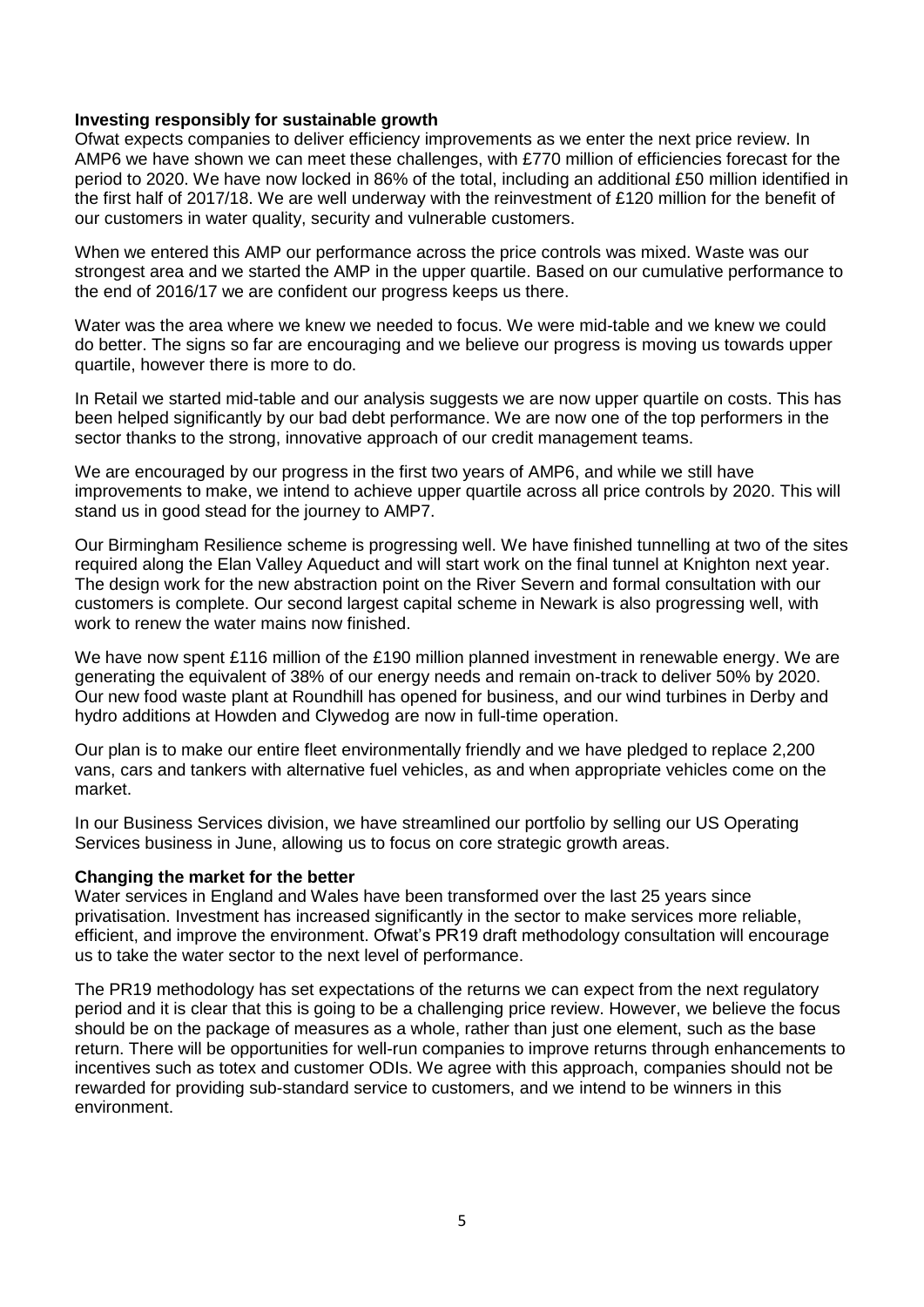We have published our response to the draft methodology consultation and are generally supportive of Ofwat's proposals. The strengthening of incentives is a clear positive and the creation of competitive markets in water resources and bioresources will create opportunities for us. Overall we believe the methodology is tough and challenging, but the right direction for customers.

Our preparations for PR19 are well progressed. We are working with customers in collaboration with The Water Forum (our customer consultation panel) on plans to gain vital customer insight and provide assistance to vulnerable customers. We will stretch ourselves further on customer ODIs. For example we have bold ambitions to reduce leakage by 15% over the course of AMP7. We have been supporters of Ofwat's recent moves and we intend to embrace competition in the bioresources market with a dedicated team.

Our catchment management programme is reducing the level of pollution getting into raw water sources, and we are engaging with more than 1,500 farms in our region. In the first half of the year we also launched a scheme to help developers build more water efficient homes, offering discounts on connection charges if certain criteria are met.

Integration of Dee Valley is progressing well and in parallel with our preparation for the proposed licence changes due to take place in April 2018. We are sharing best practice between Dee Valley and Severn Trent which is to the benefit of customers. For example Dee Valley's approach to mains cleaning has been yielding strong results and we're are now taking these learnings and applying them across the broader Seven Trent business.

### **Creating an awesome place to work**

Our people drive the change needed to meet the challenges faced by our sector and help create a lasting water legacy. We place great importance on their motivation and wellbeing.

The majority of Severn Trent employees are also our customers and we believe in empowering and learning from them so we can deliver better service for all of our customers. Our all-employee roadshows captured their thoughts on key topics such as water efficiency and reducing leakage.

We are proud to have been named in the first-ever Social Mobility Employer Index, the only water company to be included. This is a joint initiative between the Social Mobility Foundation and the Social Mobility Commission, recognising the efforts companies are making to ensure everyone has the opportunity to find a job and be promoted, regardless of their background. We also participate in the employability scheme which gives internships and work opportunities to people with special educational needs.

We have created a new volunteering programme called Community Champions, helping us all get more involved in our local communities. Around 40% of our employees have signed up so far and we have committed to help clean up 50km of our region's riverbanks.

Along with other leading companies, we have recently published our gender pay gap performance and it is encouraging to see that Severn Trent's mean gap is just 2.4%, well below the national and industry average.

We have been working in partnership with Hope for Justice in helping to eradicate modern slavery. We have also delivered a range of sessions on specific areas of concern to our people, such as the menopause, and trained over 330 employees as mental health first aiders.

As part of our ongoing push to make customer service even better, we recently announced a recruitment drive for 250 people for our asset creation and repair and maintenance teams.

We have seen encouraging trends in the diversity of our teams with more colleagues from Black, Asian, and Minority Ethnic (BAME) backgrounds and greater gender diversity. We've seen an increase from 4% of BAME graduates in the total graduate population three years ago to 34% today. In our apprentice group we've seen an increase in females from nil three years ago to 15% today.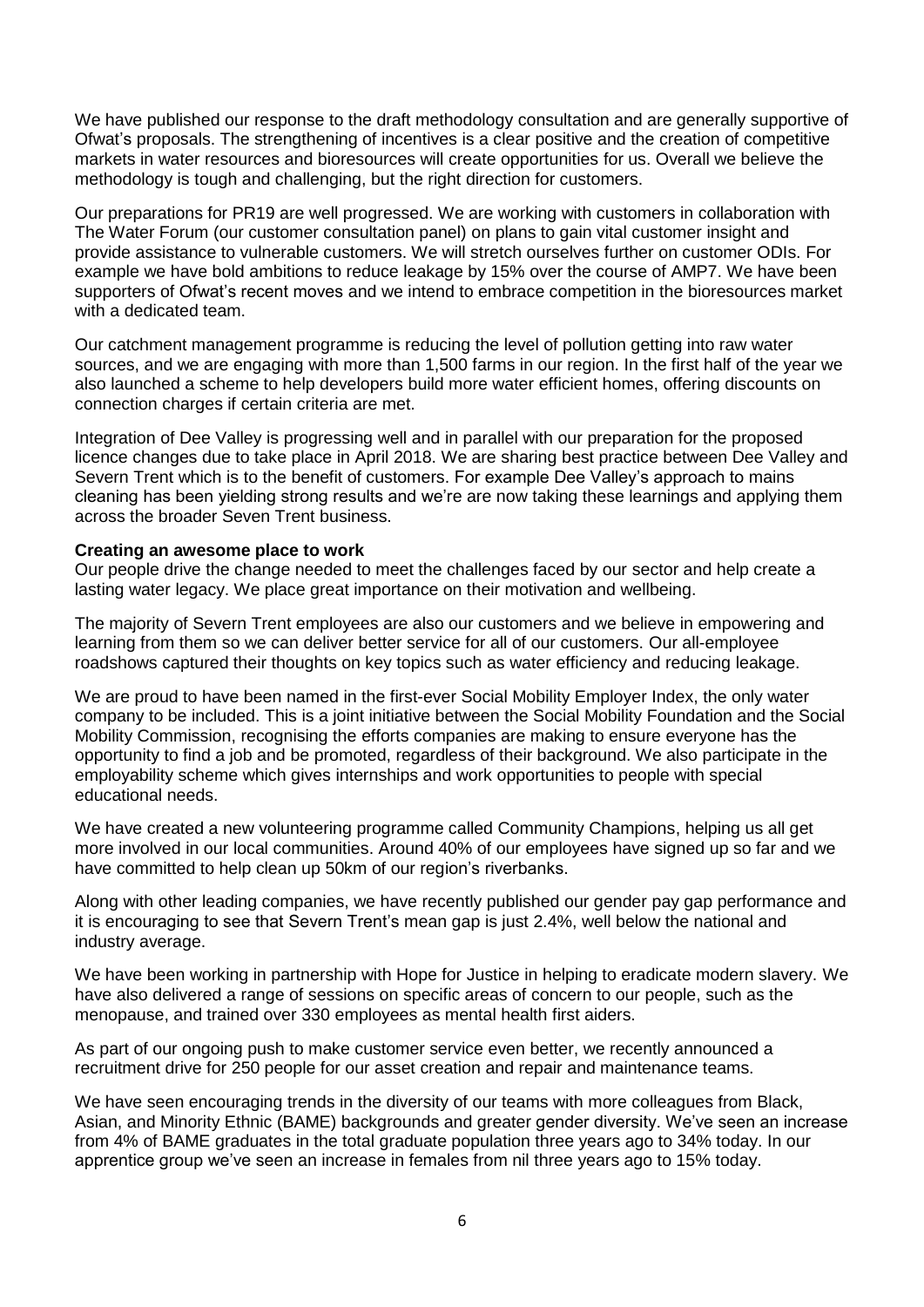## **Chief Financial Officer's Review**

We have delivered good financial performance in the first six months of 2017/18. Our Regulated Water and Waste Water business has shown good control over operating costs, restricting increases to less than inflation. In Business Services we have seen strong growth in revenues and underlying PBIT in both Operating Services and Renewable Energy.

Our strategy of increasing exposure to low floating interest rates helped reduce our effective cash cost of interest, however our overall reported net interest costs increased due to the impact of higher inflation on the 26% of our debt that is index-linked.

Our tax charge was in line with the statutory rate of 19% although the benefit of capital allowances and amounts recoverable in relation to previous overpayments reduced the cash tax payable.

Underlying earnings per share was up 7.7% to 65.9 pence (2016/17: 61.2 pence). Basic earnings per share from continuing operations was 62.6 pence (2016/17: 78.4 pence).

In May, we upgraded our dividend policy to increase by RPI plus at least 4% per annum. As a result the proposed interim dividend has increased by 6.2%.

On 30 June we completed the disposal of our US Operating Services business, realising a gain of £16.1 million and we sold our Italian Operating Services business in the previous year. These have both been reported as discontinued operations and the previous year's figures have been restated to reflect this. Details of the restatement were set out in a separate announcement on 19 July 2017.

A brief overview of our financial performance for the six month period is as follows:

- Group turnover from continuing operations was £850.4 million (2016/17: £820.0 million), an increase of 3.7%, mainly due to allowed price increases in our Severn Trent Regulated Water and Waste Water business, the acquisition of Dee Valley and growth in both of our Business Services businesses.
- Underlying PBIT increased by 4.4% to £287.8 million (2016/17: £275.7 million) benefiting from six months of Dee Valley, good operating cost control and lower infrastructure spend, offset by higher depreciation on the growing asset base.
- There were exceptional gains of £8.3 million arising from a further pension increase exchange arrangement that has been agreed with the Trustees of the Severn Trent Pension Scheme (2016/17 gain of £21.0 million).
- Reported group PBIT was £296.1 million (2016/17: £296.7 million).
- Whilst net finance costs were £110.5 million (2016/17: £98.5 million) reflecting the impact of higher RPI, the effective cash cost of interest was around 20 basis points lower compared to the same period last year.
- The current tax charge of £21.7 million (2016/17: £29.8 million) benefitted from the reduction in the corporation tax rate from 20% to 19% and from capital allowances on our increased investment programme. The deferred tax charge before exceptional tax was £12.8 million (2016/17: £6.7 million). The total tax charge was therefore £34.5 million (2016/17: credit of £3.3 million after an exceptional deferred tax credit of £39.8 million due to the reduction in corporation tax rate to 17% in 2020).
- Net capital expenditure (cash) was £270.4 million (2016/17 £234.8 million). We expect further increases in the second half of the year and through the rest of the AMP.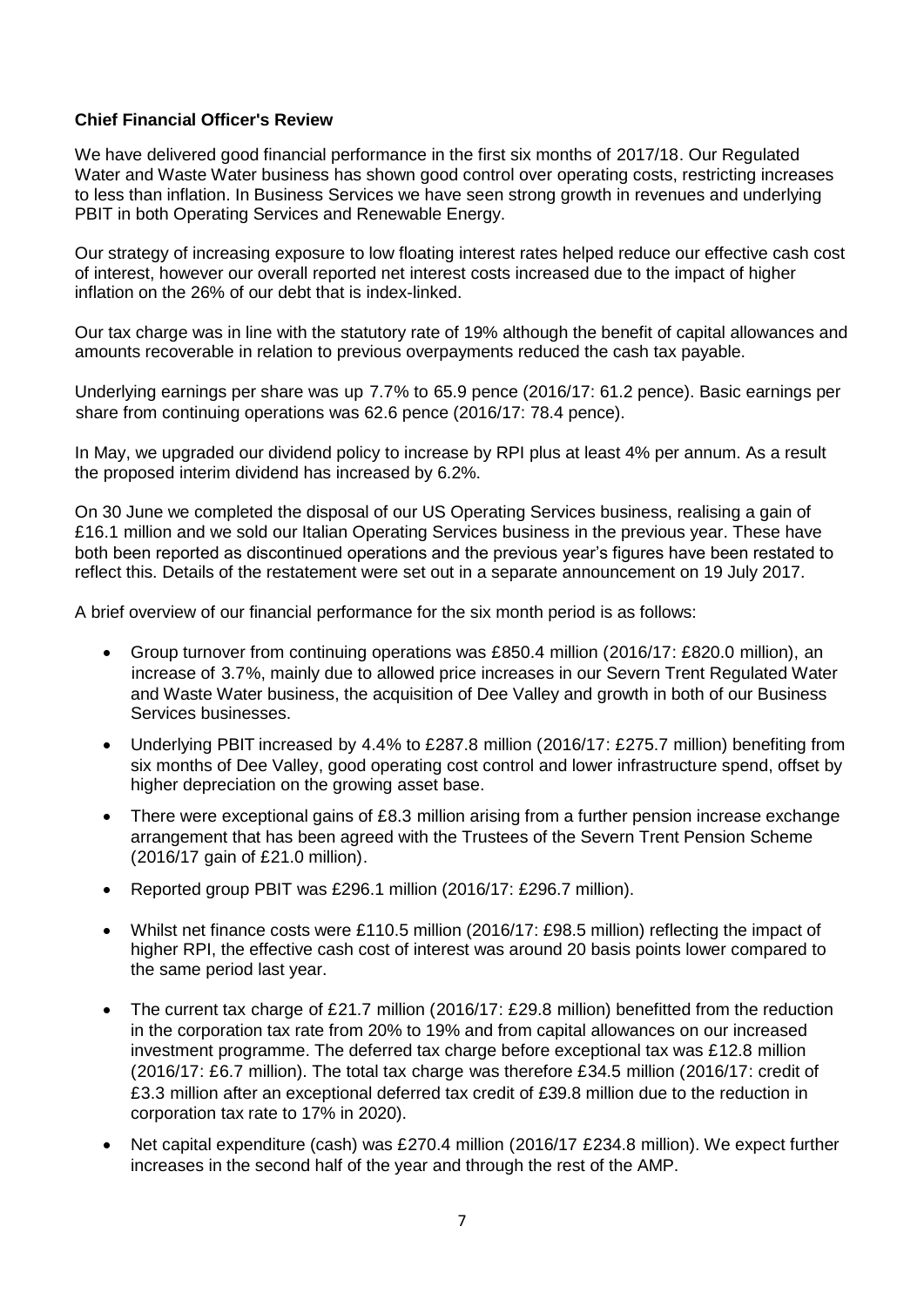## **Regulated Water and Waste Water**

Turnover for the Regulated Water and Waste Water segment was £789.9 million (2016/17: £765.2 million) and underlying PBIT was £278.3 million (2016/17: £268.9 million).

Six months ended 30 September

|                                     |         |            | 2017                           | 2016    | Better/(worse) |        |
|-------------------------------------|---------|------------|--------------------------------|---------|----------------|--------|
|                                     | Total   | Dee Valley | <b>Excluding</b><br>Dee Valley |         |                |        |
|                                     | £m      | £m         | £m                             | £m      | £m             | %      |
| Turnover                            | 789.9   | (12.5)     | 777.4                          | 765.2   | 12.2           | 1.6    |
| Net labour costs                    | (71.4)  | 2.0        | (69.4)                         | (66.8)  | (2.6)          | (3.9)  |
| Net hired and contracted costs      | (69.8)  | 1.1        | (68.7)                         | (72.4)  | 3.7            | 5.1    |
| Power                               | (45.2)  | 1.1        | (44.1)                         | (39.7)  | (4.4)          | (11.1) |
| Bad debts                           | (10.8)  | 0.2        | (10.6)                         | (10.3)  | (0.3)          | (2.9)  |
| Other costs                         | (88.5)  | 1.0        | (87.5)                         | (87.9)  | 0.4            | 0.5    |
|                                     | (285.7) | 5.4        | (280.3)                        | (277.1) | (3.2)          | (1.2)  |
| Infrastructure renewals expenditure | (64.4)  | 0.6        | (63.8)                         | (66.0)  | 2.2            | 3.3    |
| Depreciation                        | (161.5) | 2.9        | (158.6)                        | (153.2) | (5.4)          | (3.5)  |
| <b>Underlying PBIT</b>              | 278.3   | (3.6)      | 274.7                          | 268.9   | 5.8            | 2.2    |

Dee Valley Water contributed £12.5 million to turnover and £3.6 million to underlying PBIT in the period. The following commentary on the Regulated Water and Waste Water business excludes Dee Valley Water and is therefore on a like-for-like basis.

Turnover increased by 1.6%. Higher tariffs increased revenue by £17.7 million including the impact of the annual RPI increase on prices (£16.9 million), the benefit of customer ODI outperformance payments earned in 2015/16 (£12.9 million), partially offset by an adjustment of £12.1 million for wholesale revenue in 2015/16 billed in excess of the Wholesale revenue allowance. New connections, meter optants, voids management and other impacts together resulted in a net reduction of £5.5 million, leading to the £12.2 million reported total increase.

Net labour costs were £2.6 million (3.9%) higher period on period. A 2% pay award and 4% increase in headcount from insourcing was partially offset by an increase in the amount capitalised, as we spent more of our time on our growing capital programme this year.

Net hired and contracted costs decreased by £3.7 million. Gross costs were £2.0 million lower, in part due to one-time costs related to Open Water in 2016/17 and more insourcing, and costs capitalised increased as a result of the larger capital programme.

Power costs were £4.4 million higher than the previous year. We implemented a number of successful initiatives to reduce energy usage and consumption was down by 2.9 Gwh (around 1%) despite a 2% increase of water into supply. However, as expected, this was more than offset by increases in energy pass-through costs. The group manages its power costs through a combination of self-generation, forward price contracts and financial derivatives.

Bad debt charges were £0.3 million higher and represent 1.8% of household revenue, consistent with the prior year (2016/17: 1.8%).

Other costs decreased by £0.4 million net after including an increase in release of deferred credits of £3.6 million, mainly arising on assets adopted under the second stage of the Private Drains and Sewers ("PDAS") programme, which is matched by an increase in the depreciation charge on these assets.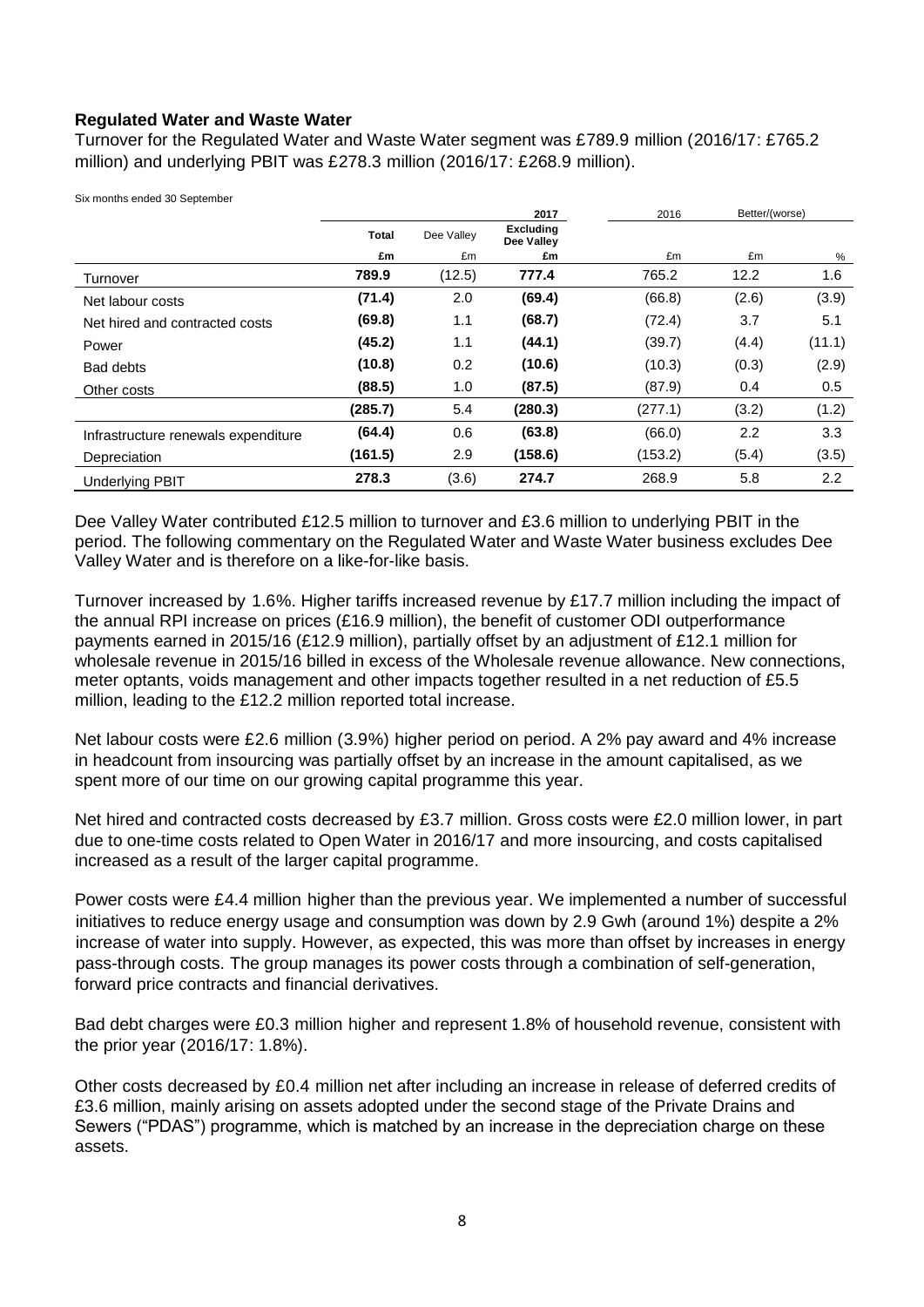Infrastructure maintenance expenditure was £2.2 million lower in the period, mainly due to timing differences compared to the prior year.

Depreciation was £5.4 million higher year on year, partly due to the assets adopted under PDAS, noted above, and increased capital expenditure on new assets.

#### **Business Services**

Six months ended 30 September

|                           | 2017 | 2016       |     | Increase |
|---------------------------|------|------------|-----|----------|
|                           |      | (restated) |     |          |
|                           | £m   | £m         | £m  | %        |
| <b>Turnover</b>           |      |            |     |          |
| <b>Operating Services</b> | 40.5 | 37.6       | 2.9 | 7.7      |
| Renewable Energy          | 29.7 | 26.6       | 3.1 | 11.7     |
|                           | 70.2 | 64.2       | 6.0 | 9.3      |
|                           |      |            |     |          |
| <b>Underlying PBIT</b>    |      |            |     |          |
| <b>Operating Services</b> | 7.4  | 6.0        | 1.4 | 23.3     |
| Renewable Energy          | 9.0  | 7.4        | 1.6 | 21.6     |
|                           | 16.4 | 13.4       | 3.0 | 22.4     |

In our Operating Services business turnover increased by £2.9 million mainly due to additional work on existing contracts. Underlying PBIT increased by £1.4 million from the margin on the additional work and higher income from contracts with plumbing and drainage insurers.

Renewable Energy turnover increased by £3.1 million and underlying PBIT increased by £1.6 million, driven by strong performance in our bioresources business.

The results above exclude the US Operating Services business, which was sold on 30 June 2017. The Italian Operating Services business was sold on 23 February 2017 and the non-household Retail business was transferred to the Water Plus joint venture during the prior year. All of these businesses have been classified as discontinued operations in the current and previous periods and the results for the previous period have been restated to reflect this.

There were no significant property disposals in the period, however, we have identified opportunities to generate profits of around £100 million over the next 10 years from the development of surplus property assets. A proportion of these profits will be shared with customers through lower bills. We have strengthened our Property team to take advantage of these opportunities and will report these operations as part of underlying Business Services PBIT in future periods.

### **Corporate and Other**

Corporate overheads were £6.1 million (2016/17: £6.9 million). There was also an exchange loss of £0.3 million (2016/17 gain of £2.1 million).

### **Exceptional items before tax**

An exceptional gain of £8.3 million (2016/17: £21.0 million) arose from the expected benefit of a pension increase exchange arrangement under which members of our defined benefit schemes will be offered the opportunity at retirement to exchange future non-statutory inflationary increases in a portion of their pensions earned prior to 1997 for a higher pension payment.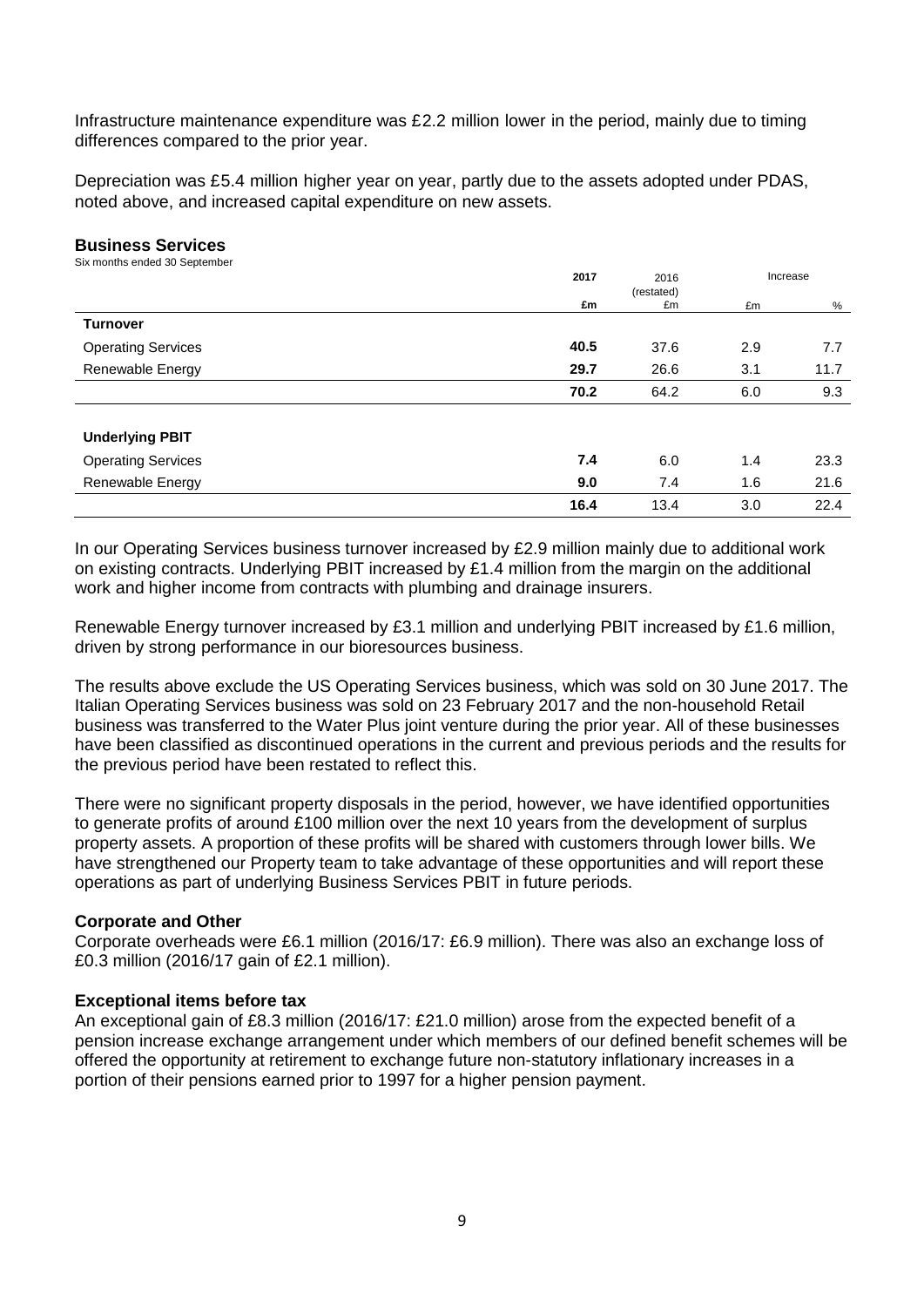### **Net finance costs**

The group's net finance costs for the six month period were £110.5 million, £12.0 million higher than the prior period (£98.5 million). The effective cash cost of interest (excluding the RPI uplift on index linked debt) was 3.6% (2016/17: 3.8%) reflecting the benefit of our strategy to increase the proportion of debt at currently low floating rates. However, the interest cost on RPI debt increased by £11.4 million, largely as a result of higher inflation, so the effective interest rate, including index linked debt, for the period was 4.5% (2016/17: 4.2%). Net pension finance costs were £2.0 million higher than the previous year as the increase in the opening net deficit exceeded the benefit from the lower opening discount rate.

Interest capitalised was £2.9 million higher than the prior year due to the increased level of capital work in progress.

The group's EBITDA interest cover was 4.4 times (2016/17: 4.6 times) and PBIT interest cover was 2.8 times (2016/17: 3.0 times). See note 17 for further details.

### **Gains/losses on financial instruments**

The group uses financial derivatives solely to hedge risks associated with its normal business activities including:

- Exchange rate exposure on borrowings denominated in foreign currencies;
- Interest rate exposures; and
- Exposures to increases in electricity prices.

During the period a counterparty asked to terminate four of our interest rate swaps with a notional principal of £150 million. The fair value of the swaps at termination was a £42.6 million liability and the termination payment was £40.0 million. The gain on termination has been included in finance income.

The group holds interest rate swaps with a net notional principal of £503.2 million, which execute the group's strategy to increase exposure to currently low interest rates; cross currency swaps with a sterling principal of £98.4 million, which economically act to hedge exchange rate risk on certain foreign currency borrowings; and an inflation swap with a notional principal of £50 million, which swaps RPI linked cash flows for CPI linked cash flows. These swaps do not meet the hedge accounting rules of IAS 39 and therefore the changes in fair value are taken to gains/(losses) on financial instruments in the income statement. During the period there was a charge of £9.2 million (2016/17: charge of £6.8 million) in relation to these instruments.

An analysis of the amounts charged to the income statement in the period is presented in note 4 to the financial statements.

The group has fixed around 90% of the estimated wholesale energy usage for 2017/18 through a combination of forward price contracts and financial derivatives.

### **Taxation**

The tax charge reported in the income statement is calculated at a rate of 18.9% (2016/17: 20.0% based on restated profit before tax), representing the best estimate of the annual average tax rate expected for the full year applied to the profit for the six month period.

The current tax charge for the period was £21.7 million (2016/17: £29.8 million) and the deferred tax charge before exceptional tax was £12.8 million (2016/17: £6.7 million).

There was an exceptional deferred tax credit in 2016/17 of £39.8 million arising from the enactment of the reduction in corporation tax rate to 17% from 2020.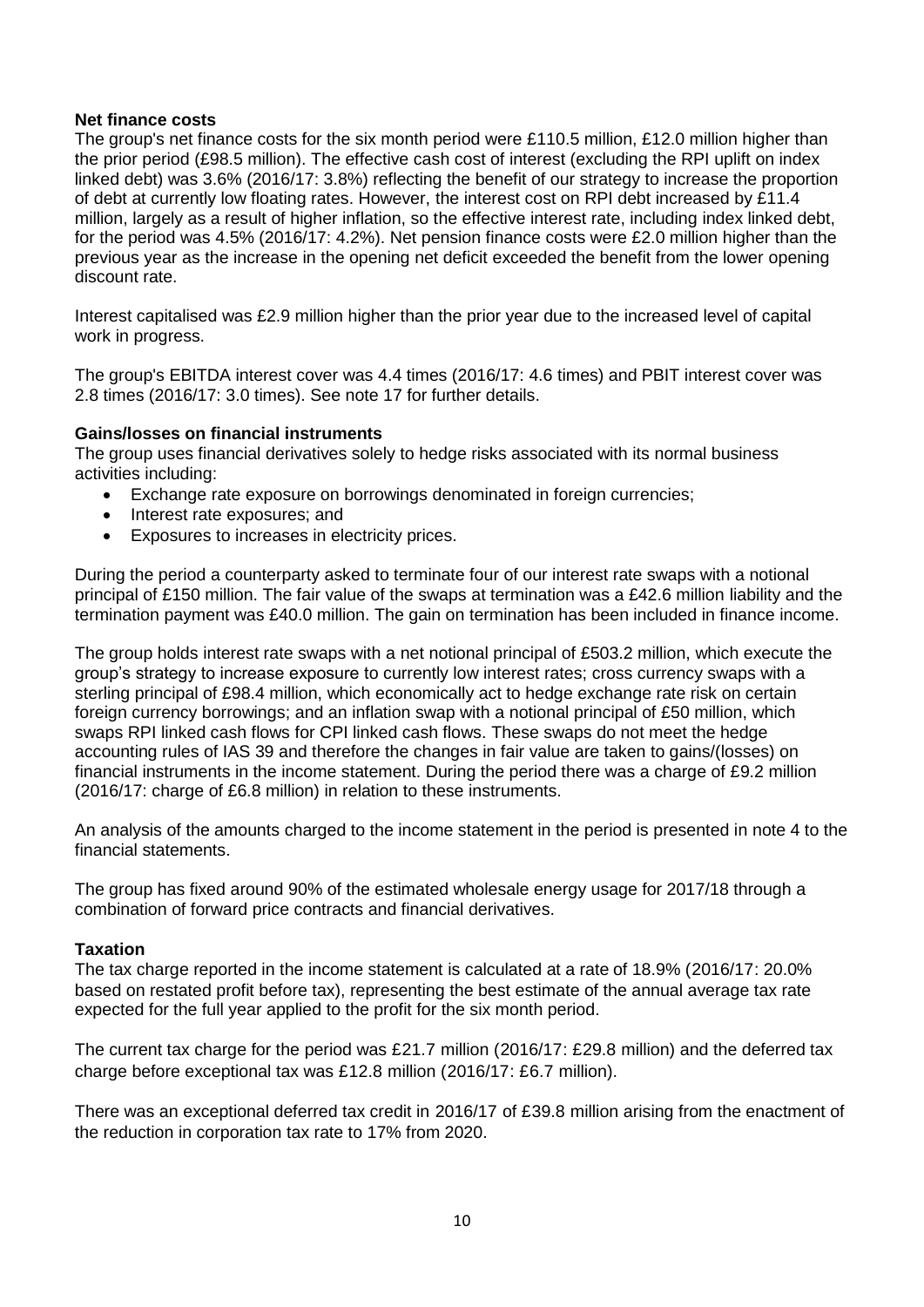The reduction in the headline corporation tax rate to 19% and the benefit of the capital allowances from our increased capital programme reduced our underlying effective current tax rate (in line with guidance) to 13.1% (2016/17: 17.9%).

### **Profit for the period and earnings per share**

Reported profit for the period from continuing operations was £147.5 million (2016/17: £185.2 million). The reduction was largely due to the exceptional deferred tax credit in the previous year.

The profit for the period from discontinued operations was £17.5 million (2016/17: £25.2 million).

Total reported profit for the period including discontinued operations was £165.0 million (2016/17: £210.4 million).

Basic earnings per share from continuing operations decreased by 20.2% to 62.6 pence (2016/17: 78.4 pence). Underlying basic earnings per share were 65.9 pence (2016/17: 61.2 pence). For further details see note 8.

### **Cash flow**

Six months ended 30 September

|                                                                              | 2017      | 2016      |
|------------------------------------------------------------------------------|-----------|-----------|
|                                                                              | £m        | £m        |
| Net cash generated from operations                                           | 480.2     | 516.6     |
| Net capital expenditure                                                      | (270.4)   | (234.8)   |
| Net interest paid                                                            | (64.9)    | (63.9)    |
| Investment in joint ventures and associates                                  |           | (55.7)    |
| Proceeds on disposal of subsidiaries net of cash disposed and disposal costs | 26.9      | (4.9)     |
| Proceeds on maturity of forward contracts                                    |           | 4.3       |
| Swap termination payment                                                     | (40.0)    |           |
| Free cash flow                                                               | 131.8     | 161.6     |
| <b>Dividends</b>                                                             | (115.2)   | (114.0)   |
| Issue of shares                                                              | 5.1       | 4.9       |
| Purchase of own shares                                                       | (0.5)     |           |
| Change in net debt from cash flows                                           | 21.2      | 52.5      |
| Non-cash movements                                                           | (27.0)    | 29.6      |
| Change in net debt                                                           | (5.8)     | 82.1      |
| Opening net debt                                                             | (5,082.4) | (4,823.4) |
| Closing net debt                                                             | (5,088.2) | (4,741.3) |
|                                                                              |           |           |

Cash generated from operations was down 9.7% compared to the same period in the previous year, which benefitted from the change in payment terms for non-household debtors following the transfer of this business to Water Plus. The performance in the current year is more in line with historical trends.

### Net debt comprises:

|                                                           | 30 September | 31 March  | 30 September |
|-----------------------------------------------------------|--------------|-----------|--------------|
|                                                           | 2017         | 2017      | 2016         |
|                                                           | £m           | £m        | £m           |
| Cash and cash equivalents                                 | 151.3        | 44.6      | 38.9         |
| Bank loans                                                | (926.2)      | (1,073.3) | (1, 178.8)   |
| Other Ioans                                               | (4, 353.5)   | (4,090.0) | (3,582.2)    |
| <b>Finances leases</b>                                    | (115.4)      | (115.7)   | (117.2)      |
| Cross currency swaps                                      | 34.4         | 43.4      | 52.3         |
| Loans due from joint ventures and associated undertakings | 121.2        | 108.6     | 45.7         |
| Net debt                                                  | (5,088.2)    | (5,082.4) | (4,741.3)    |

At 30 September 2017 we held £151.3 million (31 March 2017: £44.6 million) in cash and cash equivalents. Average debt maturity is 14.5 years. Including committed facilities, the group's cash flow requirements are funded until July 2019.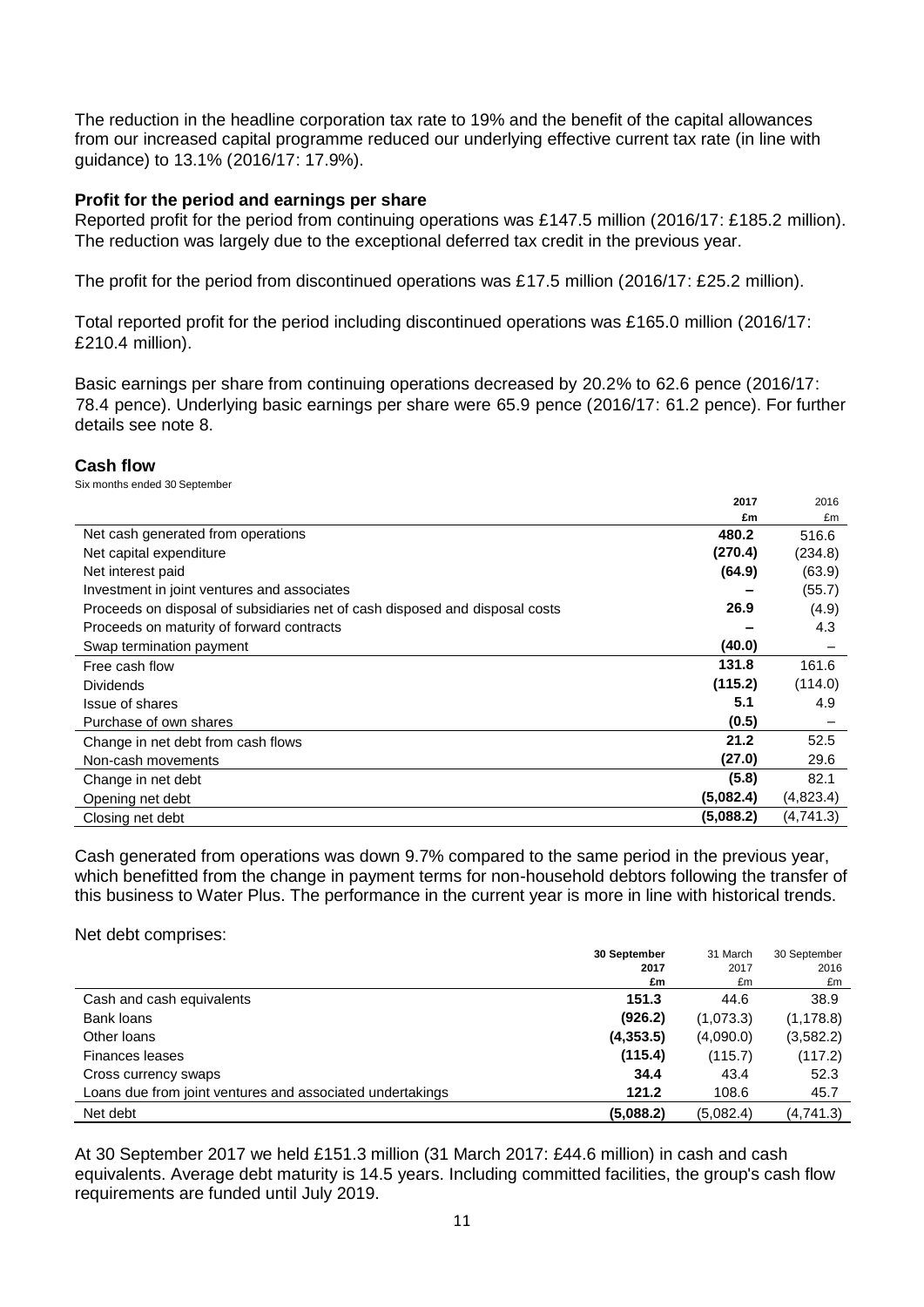We invest cash in deposits with highly rated banks and liquidity funds and the list of counterparties is regularly reviewed and reported to the Board.

Net debt at 30 September 2017 was £5,088.2 million (31 March 2017: £5,082.4 million). Balance sheet gearing (net debt/net debt plus equity) at the half year was 84.0% (31 March 2017: 84.6%). Net debt, expressed as a percentage of estimated Regulatory Capital Value at 30 September 2017 was 59.2% (31 March 2017: 61.6%). Gearing tends to be lower at the half year than the year end because the billing pattern in our regulated business results in cash flow being weighted to the first half of the financial year.

The estimated fair value of debt at 30 September 2017 was £1,227 million higher than book value (31 March 2017: £1,444 million higher). The decrease in the difference to book value is largely due to the increase in the discount rates applied, driven by market expectations of higher interest rates.

### **Pensions**

We have three defined benefit pensions arrangements, two from Severn Trent and one from Dee Valley Water. The Severn Trent schemes closed to future accrual on 31 March 2015.

Formal three-yearly actuarial valuations have been completed as at 31 March 2016 for the Severn Trent schemes and we have agreed the future funding plan for these schemes with the Trustee. The agreement reached with the Trustee for the Severn Trent Pension Scheme ('STPS'), which is by far the largest of the schemes includes:

- Inflation-linked payments of £15 million per annum through a new asset backed funding arrangement potentially continuing to 31 March 2031, although these contributions will cease earlier, should a subsequent valuation of the STPS show that these contributions are no longer needed.
- Further payments of £10 million for the two financial years ending 31 March 2019.
- Continued payments under the existing asset backed funding arrangement, which provides £8.2 million per annum to 31 March 2032.
- In addition to these payments the company will directly pay the annual Pension Protection Fund levy incurred by the STPS.

During the period, as agreed with the company, the Trustees of the STPS have entered into additional hedging arrangements to reduce the impact of fluctuations in interest rates and inflation on the Scheme's liabilities, without adversely impacting the expected return on the Scheme's assets.

On an IAS 19 basis, the estimated net position (before deferred tax) of all of the group's defined benefit pension schemes was a deficit of £567.3 million as at 30 September 2017. This compares to a deficit of £574.6 million as at 31 March 2017.

The movements in the net deficit during the period were:

|                                                | Fair value<br>of plan assets | Defined<br>benefit<br>obligations | Net deficit |
|------------------------------------------------|------------------------------|-----------------------------------|-------------|
|                                                | £m                           | £m                                | £m          |
| At start of the period                         | 2,352.8                      | (2,927.4)                         | (574.6)     |
| Amounts credited/(charged) to income statement | 29.2                         | (29.8)                            | (0.6)       |
| Actuarial (losses)/gains taken to reserves     | (52.0)                       | 59.2                              | 7.2         |
| Net contributions received and benefits paid   | (48.5)                       | 49.2                              | 0.7         |
| At end of the period                           | 2.281.5                      | (2,848.8)                         | (567.3)     |

On an IAS 19 basis, the funding level has decreased marginally to 80.1% (31 March 2017: 80.4%).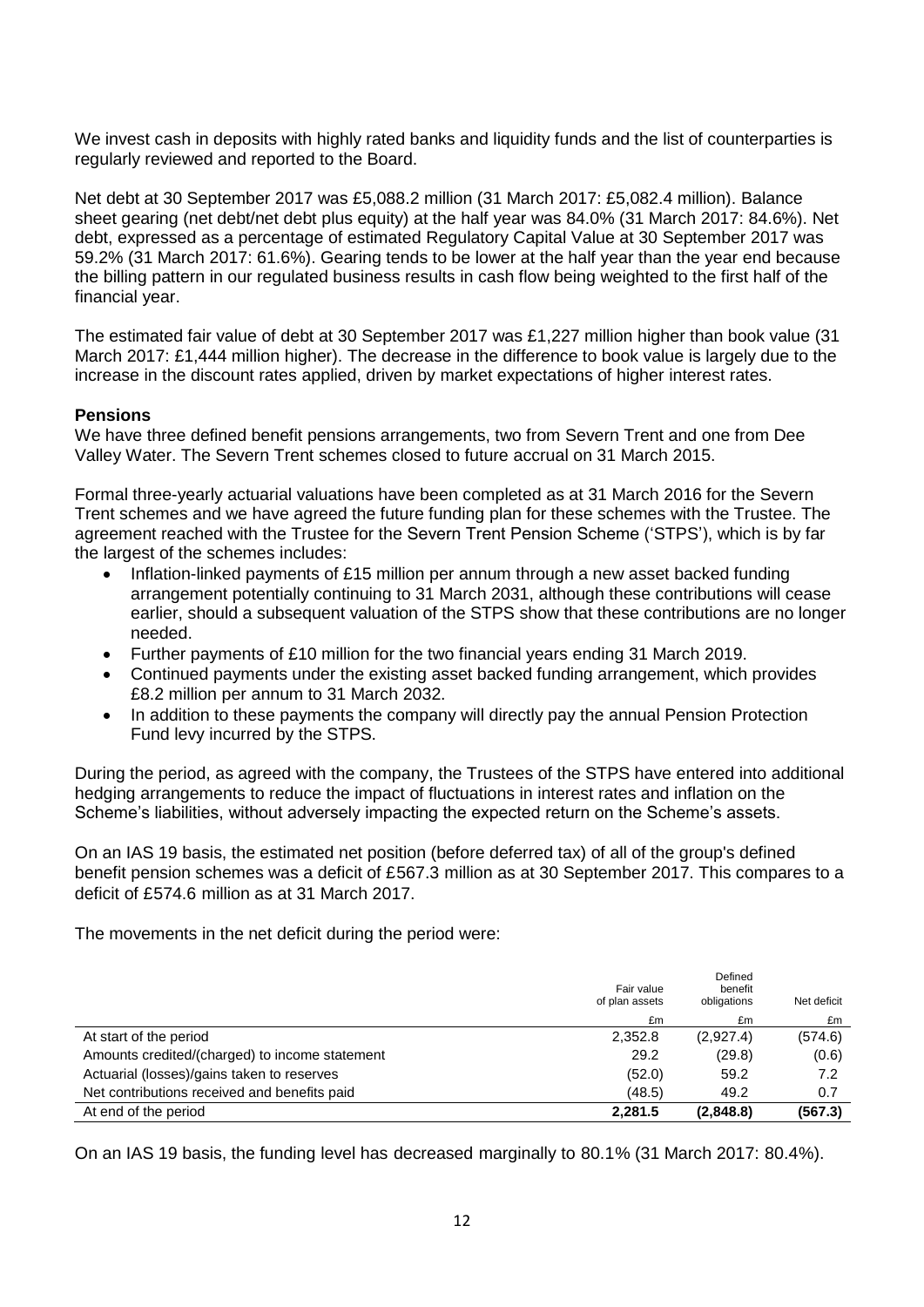### **Exchange rates**

The trading results of overseas subsidiaries are translated to sterling at the average rate of exchange ruling during the period and their net assets are translated at the closing rate on the balance sheet date. The impact of changing exchange rates on the subsidiaries' trading results was immaterial.

### **Dividends**

The Board has declared an interim ordinary dividend of 34.63p per share (2016/17: 32.60p per share), which will be paid on 5 January 2018 to shareholders on the register at 1 December 2017.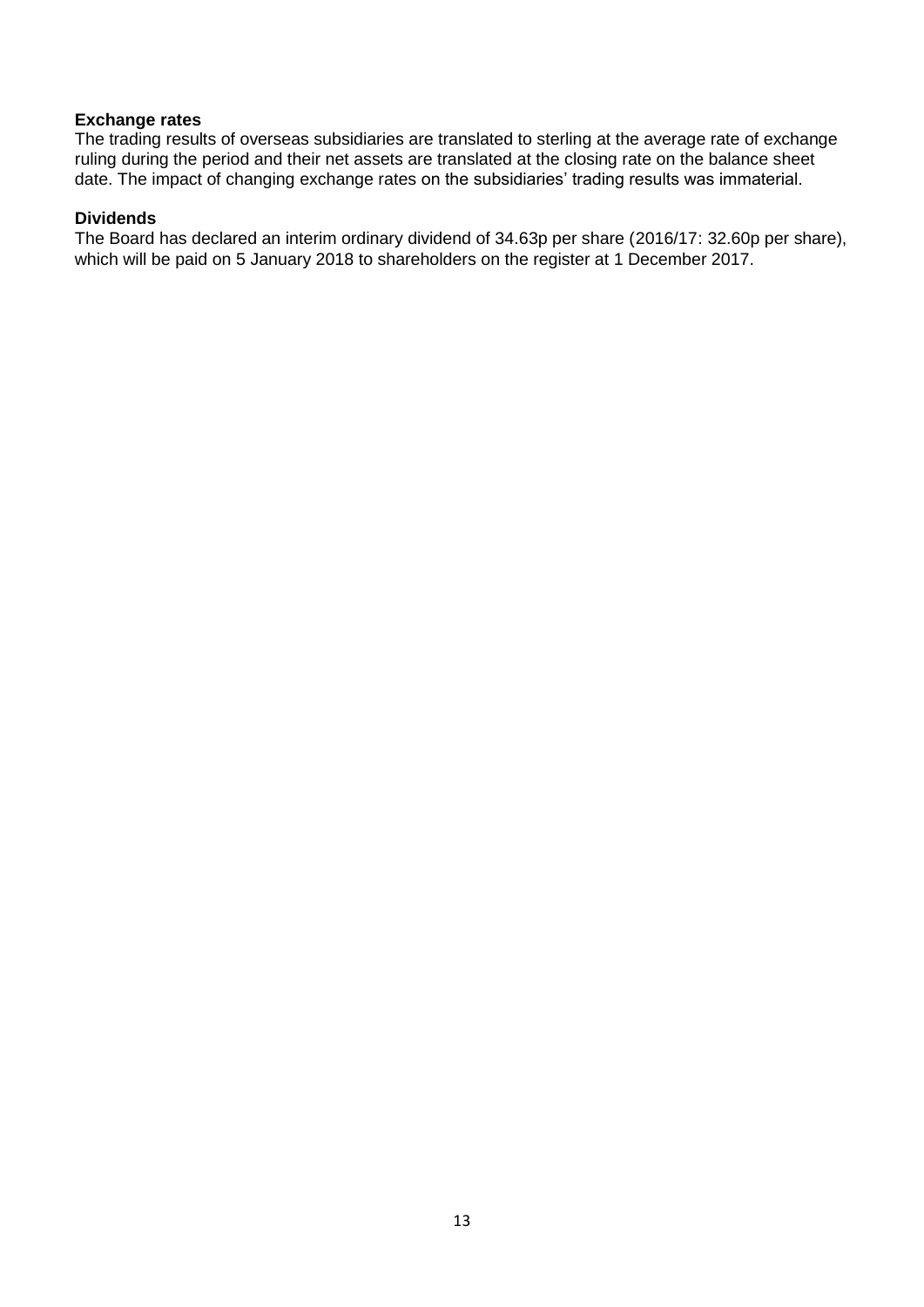# **Principal risks and uncertainties**

The Board considers the principal risks and uncertainties affecting the business activities of the group for the remainder of the financial year to be those detailed below:

### **Customer perception**

We may be unable to improve or maintain our levels of customer service sufficiently to deliver what our customers tell us they want.

### **Legal**

 There is a risk that processes may fail or that our processes may not effectively keep pace with changes in legislation, leading to the risk of non-compliance.

### **Operations, assets and people**

- We may experience loss of data or interruptions to our key business systems as a result of cyber threats.
- We may fail to meet our regulatory targets including targets from Ofwat in relation to operational performance of our assets resulting in regulatory penalties.
- Failure of certain key assets or processes may mean we are unable to provide a continuous supply of clean water and safely take waste water away within our area.
- Due to the nature of our operations we could endanger the health and safety of our people, contractors and members of the public, as well as negatively impact our local and wider environment.
- We are unable to deal with the impact of extreme and unpredictable weather events on our assets and infrastructure and/or are unable to successfully plan for future water resource supply and demand due to climate change.

Risks of a longer-term nature that are unlikely to have a significant impact on the remainder of the financial year include:

### **Political and regulatory environment**

- **PR19:** The regulatory landscape is complex and subject to ongoing evolution. Ofwat has published its draft methodology statement, providing some insight into the changes that PR19 will bring, however we will not know the full extent of these changes until we receive our Final Determination in December 2019.
- **The UK's decision to leave the European Union (EU):** Severn Trent is less affected than many companies from the decision to leave the European Union – we operate almost entirely in the UK and our supplier base and customers are predominantly domestic. Further detail is set out in the group's Annual Report for the year ended 31 March 2017.
- **Renationalisation:** The most recent Labour Party manifesto included an intention to analyse a range of options to improve utilities, including renationalisation. We are engaging with a wide range of policy makers about the benefits that the privatised water sector is delivering and the financial and practical costs of renationalisation.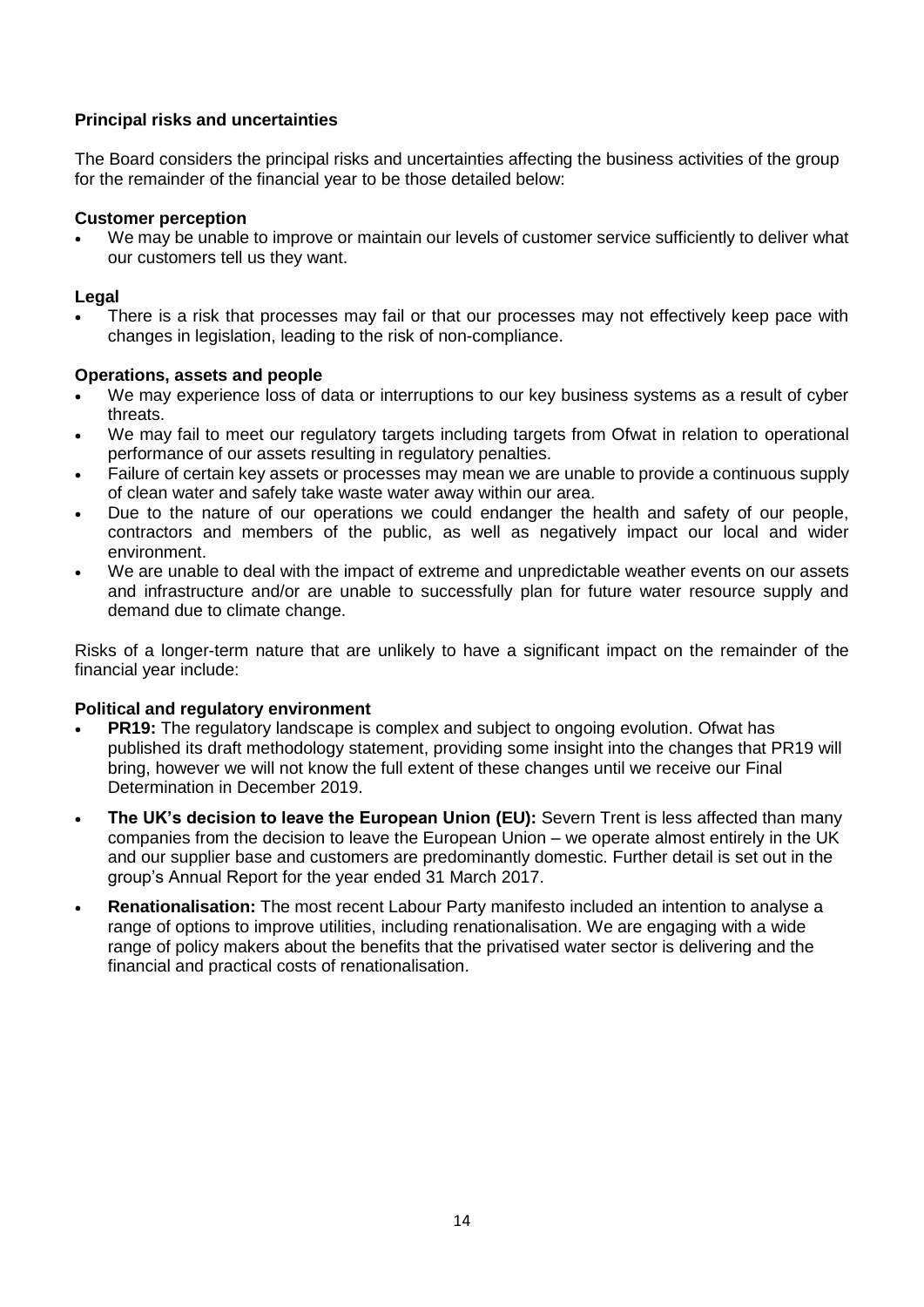# **Technical Guidance for the full year 2017/18**

### **Regulated Water and Waste Water**<sup>1</sup>

Revenues are expected to be in the range of £1.57 billion to £1.60 billion (2016/17: £1.53 billion).

We expect operating costs to be higher year on year (2016/17: £581 million) due to the inclusion of Dee Valley's costs and upward pressure from two sector-wide changes in business rates and energy pass-through costs. In addition, we expect to incur £135 million to £155 million of net infrastructure renewals expenditure (2016/17: £136 million), which will be charged to the income statement.

On customer ODIs, we expect to earn net outperformance payment of at least £50 million<sup>2</sup> (2016/17: £48 million).

Wholesale Totex is expected to be £1.20 billion to £1.30 billion (2016/17: £1.06 billion), of which 42.1% will be capitalised onto the RCV.

### **Business Services**

We expect to deliver growth in revenues and PBIT year on year (2016/17 (restated<sup>3</sup>): £128 million and £32 million respectively).

### **Group**

The group interest charge is expected to be higher year on year (2016/17 (restated<sup>3</sup>): £205 million), based on higher forecast RPI (c. 2%) increasing the interest charge on our index-linked debt and a full year of Dee Valley.

The underlying effective current tax rate for the group for 2017/18 is expected to be between 12% and 14% (2016/17: 16.6%). The reduction is due to the fall in the corporation tax rate from 20% to 19% and an increase in capital allowances resulting from the increasing capital programme.

We estimate the group's net capital expenditure (cash) under IFRS will be £620 million to £700 million (2016/17: £501 million).

In line with our announced policy, the dividend for 2017/18 will be 86.55p<sup>4</sup> (2016/17: 81.50p) and will grow by at least 4% above RPI annually over the remainder of AMP6.

### **Longer term**

Following the announcement of our property strategy, we expect to deliver c. £100 million of group PBIT from property sales over the next 10 years, at between £5 million to £15 million each year.

Due to our strong performance in the first two and a half years, we now expect to hit the Waste cap of 2% of regulated equity in AMP6<sup>5</sup>.

- 1. Regulated Water and Waste Water includes a full year of Dee Valley Water in 2017/18
- 2. Customer Outcome Delivery Incentives (ODIs), quoted pre-tax at 2012/13 prices
- 3. Restated to reflect sale of Operating Services activities in the USA and Italy, which have been reclassified as discontinued
- operations, as detailed in the RNS announcement dated 19 July 2017 "Trading update for the period 1 April to 19 July 2017" 4. 2017/18 dividend growth is based on November 2016 RPI of 2.2% plus 4%
- 5. For AMP6, our customer ODI outperformance payments for Waste are capped at £190 million (pre-tax at 2012/13 prices). To the end of 2016/17 we had earned £75 million from our Waste customer ODIs, leaving £115 million remaining

Severn Trent Plc will announce its Q3 trading update on 7 February 2018.

### **Further Information**

For further information, including the group's interim results presentation, see the Severn Trent website [\(www.severntrent.com\)](http://www.severntrent.com/).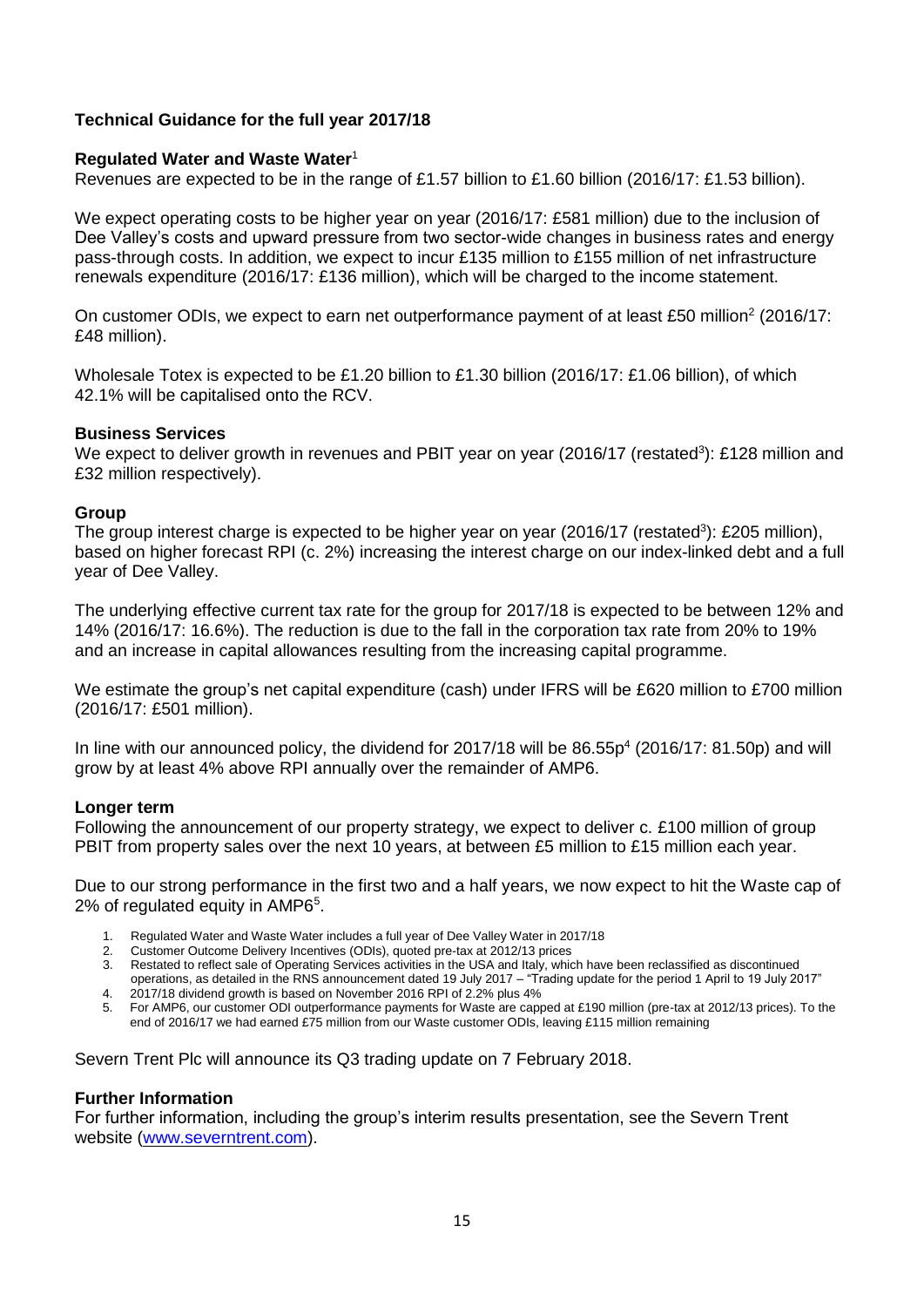### **Investor Timetable**

| 30 November 2017                   | Ex-dividend date (Interim)                               |
|------------------------------------|----------------------------------------------------------|
| 1 December 2017                    | Dividend record date (Interim)                           |
| 12 December 2017                   | DRIP election date (Interim)                             |
| 5 January 2018                     | Interim dividend payment date                            |
| 7 February 2018                    | Q3 Trading Update                                        |
| 31 March 2018                      | <b>Financial Year End</b>                                |
| 23 May 2018                        | Full Year Results Announcement 2017/18                   |
| 14 June 2018                       | Ex-dividend date (Final)                                 |
| 15 June 2018                       | Dividend record date (Final)                             |
| 29 June 2018                       | DRIP election date (Final)                               |
| 18 July 2018                       | <b>AGM</b>                                               |
| 20 July 2018                       | Final dividend payment date                              |
| For more information please visit: | https://www.severntrent.com/investors/financial-calendar |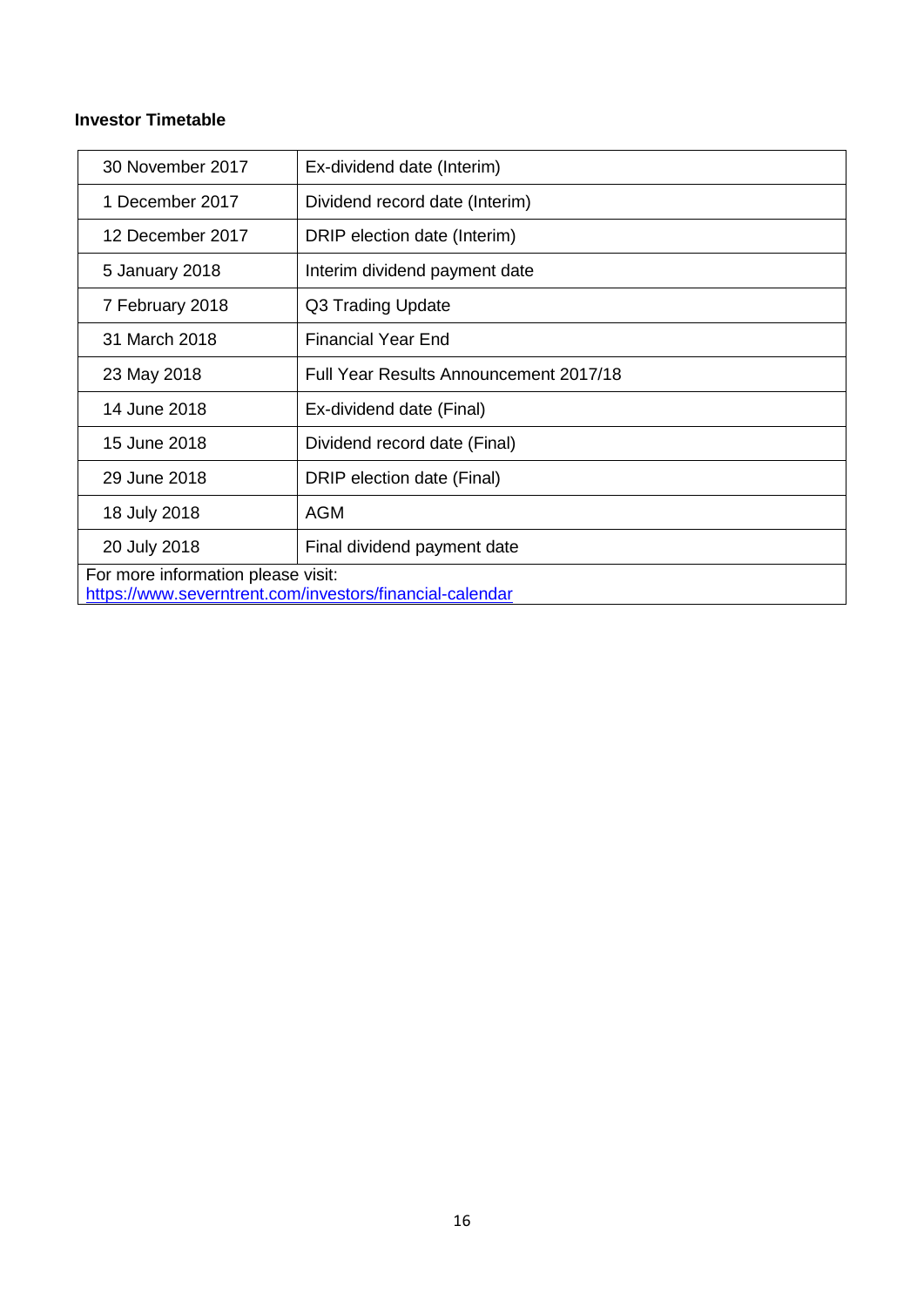# Condensed consolidated income statement Six months ended 30 September 2017

|                                                                                    |             | 2017    | 2016             |
|------------------------------------------------------------------------------------|-------------|---------|------------------|
|                                                                                    | <b>Note</b> | £m      | (restated)<br>£m |
| <b>Turnover</b>                                                                    | 2           | 850.4   | 820.0            |
| Operating costs before exceptional items                                           |             | (562.6) | (544.3)          |
| Exceptional items                                                                  | 3           | 8.3     | 21.0             |
| <b>Total operating costs</b>                                                       |             | (554.3) | (523.3)          |
| Profit before interest, tax and exceptional items                                  | 2           | 287.8   | 275.7            |
| <b>Exceptional items</b>                                                           | 3           | 8.3     | 21.0             |
| Profit before interest and tax                                                     |             | 296.1   | 296.7            |
| Finance income                                                                     |             | 34.0    | 36.4             |
| Finance costs                                                                      |             | (144.5) | (134.9)          |
| Net finance costs                                                                  |             | (110.5) | (98.5)           |
| Net losses on financial instruments                                                | 4           | (5.0)   | (15.4)           |
| Share of net profit/(loss) of joint ventures accounted for using the equity method |             | 1.4     | (0.9)            |
| Profit on ordinary activities before taxation                                      |             | 182.0   | 181.9            |
| Current tax                                                                        | 5           | (21.7)  | (29.8)           |
| Deferred tax                                                                       | 5           | (12.8)  | (6.7)            |
| Exceptional tax                                                                    | 5           |         | 39.8             |
| Taxation on profit on ordinary activities                                          | 5           | (34.5)  | 3.3              |
| Profit for the period from continuing operations                                   |             | 147.5   | 185.2            |
| Profit for the period from discontinued operations                                 | 6           | 17.5    | 25.2             |
| Profit for the period attributable to owners of the company                        |             | 165.0   | 210.4            |
|                                                                                    |             |         |                  |

### **Earnings per share**

|                                             | 2017  | 2016<br>(restated) |
|---------------------------------------------|-------|--------------------|
|                                             |       |                    |
|                                             | pence | pence              |
| From continuing operations                  |       |                    |
| Basic                                       | 62.6  | 78.4               |
| <b>Diluted</b>                              | 62.3  | 78.2               |
| From continuing and discontinued operations |       |                    |
| Basic                                       | 70.0  | 89.1               |
| <b>Diluted</b>                              | 69.7  | 88.8               |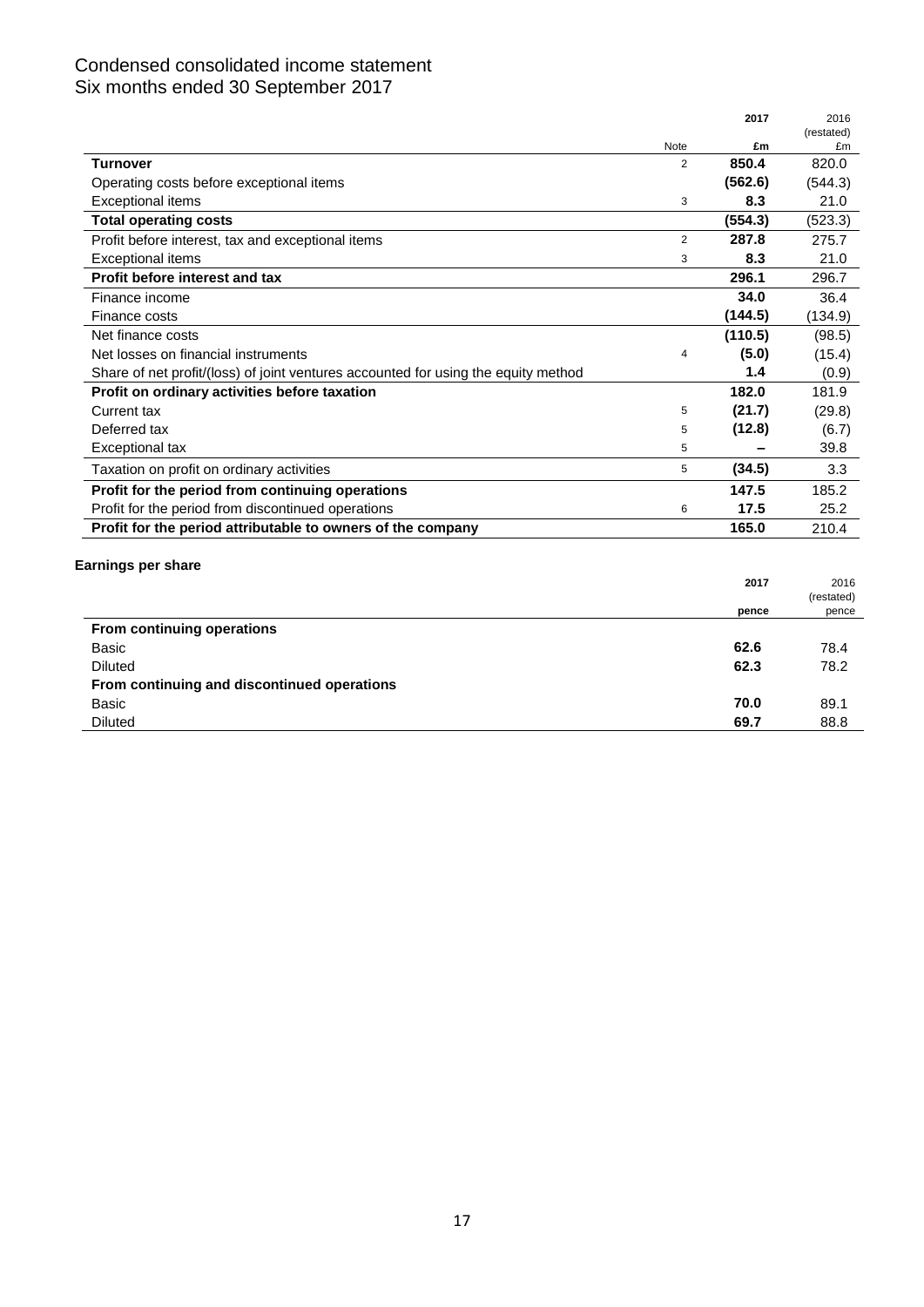# Condensed consolidated statement of comprehensive income Six months ended 30 September 2017

|                                                                                | 2017<br>£m | 2016<br>£m |
|--------------------------------------------------------------------------------|------------|------------|
| <b>Profit for the period</b>                                                   | 165.0      | 210.4      |
| Other comprehensive loss                                                       |            |            |
| Items that will not be reclassified to the income statement:                   |            |            |
| Net actuarial gain/(loss)                                                      | 7.2        | (415.7)    |
| Tax on net actuarial gain/loss                                                 | (1.2)      | 70.7       |
| Deferred tax arising on change of rate                                         |            | (2.9)      |
|                                                                                | 6.0        | (347.9)    |
| Items that may be reclassified to the income statement:                        |            |            |
| Gains/(losses) on cash flow hedges                                             | 8.3        | (25.2)     |
| Deferred tax on gains/losses on cash flow hedges                               | (1.4)      | 4.3        |
| Amounts on cash flow hedges transferred to the income statement                | 4.1        | 3.2        |
| Deferred tax on transfer to the income statement                               | (0.7)      | (0.5)      |
| Exchange movement on translation of overseas results and net assets            | (1.8)      | 5.4        |
| Cumulative exchange gains taken to the income statement                        | (29.8)     |            |
|                                                                                | (21.3)     | (12.8)     |
| Other comprehensive loss for the period                                        | (15.3)     | (360.7)    |
| Total comprehensive income/(loss) for the period attributable to owners of the |            |            |
| company                                                                        | 149.7      | (150.3)    |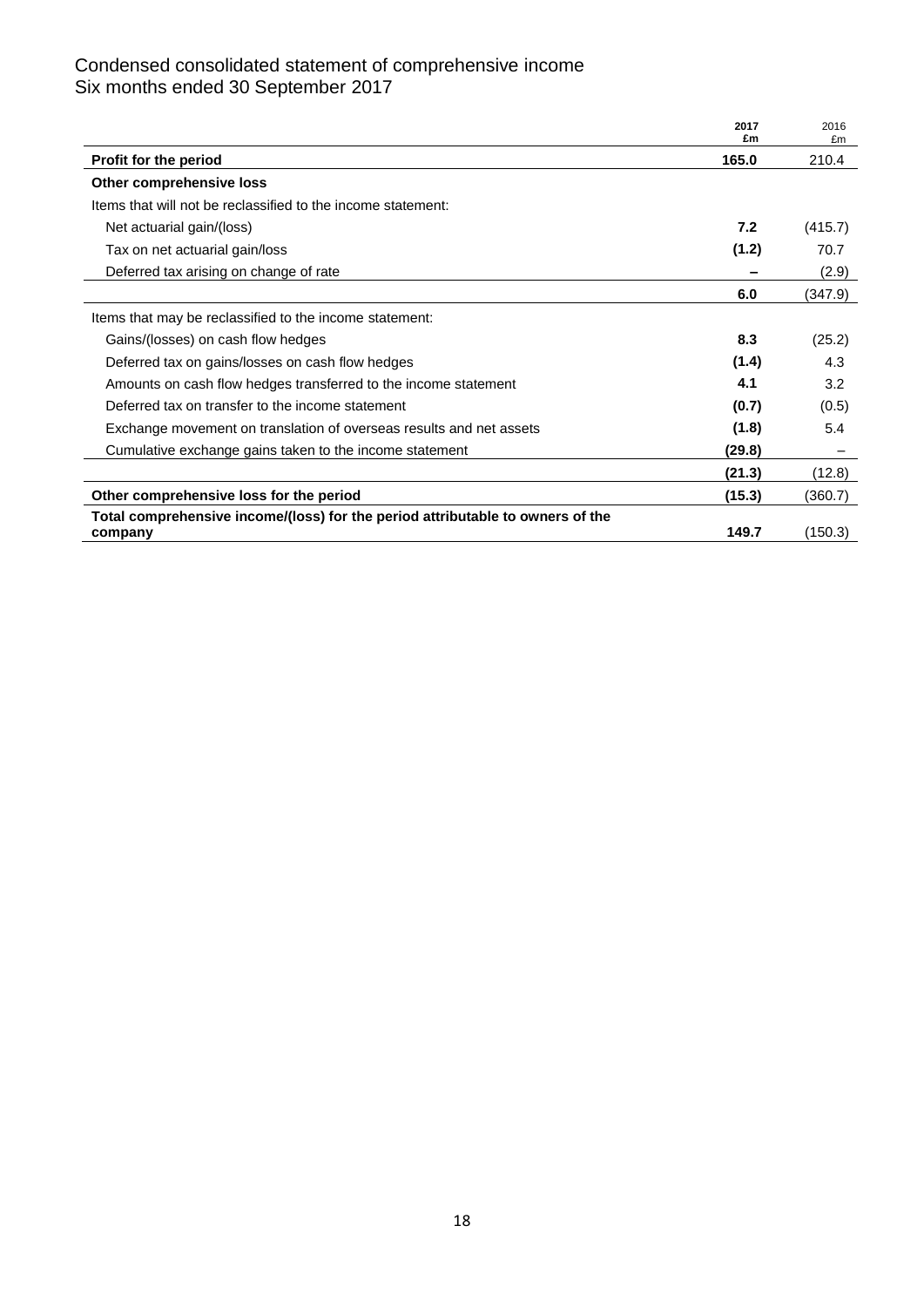# Condensed consolidated statement of changes in equity Six months ended 30 September 2017

|                                                                        | Equity attributable to owners of the company |                          |                          |                            |                          |                                        |                           |
|------------------------------------------------------------------------|----------------------------------------------|--------------------------|--------------------------|----------------------------|--------------------------|----------------------------------------|---------------------------|
|                                                                        | Share<br>capital<br>£m                       | Share<br>premium<br>£m   | Other<br>reserves<br>£m  | Retained<br>earnings<br>£m | <b>Total</b><br>£m       | Non-<br>controlling<br>interests<br>£m | <b>Total equity</b><br>£m |
| As at 1 April 2016                                                     | 234.3                                        | 106.8                    | 116.5                    | 559.8                      | 1,017.4                  | 1.1                                    | 1,018.5                   |
| Profit for the period                                                  |                                              | $\qquad \qquad -$        | Ξ.                       | 210.4                      | 210.4                    | $\overline{\phantom{0}}$               | 210.4                     |
| Losses on cash flow hedges                                             |                                              | —                        | (25.2)                   |                            | (25.2)                   |                                        | (25.2)                    |
| Deferred tax on losses on cash flow<br>hedges                          |                                              |                          | 4.3                      |                            | 4.3                      |                                        | 4.3                       |
| Amounts on cash flow hedges<br>transferred to the income statement     |                                              |                          | 3.2                      |                            | 3.2                      |                                        | 3.2                       |
| Deferred tax on transfer to the<br>income statement                    |                                              |                          | (0.5)                    |                            | (0.5)                    |                                        | (0.5)                     |
| Exchange movement on translation<br>of overseas results and net assets |                                              |                          | 5.4                      |                            | 5.4                      |                                        | 5.4                       |
| Net actuarial losses                                                   |                                              |                          |                          | (415.7)                    | (415.7)                  |                                        | (415.7)                   |
| Tax on net actuarial losses<br>Deferred tax arising from rate          |                                              |                          |                          | 70.7                       | 70.7                     |                                        | 70.7                      |
| change                                                                 |                                              |                          |                          | (2.9)                      | (2.9)                    |                                        | (2.9)                     |
| Transfer net of deferred tax                                           |                                              |                          | 7.0                      | (7.0)                      |                          | $\overline{\phantom{0}}$               |                           |
| Total comprehensive loss for the                                       |                                              |                          |                          |                            |                          |                                        |                           |
| period                                                                 |                                              | $\qquad \qquad$          | (5.8)                    | (144.5)                    | (150.3)                  | $\overline{\phantom{0}}$               | (150.3)                   |
| Share options and LTIPs                                                | 0.4                                          | 4.5                      |                          |                            | 4.9                      |                                        | 4.9                       |
| - proceeds from shares issued<br>- value of employees' services        |                                              |                          |                          | 2.8                        | 2.8                      |                                        | 2.8                       |
| Current tax on share based                                             |                                              |                          |                          |                            |                          |                                        |                           |
| payments                                                               |                                              | -                        |                          | 0.7                        | 0.7                      |                                        | 0.7                       |
| Deferred tax on share based                                            |                                              |                          |                          | 0.4                        | 0.4                      |                                        | 0.4                       |
| payments<br>Dividends paid                                             |                                              |                          |                          | (114.0)                    | (114.0)                  | $\qquad \qquad -$                      | (114.0)                   |
| As at 30 September 2016                                                | 234.7                                        | 111.3                    | 110.7                    | 305.2                      | 761.9                    | 1.1                                    | 763.0                     |
|                                                                        |                                              |                          |                          |                            |                          |                                        |                           |
| As at 1 April 2017                                                     | 234.7                                        | 112.5                    | 121.8                    | 454.3                      | 923.3                    | $\qquad \qquad -$                      | 923.3                     |
| Profit for the period                                                  |                                              | $\overline{\phantom{0}}$ | $\overline{\phantom{0}}$ | 165.0                      | 165.0                    | $\qquad \qquad -$                      | 165.0                     |
| Gains on cash flow hedges                                              |                                              |                          | 8.3                      |                            | 8.3                      |                                        | 8.3                       |
| Deferred tax on gains on cash flow<br>hedges                           |                                              | $\overline{\phantom{0}}$ | (1.4)                    |                            | (1.4)                    |                                        | (1.4)                     |
| Amounts on cash flow hedges<br>transferred to the income statement     |                                              |                          | 4.1                      |                            | 4.1                      |                                        | 4.1                       |
| Deferred tax on transfer to the<br>income statement                    |                                              |                          | (0.7)                    |                            | (0.7)                    |                                        | (0.7)                     |
| Exchange movement on translation<br>of overseas results and net assets |                                              |                          | (1.8)                    |                            | (1.8)                    |                                        | (1.8)                     |
| Cumulative exchange gains<br>transferred to income statement           |                                              |                          | (29.8)                   |                            | (29.8)                   |                                        | (29.8)                    |
| Net actuarial gains                                                    |                                              | $\overline{\phantom{0}}$ |                          | 7.2                        | 7.2                      | -                                      | 7.2                       |
| Tax on net actuarial gains                                             |                                              |                          |                          | (1.2)<br>8.8               | (1.2)                    |                                        | (1.2)                     |
| Transfer between reserves<br>Total comprehensive income for the        |                                              |                          | (8.8)                    |                            | $\overline{\phantom{0}}$ | $\overline{\phantom{0}}$               | -                         |
| period                                                                 | $\qquad \qquad -$                            | -                        | (30.1)                   | 179.8                      | 149.7                    | $\overline{\phantom{0}}$               | 149.7                     |
| Share options and LTIPs                                                |                                              |                          |                          |                            |                          |                                        |                           |
| - proceeds from shares issued                                          | 0.4                                          | 4.7                      |                          |                            | 5.1                      |                                        | 5.1                       |
| - value of employees' services                                         |                                              |                          |                          | 3.5                        | 3.5                      |                                        | 3.5                       |
| - own shares purchased                                                 |                                              |                          |                          | (0.5)                      | (0.5)                    |                                        | (0.5)                     |
| Current tax on share based<br>payments                                 |                                              |                          |                          | 0.9                        | 0.9                      |                                        | 0.9                       |
| Deferred tax on share based<br>payments                                |                                              |                          |                          | (0.9)                      | (0.9)                    |                                        | (0.9)                     |
| Dividends paid                                                         |                                              |                          |                          | (115.2)                    | (115.2)                  |                                        | (115.2)                   |
| As at 30 September 2017                                                | 235.1                                        | 117.2                    | 91.7                     | 521.9                      | 965.9                    | $\qquad \qquad \blacksquare$           | 965.9                     |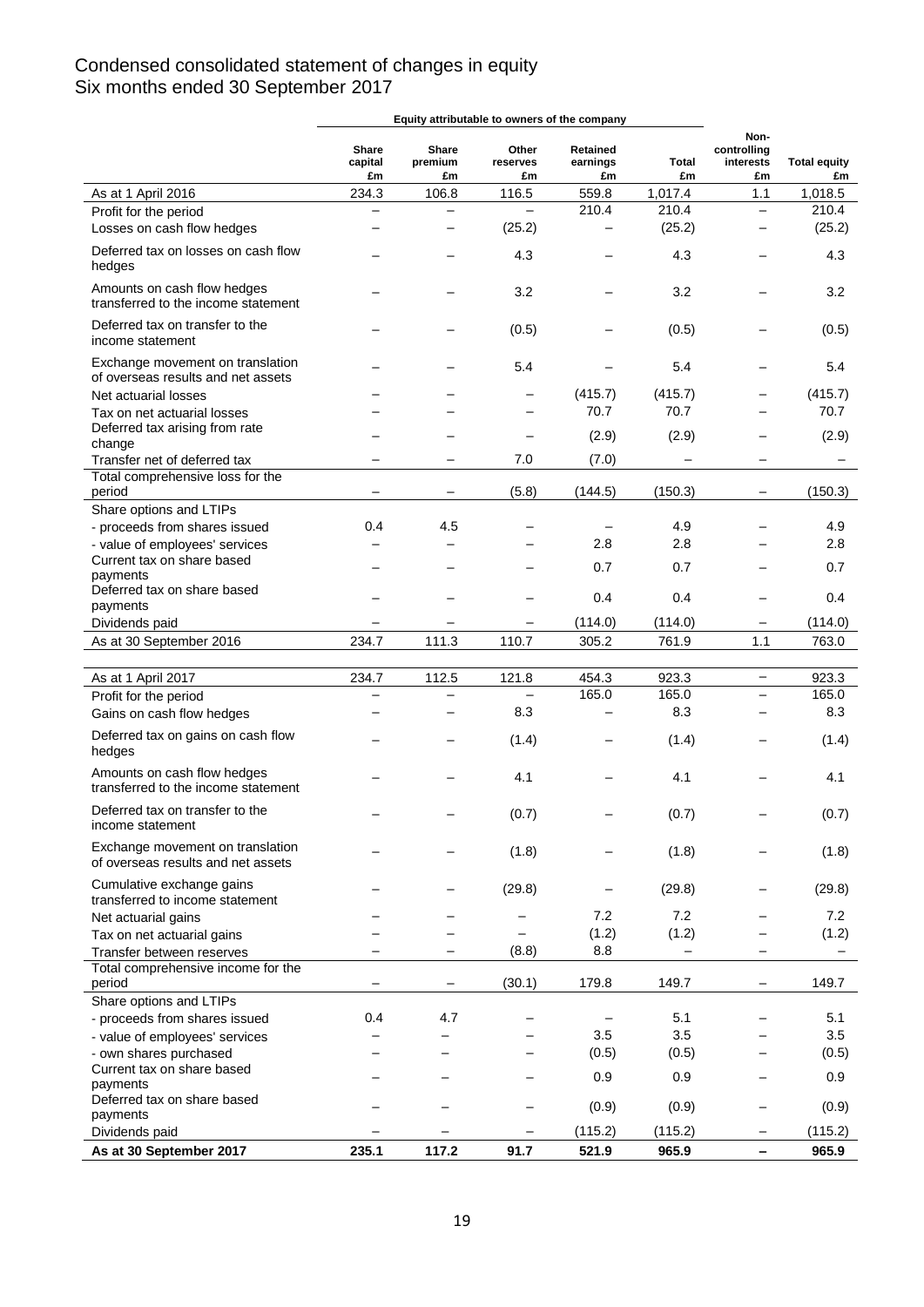## Condensed consolidated balance sheet At 30 September 2017

|                                              |      | 30 September | 31 March   |
|----------------------------------------------|------|--------------|------------|
|                                              | Note | 2017<br>£m   | 2017<br>£m |
| <b>Non-current assets</b>                    |      |              |            |
| Goodwill                                     |      | 66.2         | 81.0       |
| Other intangible assets                      |      | 73.6         | 80.9       |
| Property, plant and equipment                |      | 8,272.7      | 8,116.4    |
| Investments in joint ventures and associates |      | 38.6         | 37.4       |
| Derivative financial instruments             |      | 52.2         | 67.0       |
| Trade and other receivables                  |      | 47.3         | 58.1       |
| Retirement benefit surplus                   | 11   | 11.8         | 9.8        |
|                                              |      | 8,562.4      | 8,450.6    |
| <b>Current assets</b>                        |      |              |            |
| Inventory                                    |      | 15.7         | 16.2       |
| Trade and other receivables                  |      | 570.8        | 517.8      |
| Current tax receivable                       |      | 8.2          | 7.3        |
| Derivative financial instruments             |      | 0.1          |            |
| Cash and cash equivalents                    |      | 151.3        | 44.6       |
|                                              |      | 746.1        | 585.9      |
| <b>Total assets</b>                          |      | 9,308.5      | 9,036.5    |
| <b>Current liabilities</b>                   |      |              |            |
| <b>Borrowings</b>                            | 9    | (503.8)      | (559.4)    |
| Derivative financial instruments             |      |              | (0.6)      |
| Trade and other payables                     |      | (572.9)      | (451.9)    |
| Current tax payable                          |      | (16.8)       |            |
| Provisions for liabilities and charges       |      | (21.2)       | (17.5)     |
|                                              |      | (1, 114.7)   | (1,029.4)  |
| <b>Non-current liabilities</b>               |      |              |            |
| <b>Borrowings</b>                            | 9    | (4,891.3)    | (4,719.6)  |
| Derivative financial instruments             |      | (122.3)      | (184.1)    |
| Trade and other payables                     |      | (965.6)      | (955.7)    |
| Deferred tax                                 |      | (645.5)      | (623.7)    |
| Retirement benefit obligations               | 11   | (579.1)      | (584.4)    |
| Provisions for liabilities and charges       |      | (24.1)       | (16.3)     |
|                                              |      | (7, 227.9)   | (7,083.8)  |
| <b>Total liabilities</b>                     |      | (8, 342.6)   | (8, 113.2) |
| <b>Net assets</b>                            |      | 965.9        | 923.3      |
| <b>Equity</b>                                |      |              |            |
| Called up share capital                      | 12   | 235.1        | 234.7      |
| Share premium account                        |      | 117.2        | 112.5      |
| Other reserves                               |      | 91.7         | 121.8      |
| Retained earnings                            |      | 521.9        | 454.3      |
| <b>Total equity</b>                          |      | 965.9        | 923.3      |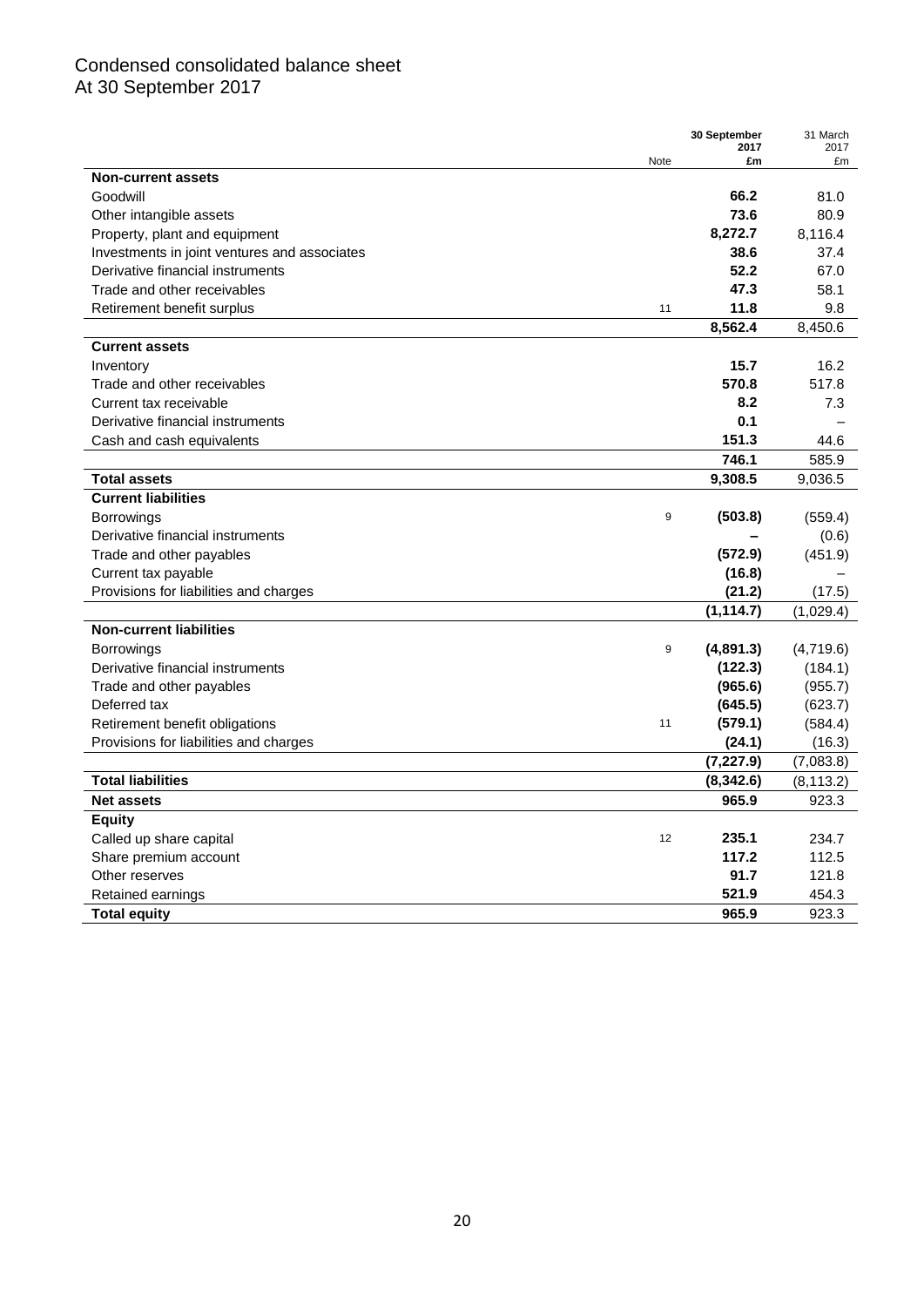# Condensed consolidated cash flow statement Six months ended 30 September 2017

|                                                           |      | 2017    | 2016    |
|-----------------------------------------------------------|------|---------|---------|
|                                                           | Note | £m      | £m      |
| Cash generated from operations                            | 13   | 480.3   | 532.0   |
| Tax paid                                                  |      | (0.1)   | (15.4)  |
| Net cash generated from operating activities              |      | 480.2   | 516.6   |
| Cash flows from investing activities                      |      |         |         |
| Investments in associates and joint ventures              |      |         | (10.0)  |
| Purchases of property, plant and equipment                |      | (312.7) | (257.7) |
| Purchases of intangible assets and goodwill               |      | (6.1)   | (8.5)   |
| Contributions and grants received                         |      | 46.8    | 30.9    |
| Proceeds on disposal of subsidiaries net of cash disposed | 6    | 26.9    | (4.9)   |
| Proceeds on disposal of property, plant and equipment     |      | 1.6     | 0.5     |
| Net loans advanced to joint ventures and associates       |      | (12.5)  | (45.7)  |
| Proceeds on maturity of forward contract                  |      |         | 4.3     |
| Interest received                                         |      | 2.8     | 0.8     |
| Net cash from investing activities                        |      | (253.2) | (290.3) |
| Cash flow from financing activities                       |      |         |         |
| Interest paid                                             |      | (66.6)  | (64.7)  |
| Interest element of finance lease payments                |      | (1.1)   |         |
| Dividends paid to shareholders of the parent              |      | (115.2) | (114.0) |
| Repayments of borrowings                                  |      | (150.6) | (150.8) |
| New loans raised                                          |      | 249.1   | 81.2    |
| Issues of shares                                          |      | 5.1     | 4.9     |
| Swap termination payment                                  |      | (40.0)  |         |
| Purchase of own shares                                    |      | (0.5)   |         |
| Net cash flow from financing activities                   |      | (119.8) | (243.4) |
| Net movement in cash and cash equivalents                 |      | 107.2   | (17.1)  |
| Net cash at the beginning of the period                   |      | 44.6    | 55.2    |
| Effect of foreign exchange rates                          |      | (0.5)   | 0.8     |
| Net cash and cash equivalents at end of period            |      | 151.3   | 38.9    |
| Cash and cash equivalents                                 |      | 34.4    | 17.6    |
| <b>Bank overdrafts</b>                                    |      |         | (4.9)   |
| Short term deposits                                       |      | 116.9   | 26.2    |
|                                                           |      | 151.3   | 38.9    |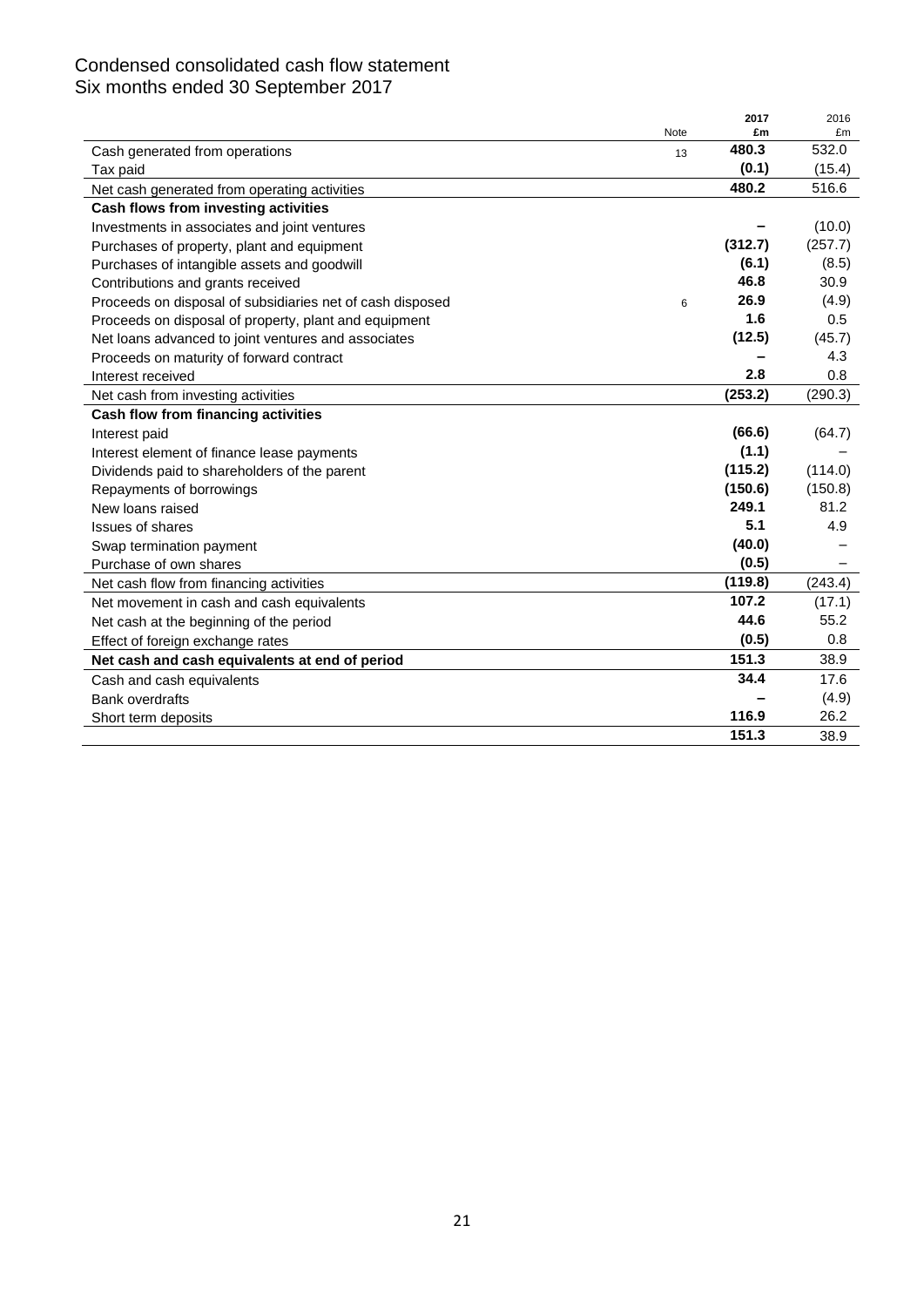### **1. General information**

The interim report has been prepared in accordance with the recognition and measurement criteria of IFRS and the disclosure requirements of the Listing Rules.

The information for the year ended 31 March 2017 does not constitute statutory accounts within the meaning of section 434 of the Companies Act 2006. A copy of the statutory accounts for that year prepared under IFRS has been delivered to the Registrar of Companies. The auditor's report on those accounts was unqualified, did not draw attention to any matters by way of emphasis and did not contain statements under section 498 (2) or (3) of the Companies Act 2006.

#### **Accounting policies**

The interim financial information has been prepared on the going concern basis using accounting policies consistent with International Financial Reporting Standards and in accordance with IAS 34 "Interim Financial Reporting" as adopted by the European Union. The same accounting policies, presentation and methods of computation are followed in the interim financial information as applied in the group's annual financial statements for the year ended 31 March 2017.

#### **Prior period restatement**

Prior period figures in the consolidated income statement and related notes have been restated to present separately amounts relating to operations classified as discontinued in the current year. For details see Note 6.

#### **Going concern**

Including undrawn committed credit facilities, the group is fully funded for its investment and cash flow needs until July 2019. After making enquiries the directors have a reasonable expectation that the group has adequate resources to continue in operational existence for the foreseeable future and hence the interim financial information has been prepared on a going concern basis.

#### **Seasonality**

Historically just over half of the group's PBIT has arisen in the first half of the year.

#### **Acquisition of Dee Valley Group plc**

On 15 February 2017, Severn Trent Water Limited acquired 100% of the issued ordinary share capital of Dee Valley Group plc and all of its subsidiaries including the regulated water company Dee Valley Water plc. The fair values included on acquisition for all assets and liabilities were management's best estimates of the values as at 15 February 2017 based on all available data at that time.

As outlined by IFRS 3, management have until the earliest of the date at which all information required is received or one year from the acquisition date in order to satisfy the measurement period criteria. As at 30 September 2017, the fair value adjustment to goodwill, other intangible assets, property, plant and equipment and deferred taxation remain provisional.

#### **2. Segmental analysis**

The group is organised into two main business segments:

Regulated Water and Waste Water includes the wholesale water and waste water activities of Severn Trent Water Limited, its retail services to domestic customers, and Dee Valley Water.

Business Services includes the group's Operating Services businesses in the UK & Ireland and the group's Renewable Energy business.

The disposal of the group's Operating Services businesses in Italy and the USA was completed on 23 February and 30 June 2017 respectively. These businesses have been classified as discontinued operations. The prior year segmental results have been restated to present the Italian and US Operating Services businesses as discontinued operations as set out in the stock market announcement dated 19 July 2017.

The disposal of the group's non-household retail business to the newly created Water Plus joint venture with United Utilities was also classified as a discontinued operation in the prior year. This transaction was completed on 1 June 2016.

The Severn Trent Executive Committee (STEC) is considered to be the group's chief operating decision maker. The reports provided to STEC include segmental information prepared on the basis described above. Details of Regulated Water and Waste Water's and Business Services' operations are described in the Annual Report and Accounts.

Results from interests in joint ventures and associates are not included in the segmental reports reviewed by STEC.

The measure of profit or loss that is reported to STEC for the segments is underlying PBIT. A segmental analysis of turnover and underlying PBIT is presented below.

Transactions between reportable segments are included within segmental results, assets and liabilities in accordance with group accounting policies. These are eliminated on consolidation.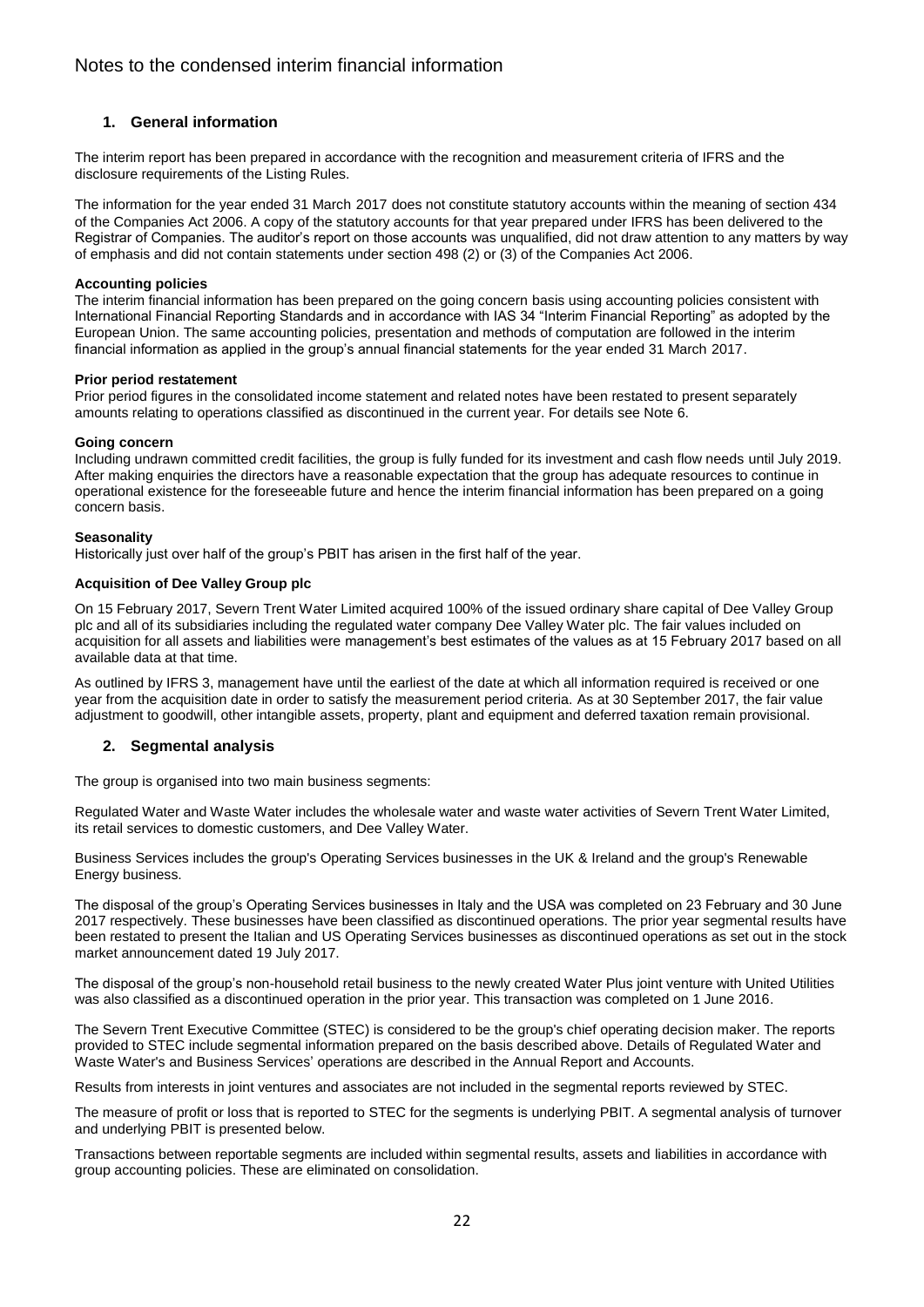# Notes to the condensed interim financial information (continued)

Six months ended 30 September

|                                                   |                                                    | 2017                                     |                                             | 2016                              |
|---------------------------------------------------|----------------------------------------------------|------------------------------------------|---------------------------------------------|-----------------------------------|
|                                                   |                                                    |                                          |                                             | (restated)                        |
|                                                   | Regulated<br>Water and<br><b>Waste Water</b><br>£m | <b>Business</b><br><b>Services</b><br>£m | Regulated<br>Water and<br>Waste Water<br>£m | <b>Business</b><br>Services<br>£m |
| External turnover                                 | 789.5                                              | 60.5                                     | 764.6                                       | 55.4                              |
| Inter-segment turnover                            | 0.4                                                | 9.7                                      | 0.6                                         | 8.8                               |
| Total turnover                                    | 789.9                                              | 70.2                                     | 765.2                                       | 64.2                              |
| Profit before interest, tax and exceptional items | 278.3                                              | 16.4                                     | 268.9                                       | 13.4                              |
| Exceptional items (see note 3)                    | 7.9                                                | 0.2                                      | 19.8                                        | 0.6                               |
| Profit before interest and tax                    | 286.2                                              | 16.6                                     | 288.7                                       | 14.0                              |

The reportable segments' turnover is reconciled to group turnover as follows:

Six months ended 30 September

|                                 | 2017   | 2016       |
|---------------------------------|--------|------------|
|                                 |        | (restated) |
|                                 | £m     | £m         |
| Regulated Water and Waste Water | 789.9  | 765.2      |
| <b>Business Services</b>        | 70.2   | 64.2       |
| Corporate and other             | 1.3    | 0.6        |
| Consolidation adjustments       | (11.0) | (10.0)     |
|                                 | 850.4  | 820.0      |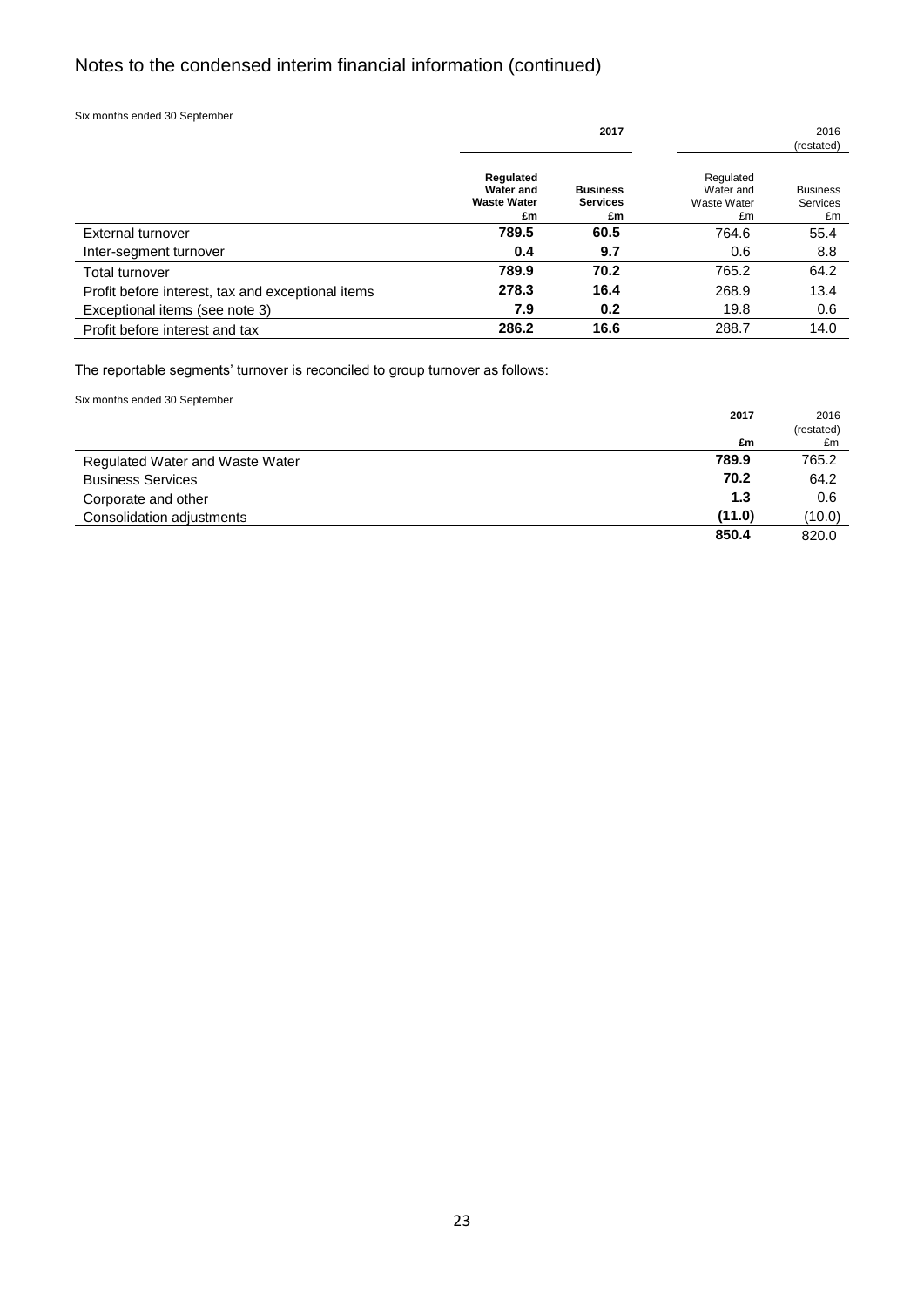# Notes to the condensed interim financial information (continued)

Segmental underlying PBIT is reconciled to the group's profit before tax as follows:

Six months ended 30 September

|                                                         | 2017    | 2016       |
|---------------------------------------------------------|---------|------------|
|                                                         |         | (restated) |
|                                                         | £m      | £m         |
| Regulated Water and Waste Water                         | 278.3   | 268.9      |
| <b>Business Services</b>                                | 16.4    | 13.4       |
| Corporate and other                                     | (6.6)   | (4.7)      |
| Consolidation adjustments                               | (0.3)   | (1.9)      |
| Profit before interest, tax and exceptional items       | 287.8   | 275.7      |
| Exceptional items:                                      |         |            |
| Regulated Water and Waste Water                         | 7.9     | 19.8       |
| <b>Business Services</b>                                | 0.2     | 0.6        |
| Corporate and other                                     | 0.2     | 0.6        |
| Net finance costs                                       | (110.5) | (98.5)     |
| Net losses on financial instruments                     | (5.0)   | (15.4)     |
| Share of profit/(loss) of joint ventures and associates | 1.4     | (0.9)      |
| Profit before tax                                       | 182.0   | 181.9      |

The following table shows the segmental capital employed:

|                                            | 30 September 2017                                  |                                          | 31 March 2017                               |                                   |  |
|--------------------------------------------|----------------------------------------------------|------------------------------------------|---------------------------------------------|-----------------------------------|--|
|                                            | Regulated<br>Water and<br><b>Waste Water</b><br>£m | <b>Business</b><br><b>Services</b><br>£m | Regulated<br>Water and<br>Waste Water<br>£m | <b>Business</b><br>Services<br>£m |  |
| Operating assets                           | 8,680.7                                            | 184.6                                    | 8.477.1                                     | 213.1                             |  |
| Goodwill                                   | 67.5                                               |                                          | 67.3                                        | 14.9                              |  |
| Interests in joint ventures and associates |                                                    | 38.6                                     |                                             | 37.4                              |  |
| Segment assets                             | 8,748.2                                            | 223.2                                    | 8.544.4                                     | 265.4                             |  |
| Segment operating liabilities              | (2,059.9)                                          | (32.3)                                   | (1,970.9)                                   | (55.9)                            |  |
| Capital employed                           | 6,688.3                                            | 190.9                                    | 6,573.5                                     | 209.5                             |  |

Operating assets comprise other intangible assets, property, plant and equipment, retirement benefit surpluses, inventory and trade and other receivables.

Operating liabilities comprise trade and other payables, retirement benefit obligations and provisions.

The Business Services capital employed at 31 March 2017 included Operating Services US, which was sold on 30 June 2017.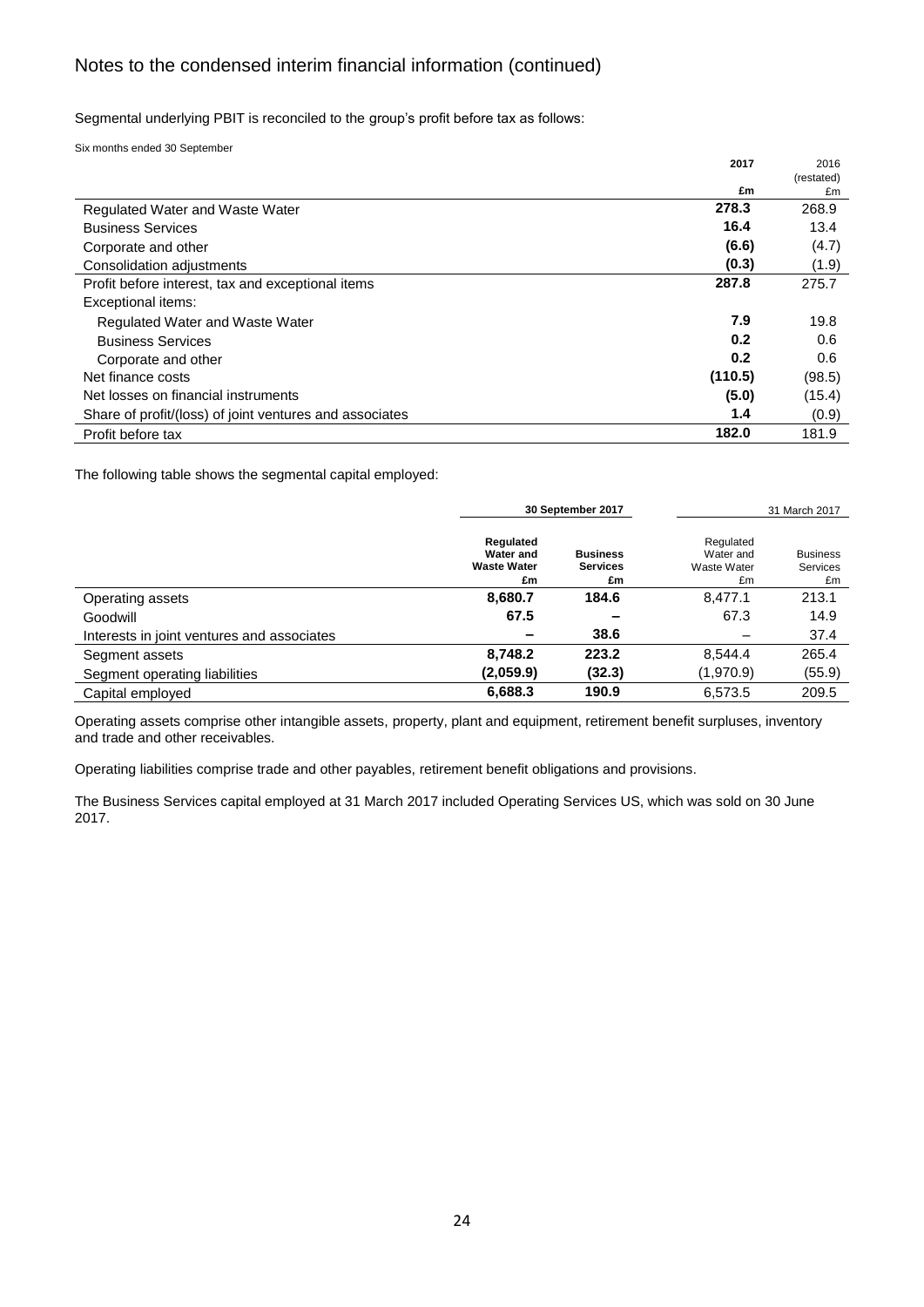### **3. Exceptional items before tax**

The group classifies items of income or expenditure as exceptional if individually or, if of a similar type, in aggregate they should, in the opinion of the directors, be disclosed by virtue of their size or nature if the financial statements are to give a true and fair view. In this context materiality is assessed at the segment level.

Six months ended 30 September

|                                              | 2017 | 2016 |
|----------------------------------------------|------|------|
|                                              | £m   | £m   |
| Gain arising on pension exchange arrangement |      |      |
| Regulated Water and Waste Water              | 7.9  | 19.8 |
| <b>Business Services</b>                     | 0.2  | 0.6  |
| Corporate and other                          | 0.2  | 0.6  |
|                                              | 8.3  | 21.0 |

### **4. Net losses on financial instruments**

Six months ended 30 September

|                                                                       | 2017  | 2016   |
|-----------------------------------------------------------------------|-------|--------|
|                                                                       | £m    | £m     |
| (Loss)/gain on swaps used as hedging instruments in fair value hedges | (0.5) | 20.5   |
| Gain/(loss) arising on debt in fair value hedges                      | 0.9   | (19.7) |
| Exchange gain/(loss) on other loans                                   | 7.6   | (7.1)  |
| Loss on cash flow hedges transferred from equity                      | (4.1) | (3.2)  |
| Hedge ineffectiveness on cash flow hedges                             | 1.6   | 0.9    |
| Loss arising on swaps where hedge accounting is not applied           | (9.2) | (6.8)  |
| Amortisation of fair value adjustment on debt                         | (1.3) |        |
|                                                                       | (5.0) | (15.4) |

### **5. Tax**

Six months ended 30 September

|                                                                  | 2017 | 2016       |
|------------------------------------------------------------------|------|------------|
|                                                                  |      | (restated) |
|                                                                  | £m   | £m         |
| <b>Current tax</b>                                               |      |            |
| Current year at 19% (2016: 20%)                                  | 21.7 | 29.8       |
| <b>Total current tax</b>                                         | 21.7 | 29.8       |
| Deferred tax                                                     |      |            |
| Origination and reversal of temporary differences - current year | 12.8 | 6.7        |
| Exceptional credit from rate change                              |      | (39.8)     |
| <b>Total deferred tax</b>                                        | 12.8 | (33.1)     |
| Total tax charge/(credit)                                        | 34.5 | (3.3)      |

The tax charge in the income statement is calculated at a rate of 18.9% (2016 (restated): 20.0% excluding the exceptional credit arising from the corporation tax rate change), representing the best estimate of the annual average effective income tax rate expected for the full year applied to the pre-tax income for the six month period.

There was an exceptional deferred tax credit in 2016 of £39.8 million arising from the enactment of a reduction in the corporation tax rate to 17% from 2020.

The underlying effective current tax rate was 13.1% (2016 (restated): 17.9%) see note 17.

Current tax credits of £5.7 million (2016: £0.7 million) and deferred tax charges of £9.0 million (2016: credits of £72.0 million) have been taken to reserves in the period.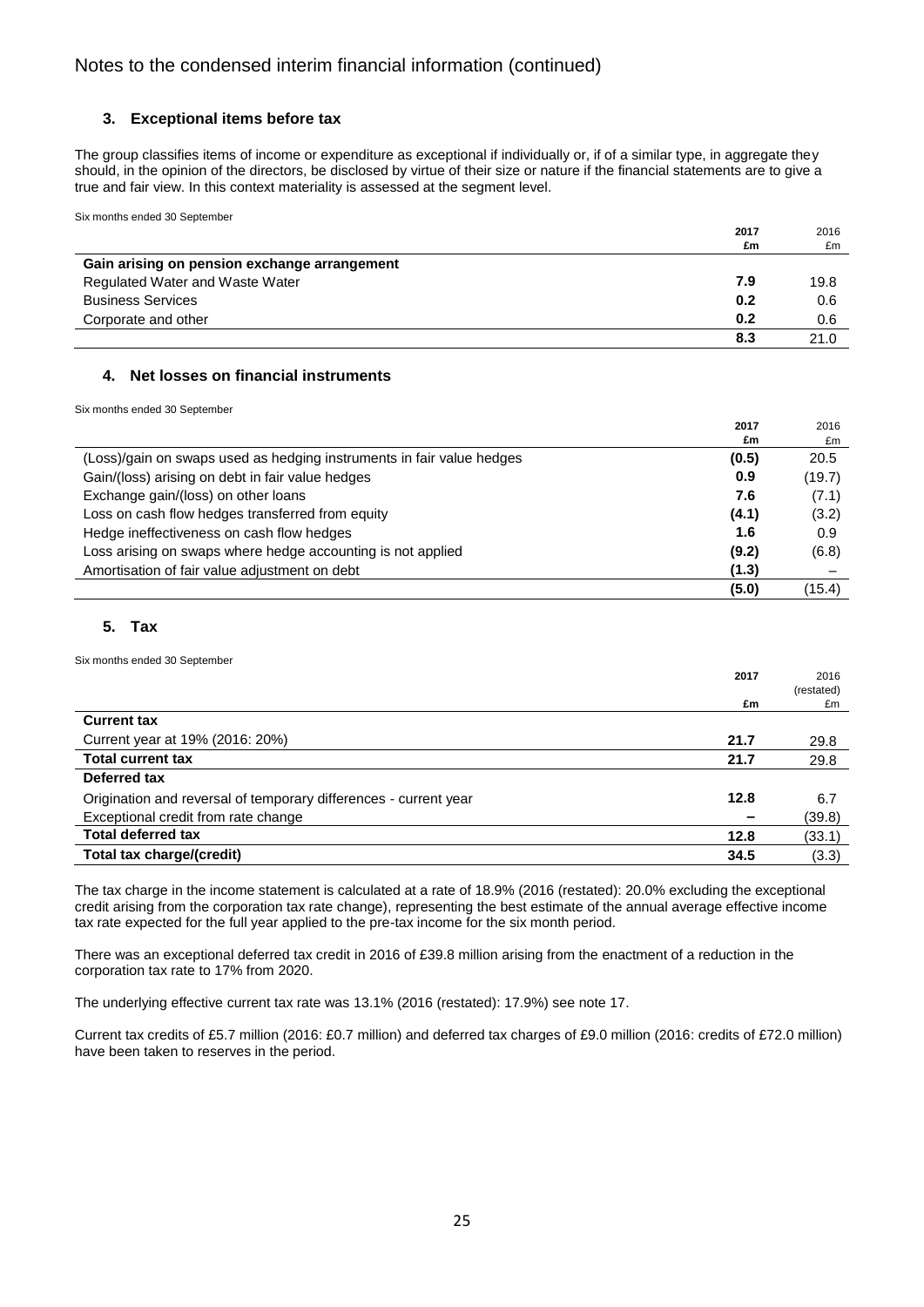### **6. Discontinued operations**

#### **Operating Services US and Italy**

The disposal of the group's US business (Operating Services, US), which formed part of the Business Services segment, to US investors PPC Enterprises LLC and Alston Capital Partners LLC was completed on 30 June 2017. The group disposed of the Operating Services business in Italy, which formed part of the Business Services segment, on 23 February 2017 to Acea S.p.A.

Prior period figures in the consolidated income statement and related notes have been restated to present separately amounts relating to discontinued operations, as detailed in the stock market announcement dated 19 July 2017 – "Trading update for the period 1 April to 19 July 2017".

#### **Water Plus joint venture**

On 1 March 2016 the group announced its intention, subject to approval from the Competition and Markets Authority ('CMA'), to enter into a joint venture with United Utilities PLC to compete in the non-household water and waste water retail markets in England and Scotland. On 3 May 2016 the CMA announced approval of the joint venture. On this date the group determined that completion of the proposed transaction became highly probable and the non-household retail business was classified as a disposal group and discontinued operation with effect from this date. On 31 May 2016 the group transferred Severn Trent Water's non-household retail business to Severn Trent Select Limited and on 1 June it exchanged the entire share capital of Severn Trent Select Limited for 50% of the share capital of Water Plus.

The results of discontinued operations are disclosed separately in the income statement and comprise:

Six months ended 30 September

|                                                 | 2017                                          |                                        |                                           |                                                 | 2016    |
|-------------------------------------------------|-----------------------------------------------|----------------------------------------|-------------------------------------------|-------------------------------------------------|---------|
|                                                 | Operating<br><b>Services US</b><br>(3 months) | Operating<br>Services US<br>(6 months) | Operating<br>Services Italy<br>(6 months) | <b>Non</b><br>household<br>retail<br>(2 months) | Total   |
|                                                 | £m                                            | £m                                     | £m                                        | £m                                              | £m      |
| Turnover                                        | 42.1                                          | 74.8                                   | 12.0                                      | 66.0                                            | 152.8   |
| Total operating costs                           | (40.7)                                        | (72.3)                                 | (11.8)                                    | (63.6)                                          | (147.7) |
| Profit before interest and tax                  | 1.4                                           | 2.5                                    | 0.2                                       | 2.4                                             | 5.1     |
| Net finance income                              |                                               | 0.3                                    | 0.1                                       |                                                 | 0.4     |
| Profit before tax                               | 1.4                                           | 2.8                                    | 0.3                                       | 2.4                                             | 5.5     |
| Attributable tax expense                        |                                               | (0.3)                                  | (0.1)                                     | (0.5)                                           | (0.9)   |
| Gain on disposal of discontinued operations     | 16.1                                          |                                        |                                           | 20.6                                            | 20.6    |
| Profit for the period attributable to owners of |                                               |                                        |                                           |                                                 |         |
| the company                                     | 17.5                                          | $2.5\,$                                | 0.2                                       | 22.5                                            | 25.2    |

Basic and diluted earnings per share from discontinued operations are as follows:

Six months ended 30 September

|                            |                                                       |                                            | 2017                |                                                       |                                            | 2016                |
|----------------------------|-------------------------------------------------------|--------------------------------------------|---------------------|-------------------------------------------------------|--------------------------------------------|---------------------|
|                            | Profit<br>attributable<br>to owners of<br>the company | Weighted<br>average<br>number of<br>shares | Per share<br>amount | Profit<br>attributable<br>to owners of<br>the company | Weighted<br>average<br>number of<br>shares | Per share<br>amount |
|                            | £m                                                    | m                                          | pence               | £m                                                    | m                                          | pence               |
| Basic earnings per share   | 17.5                                                  | 235.7                                      | 7.4                 | 25.2                                                  | 236.1                                      | 10.7                |
| Diluted earnings per share | 17.5                                                  | 236.6                                      | 7.4                 | 25.2                                                  | 236.9                                      | 10.6                |

The net cash flows arising from the discontinued operations in the period were:

Six months ended 30 September

|                      | 2017            |                 |                 |            | 2016  |
|----------------------|-----------------|-----------------|-----------------|------------|-------|
|                      | Operating       | Operating       | Operating       | <b>Non</b> |       |
|                      | <b>Services</b> | <b>Services</b> | <b>Services</b> | household  |       |
|                      | US              | US              | Italy           | retail     | Total |
|                      | (3 months)      | (6 months)      | (6 months)      | (2 months) |       |
|                      | £m              | £m              | £m              | £m         | £m    |
| Operating activities | 1.9             | 0.9             | (2.2)           | 1.9        | 0.6   |
| Investing activities | (0.6)           | (1.4)           | 0.1             |            | (1.3) |
| Financing activities | -               |                 | 1.1             | 3.5        | 4.6   |
|                      | 1.3             | (0.5)           | (1.0)           | 5.4        | 3.9   |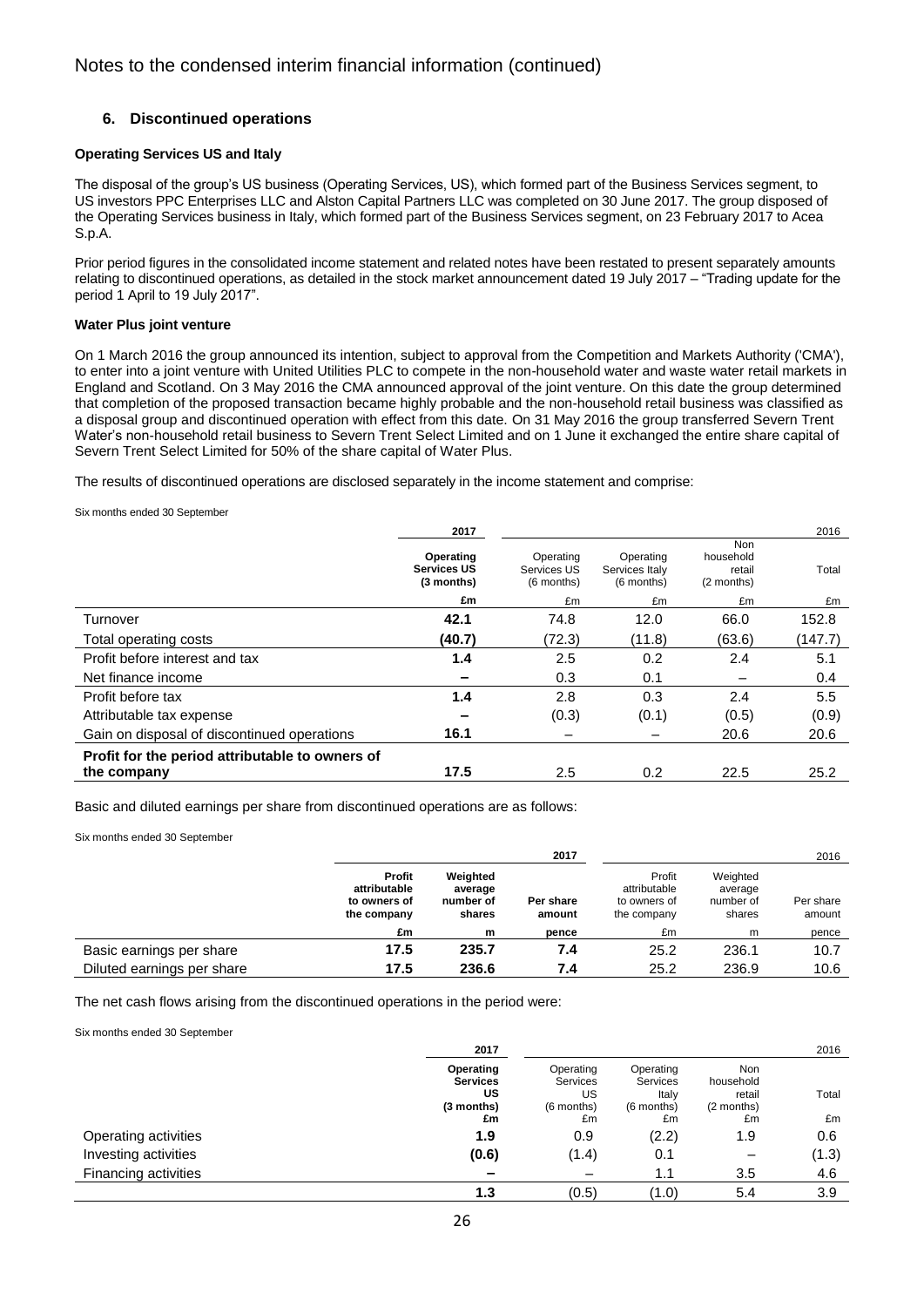The net gain on disposals in the period is calculated as follows:

|                                                  | Operating<br><b>Services</b><br>บร<br>£m | Non-<br>household<br>retail<br>£m |
|--------------------------------------------------|------------------------------------------|-----------------------------------|
| Consideration                                    | 47.8                                     | 25.5                              |
| Net assets attributable to owners of the company | (45.5)                                   | (3.5)                             |
|                                                  | 2.3                                      | 22.0                              |
| Tax on gain on disposal                          | (0.7)                                    |                                   |
| Disposal costs and provisions on disposal        | (15.3)                                   | (1.4)                             |
| Foreign exchange gain recycled from reserves     | 29.8                                     |                                   |
| Net gain on disposal                             | 16.1                                     | 20.6                              |

The net assets of the businesses at the date of disposal were:

|                                                  | Operating       | Non-      |
|--------------------------------------------------|-----------------|-----------|
|                                                  | <b>Services</b> | household |
|                                                  | US              | retail    |
|                                                  | £m              | £m        |
| Goodwill                                         | 14.4            |           |
| Other intangible assets                          | 2.9             |           |
| Property, plant and equipment                    | 9.4             |           |
| Inventories                                      | 0.6             |           |
| Trade and other receivables                      | 28.2            | 0.6       |
| Cash and bank balances                           | 9.9             | 3.5       |
| Trade and other payables                         | (19.9)          | (0.6)     |
| Net assets attributable to owners of the company | 45.5            | 3.5       |

The net cash flows arising from disposals were:

Six months ended 30 September

|                                                     | Operating       | Non-      |
|-----------------------------------------------------|-----------------|-----------|
|                                                     | <b>Services</b> | household |
|                                                     | US              | retail    |
|                                                     | £m              | £m        |
| Consideration received in cash and cash equivalents | 39.3            |           |
| Disposal costs paid in cash and cash equivalents    | (2.5)           | (1.4)     |
| Cash and bank balances disposed of                  | (9.9)           | (3.5)     |
|                                                     | 26.9            | (4.9)     |

### **7. Dividends**

Amounts recognised as distributions to owners of the company in the period:

Six months ended 30 September

|                                            | 2017      |       |           | 2016  |
|--------------------------------------------|-----------|-------|-----------|-------|
|                                            | Pence per |       | Pence per |       |
|                                            | share     | £m    | share     | £m    |
| Final dividend for the year ended 31 March | 48.90     | 115.2 | 48.40     | 114.0 |

The proposed interim dividend of 34.63p per share (2016: 32.60p per share) was approved by the Board on 22 November 2017 and has not been included as a liability as at 30 September 2017.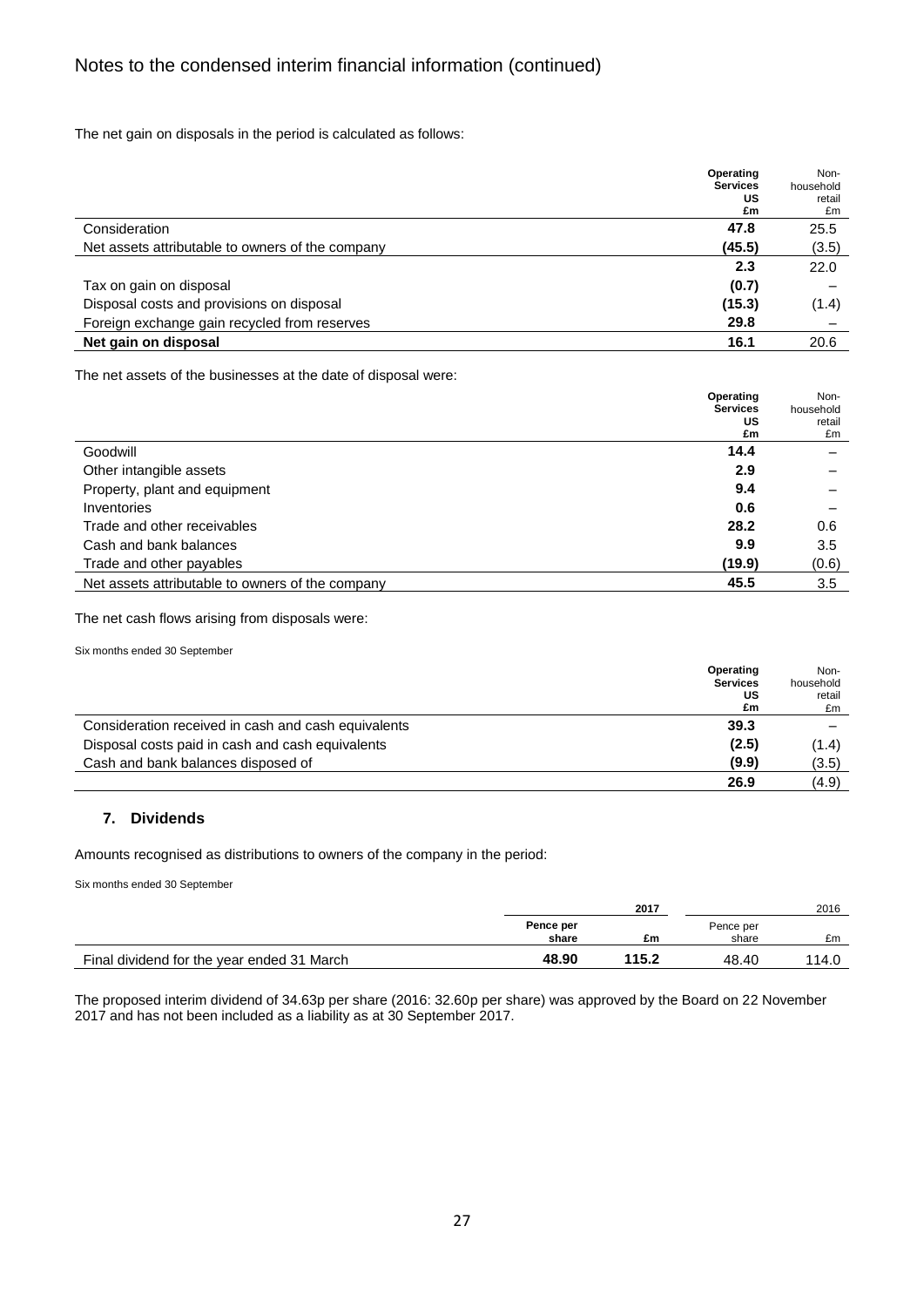### **8. Earnings per share**

#### **a) Basic and diluted earnings per share**

Basic earnings per share is calculated by dividing the earnings attributable to ordinary shareholders by the weighted average number of ordinary shares in issue during the period, excluding those held in the Severn Trent Employee Share Ownership Trust, which are treated as cancelled.

For diluted earnings per share, the weighted average number of ordinary shares in issue is adjusted to assume conversion of all potentially dilutive ordinary shares. These represent share options granted to employees where the exercise price is less than the average market price of the company's shares during the period.

Basic and diluted earnings per share from continuing and discontinued operations are calculated on the basis of profit from continuing and discontinued operations attributable to the owners of the company.

The calculation of basic and diluted earnings per share is based on the following data:

#### **Earnings for the purpose of basic and diluted earnings per share from continuing operations**

| Six months ended 30 September                                                          |        |            |
|----------------------------------------------------------------------------------------|--------|------------|
|                                                                                        | 2017   | 2016       |
|                                                                                        |        | (restated) |
|                                                                                        | £m     | £m         |
| Profit for the period attributable to owners of the company                            | 165.0  | 210.4      |
| Adjusted for profit from discontinued operations (see note 6)                          | (17.5) | (25.2)     |
| Profit for the period from continuing operations attributable to owners of the company | 147.5  | 185.2      |

#### **Number of shares**

#### Six months ended 30 September

|                                                                                          | 2017  | 2016  |
|------------------------------------------------------------------------------------------|-------|-------|
|                                                                                          | m     | m     |
| Weighted average number of ordinary shares for the purpose of basic earnings per share   | 235.7 | 236.1 |
| Effect of dilutive potential ordinary shares:                                            |       |       |
| - share options and LTIPs                                                                | 0.9   | 0.8   |
| Weighted average number of ordinary shares for the purpose of diluted earnings per share | 236.6 | 236.9 |
|                                                                                          |       |       |

#### **b) Underlying earnings per share**

Six months ended 30 September

|                                       | 2017  | 2016       |
|---------------------------------------|-------|------------|
|                                       |       | (restated) |
|                                       | pence | pence      |
| Underlying basic earnings per share   | 65.9  | 61.2       |
| Underlying diluted earnings per share | 65.7  | 61.0       |

Underlying earnings per share figures are presented for continuing operations. The denominators used in the calculations of underlying basic and diluted earnings per share are the same as those used in the unadjusted figures set out above.

The adjustments to earnings are as follows:

Six months ended 30 September

|                                                                                  | 2017  | 2016       |
|----------------------------------------------------------------------------------|-------|------------|
|                                                                                  |       | (restated) |
|                                                                                  | £m    | £m         |
| Earnings for the purpose of basic and diluted earnings per share from continuing | 147.5 | 185.2      |
| Adjustments for:                                                                 |       |            |
| - exceptional items before tax                                                   | (8.3) | (21.0)     |
| - net losses on financial instruments                                            | 5.0   | 15.4       |
| - current tax on net losses on financial instruments                             | (1.6) | (2.0)      |
| - deferred tax                                                                   | 12.8  | 6.7        |
| - exceptional credit arising from rate change                                    |       | (39.8)     |
| Earnings for the purpose of underlying basic and diluted earnings per share      | 155.4 | 144.5      |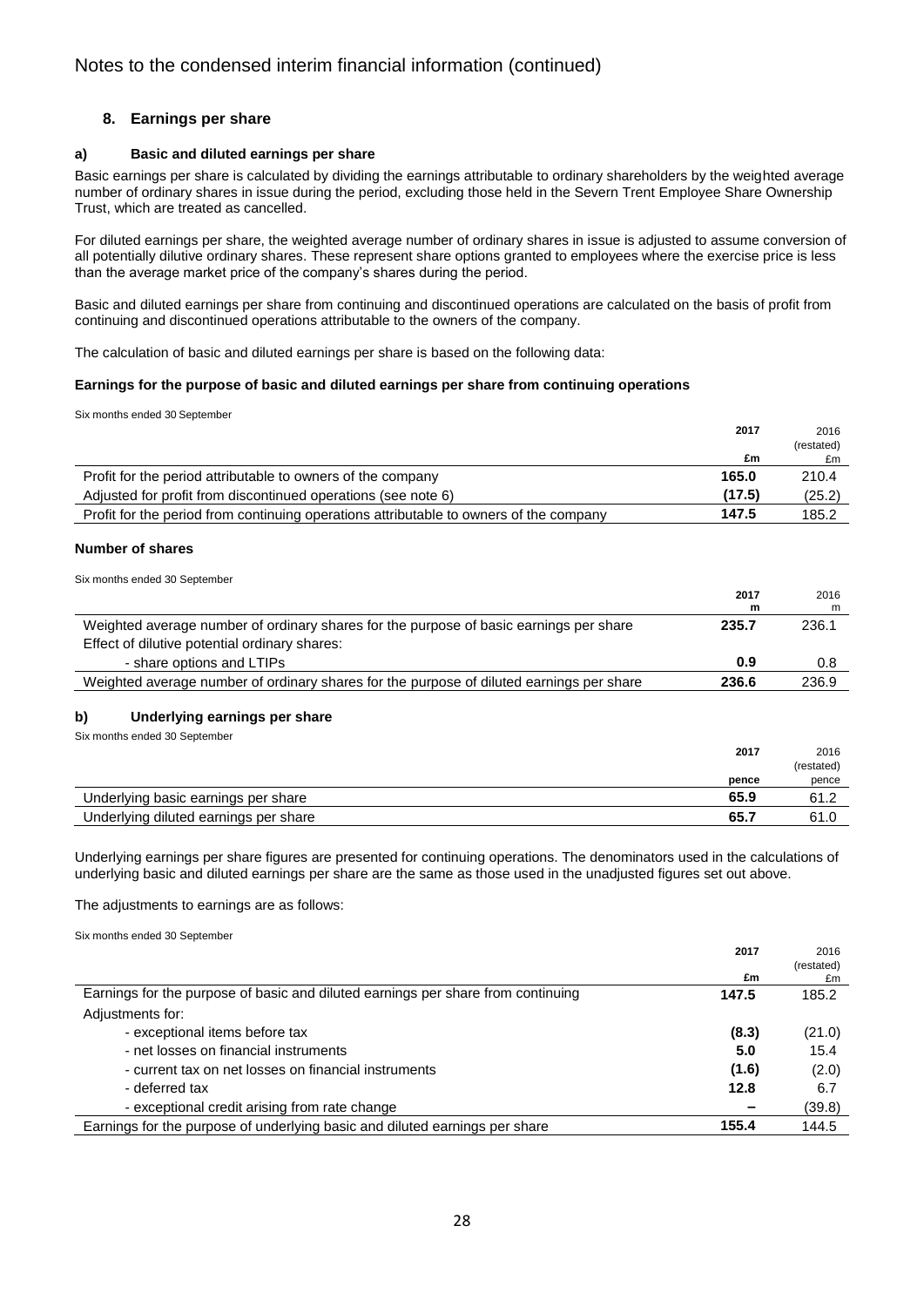# Notes to the condensed interim financial information (continued)

### **9. Borrowings**

|                                  | 30 September | 31 March |
|----------------------------------|--------------|----------|
|                                  | 2017         | 2017     |
|                                  | £m           | £m       |
| Bank loans                       | 926.2        | 1,073.3  |
| Other Ioans                      | 4,353.5      | 4,090.0  |
| Obligations under finance leases | 115.4        | 115.7    |
| <b>Borrowings</b>                | 5,395.1      | 5,279.0  |

The borrowings are repayable as follows:

|                                                                | 30 September | 31 March |
|----------------------------------------------------------------|--------------|----------|
|                                                                | 2017         | 2017     |
|                                                                | £m           | £m       |
| On demand or within one year - included in current liabilities | 503.8        | 559.4    |
| Over one year - included in non-current liabilities            | 4.891.3      | 4.719.6  |
|                                                                | 5.395.1      | 5.279.0  |

#### **10. Fair value of financial instruments**

#### **a) Fair value measurements**

The table below describes the valuation technique that the group applies for each class of financial instrument which is measured at fair value on a recurring basis. All techniques are classified as Level 2 under the hierarchy defined by IFRS 13 except for the inflation swap, which is classified as Level 3. During the current period a loss of £0.9m has been recognised in the income statement with respect to this instrument. There have been no changes in the levels of classification during the period.

| 30 September<br>2017 | 31 March |                                                                                                                                                                                                                                                                                                                                                                                                                                    |
|----------------------|----------|------------------------------------------------------------------------------------------------------------------------------------------------------------------------------------------------------------------------------------------------------------------------------------------------------------------------------------------------------------------------------------------------------------------------------------|
| £m                   | £m       | Valuation techniques and key inputs                                                                                                                                                                                                                                                                                                                                                                                                |
| 34.4                 | 43.4     | Discounted cash flow<br>Future cash flows are estimated based on forward<br>interest rates from observable yield curves at the<br>period end and contract interest rates discounted at<br>a rate that reflects the credit risk of counterparties.<br>The currency cash flows are translated at spot rate.                                                                                                                          |
|                      |          | Discounted cash flow<br>Future cash flows are estimated based on forward                                                                                                                                                                                                                                                                                                                                                           |
|                      |          | interest rates from observable yield curves at the                                                                                                                                                                                                                                                                                                                                                                                 |
| (121.3)              | (183.9)  | period end and contract interest rates discounted at<br>a rate that reflects the credit risk of counterparties.                                                                                                                                                                                                                                                                                                                    |
|                      |          | Discounted cash flow                                                                                                                                                                                                                                                                                                                                                                                                               |
| 0.1                  |          | Future cash flows are estimated based on forward<br>electricity prices from observable indices at the                                                                                                                                                                                                                                                                                                                              |
| (0.1)                | (0.8)    | period end and contract prices discounted at a rate<br>that reflects the credit risk of counterparties.                                                                                                                                                                                                                                                                                                                            |
| (0.9)                |          | Discounted cash flow<br>Future cash flows on the RPI leg of the instrument<br>are estimated based on observable forward inflation<br>indices.<br>Future cash flows on the CPI leg of the instrument<br>are estimated based on the future expected<br>differential between RPI and CPI.<br>Both legs are discounted using observable swap<br>rates at the period end, at a rate that reflects the<br>credit risk of counterparties. |
|                      | 17.8     | 2017<br>23.6                                                                                                                                                                                                                                                                                                                                                                                                                       |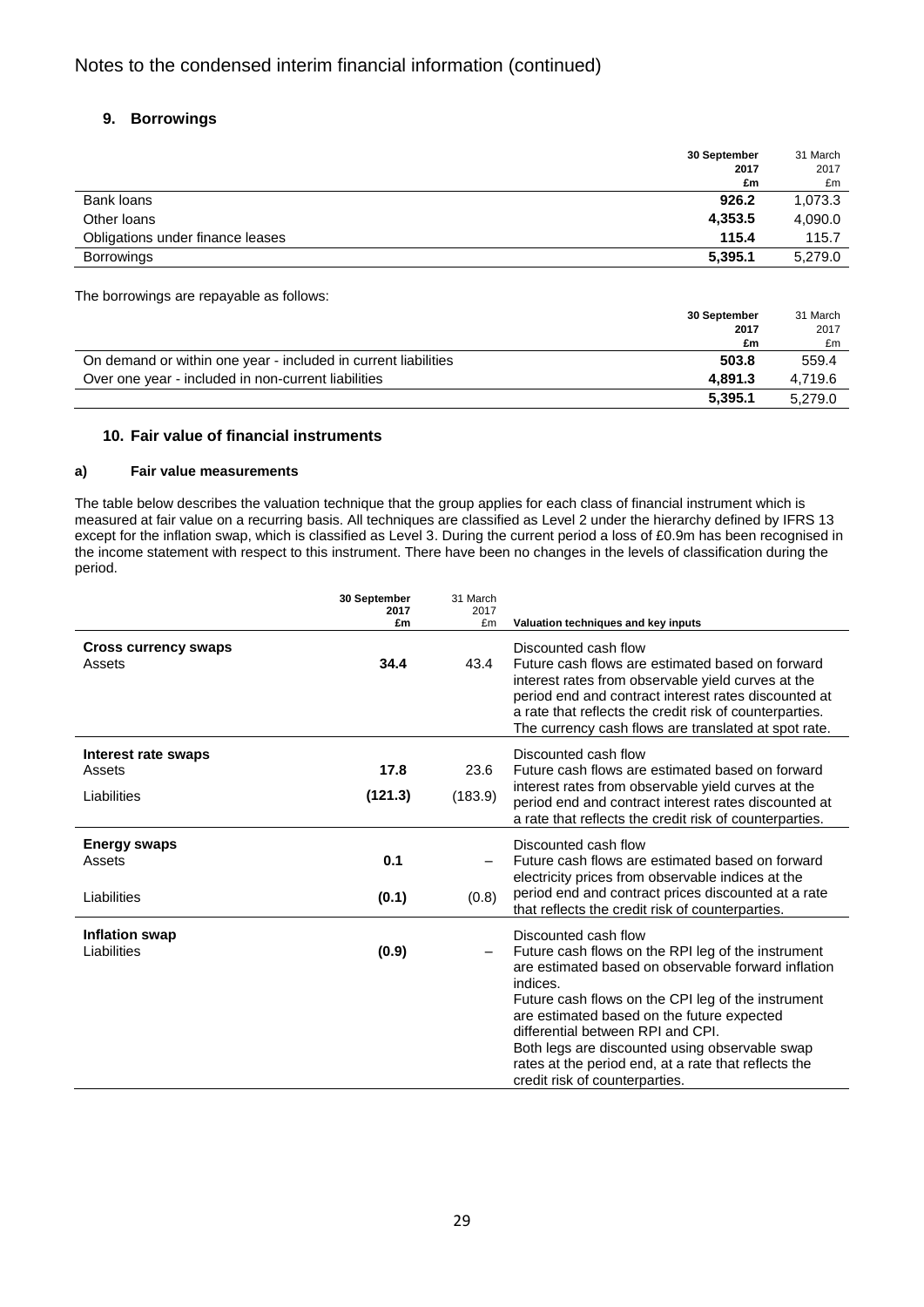#### **b) Comparison of fair value of financial instruments with their carrying amounts**

The directors consider that the carrying amounts of cash and short term deposits, bank overdrafts, loans receivable from joint ventures, trade receivables and trade payables are not materially different from their fair values. Derivative financial instruments are carried at fair value. The carrying values and estimated fair values of other non-derivative financial instruments are set out below. The estimated fair values do not take into account the impact of interest rate swaps. At 30 September 2017, the group held unhedged interest rate swaps and cross currency swaps that converted fixed rate interest to floating on a net principal amount of £601.6 million (31 March 2017: £205.3 million).

|                           |                       | 30 September |                | 31 March   |
|---------------------------|-----------------------|--------------|----------------|------------|
|                           |                       | 2017         |                | 2017       |
|                           | <b>Carrying value</b> | Fair value   | Carrying value | Fair value |
|                           | £m                    | £m           | £m             | £m         |
| <b>Floating rate debt</b> |                       |              |                |            |
| Bank loans                | 626.7                 | 632.0        | 776.3          | 782.0      |
| Currency bonds            | 39.2                  | 39.2         | 40.1           | 40.1       |
| Floating rate notes       | 147.7                 | 156.4        | 147.7          | 156.4      |
|                           | 813.6                 | 827.6        | 964.1          | 978.5      |
| <b>Fixed rate debt</b>    |                       |              |                |            |
| Bank loans                | 185.8                 | 186.1        | 186.4          | 186.6      |
| Sterling bonds            | 2,507.3               | 2,926.9      | 2,257.2        | 2,746.2    |
| Fixed rate notes          | 349.0                 | 366.3        | 355.2          | 397.4      |
| Other Ioans               | 6.7                   | 6.7          | 6.7            | 6.7        |
| <b>Finance leases</b>     | 115.4                 | 123.8        | 115.7          | 130.5      |
|                           | 3,164.2               | 3,609.8      | 2,921.2        | 3,467.4    |
| Index-linked debt         |                       |              |                |            |
| Bank loans                | 113.7                 | 126.1        | 110.6          | 126.7      |
| Sterling bonds            | 1,216.2               | 1,970.6      | 1,195.8        | 2,063.1    |
| Other Ioans               | 87.4                  | 87.8         | 87.3           | 87.3       |
|                           | 1,417.3               | 2,184.5      | 1,393.7        | 2,277.1    |
|                           | 5,395.1               | 6,621.9      | 5,279.0        | 6,723.0    |

The above classification does not take into account the impact of unhedged interest rate swaps or cross currency swaps.

Fixed rate sterling and currency bonds are valued using market prices, which is a Level 1 valuation technique.

Index-linked bonds are rarely traded and therefore quoted prices are not considered to be a reliable indicator of fair value. Therefore, these bonds are valued using discounted cash flow models with discount rates derived from observed market prices for a sample of bonds, which is a Level 2 valuation technique.

Fair values of other debt instruments are also calculated using discounted cash flow models, which is a Level 2 valuation technique.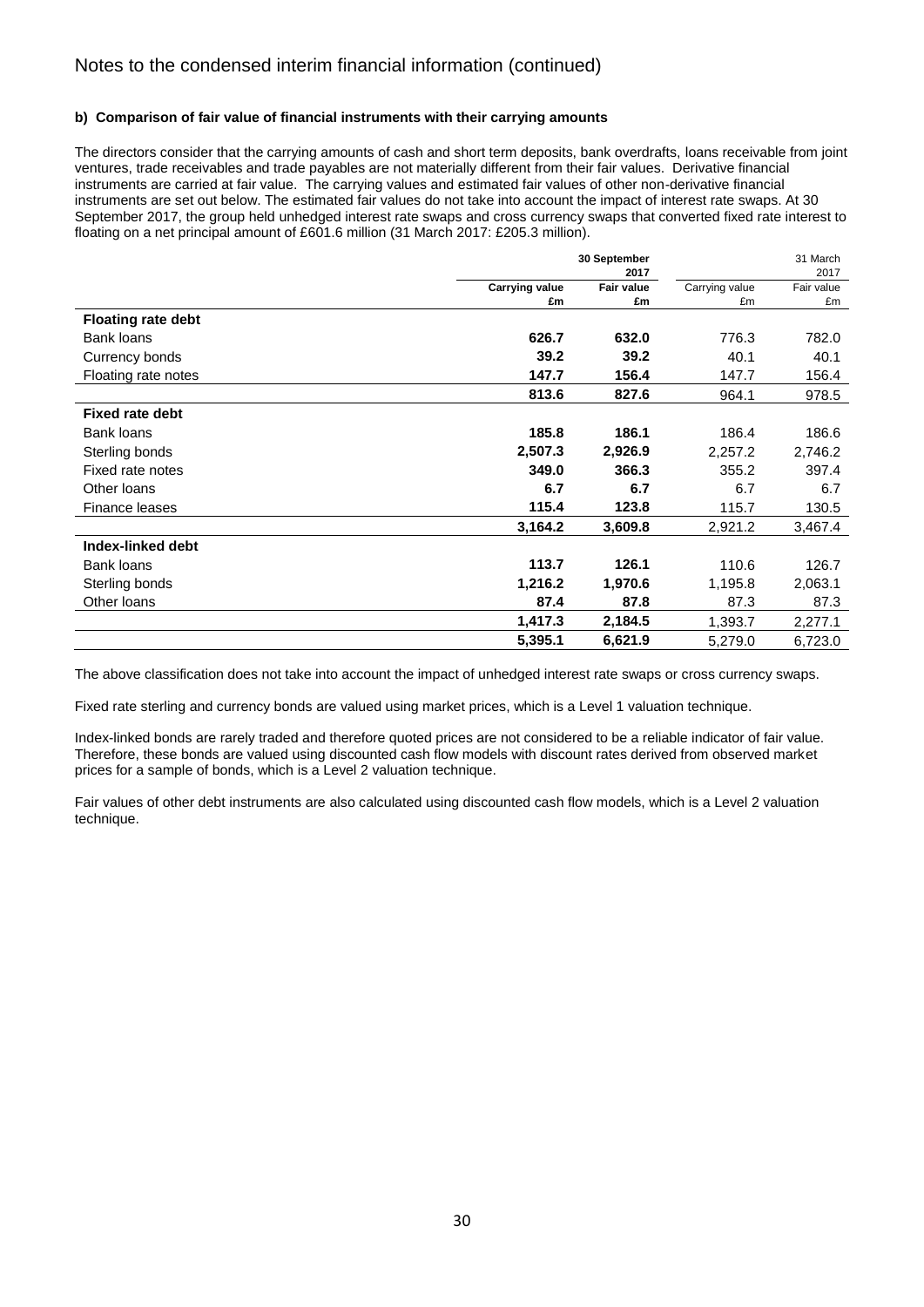#### **11. Retirement benefit schemes**

The group operates three defined benefit schemes in the UK, two from Severn Trent and one from Dee Valley Water. The Severn Trent schemes are closed to future accrual. The group also has an unfunded obligation to provide benefits to certain former employees whose earnings were in excess of the pensions cap that operated when the benefits were accrued. The most recent actuarial valuation of the Severn Trent schemes was at 31 March 2016. Dee Valley Water participates in the Dee Valley Water plc Section of the Water Companies Pension Scheme, which is a defined benefit sectionalised scheme. The most recent actuarial valuation of this scheme was at 31 March 2014.

The assumptions used in calculating the defined benefit obligations as at 30 September 2017 have been updated to reflect market conditions prevailing at the balance sheet date as follows.

|                                | 30 September<br>2017<br>% | 31 March<br>2017 |
|--------------------------------|---------------------------|------------------|
|                                |                           | %                |
| Price inflation                | 3.1                       | 3.1              |
| Discount rate                  | 2.8                       | 2.7              |
| Salary increases               | n/a                       | n/a              |
| Pension increases in payment   | 3.1                       | 3.1              |
| Pension increases in deferment | 3.1                       | 3.1              |

The defined benefit assets have been updated to reflect their market value as at 30 September 2017. Actuarial gains and losses on the scheme assets and defined benefit obligations have been reported in the statement of comprehensive income. Service cost, and the cost of administrating the scheme, are recognised in operating costs and interest cost is recognised in net finance costs.

Movements in the net deficit recognised in the balance sheet were as follows:

|                                                                              | <b>Fair value</b><br>of plan<br>assets<br>£m | <b>Defined</b><br>benefit<br>obligations<br>£m | <b>Net deficit</b><br>£m |
|------------------------------------------------------------------------------|----------------------------------------------|------------------------------------------------|--------------------------|
| At 1 April 2017                                                              | 2,352.8                                      | (2,927.4)                                      | (574.6)                  |
| Exceptional past service credit                                              |                                              | 8.3                                            | 8.3                      |
| Scheme administration costs                                                  | (1.4)                                        |                                                | (1.4)                    |
| Net interest cost                                                            | 30.6                                         | (38.1)                                         | (7.5)                    |
| Actuarial (losses)/gains recognised in the statement of comprehensive income | (52.0)                                       | 59.2                                           | 7.2                      |
| Contributions from the sponsoring companies                                  | 0.7                                          |                                                | 0.7                      |
| Employees' contributions and benefits paid                                   | (49.2)                                       | 49.2                                           |                          |
| At 30 September 2017                                                         | 2,281.5                                      | (2,848.8)                                      | (567.3)                  |

The net deficit is presented on the balance sheet as follows:

|                                | 30 September | 31 March |
|--------------------------------|--------------|----------|
|                                | 2017         | 2017     |
|                                | £m           | £m       |
| Retirement benefit surplus     | 11.8         | 9.8      |
| Retirement benefit obligations | (579.1)      | (584.4)  |
|                                | (567.3)      | (574.6)  |

#### **12. Share capital**

At 30 September 2017 the issued and fully paid share capital was 240.2 million shares of 97<sup>17</sup>/<sub>19</sub>p amounting to £235.1 million (31 March 2017: 239.8 million shares of  $97^{17}/_{19}$  amounting to £234.7 million).

During the period the company issued 393,520 (2016: 417,453) shares as a result of the exercise of employee share options. At 30 September 2017 the company held 3,948,599 (31 March 2017: 4,223,062) shares in treasury.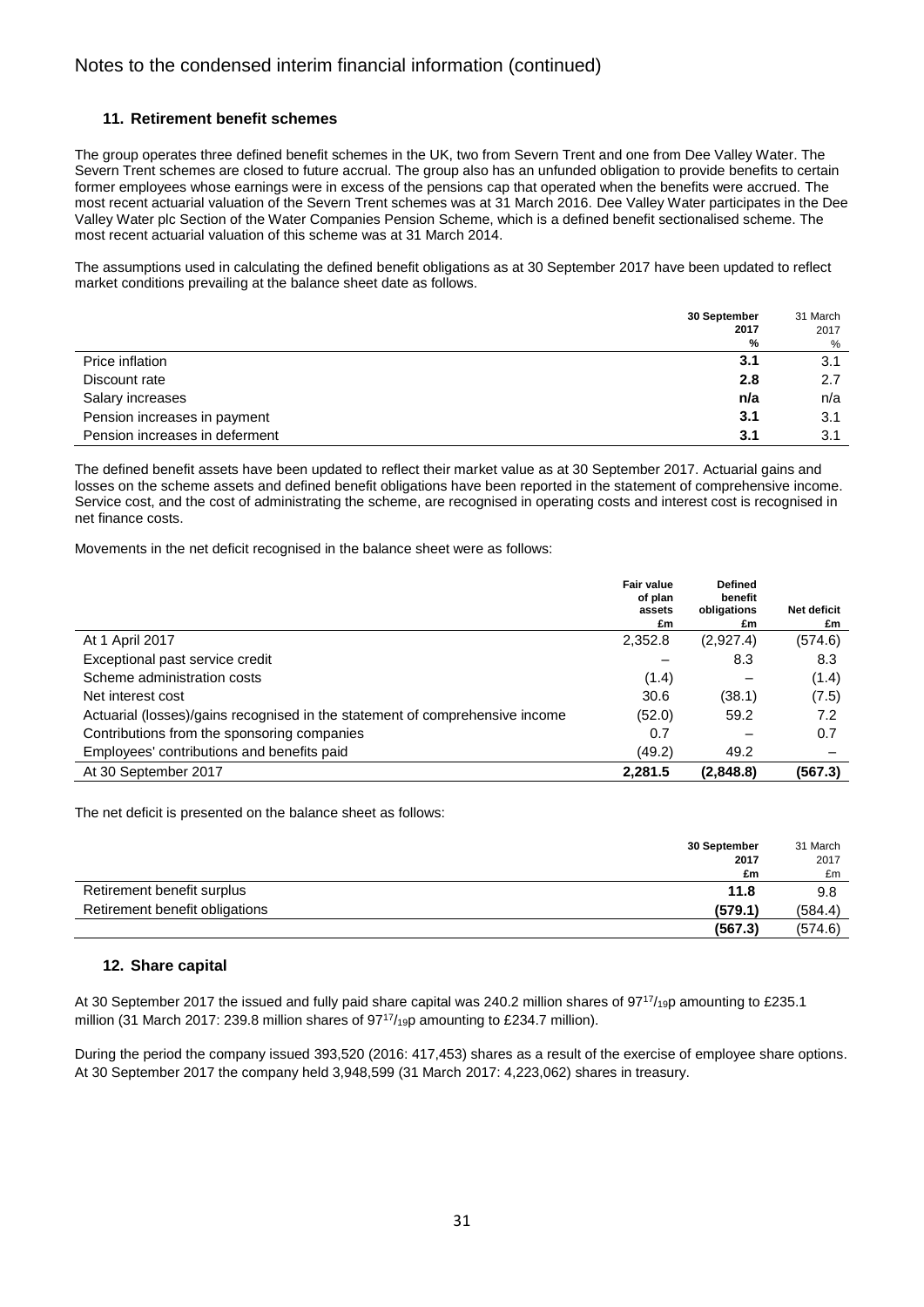### **13. Cash flow**

### **a) Reconciliation of operating profit to operating cash flows**

Six months ended 30 September

|                                                                       | 2017   | 2016       |
|-----------------------------------------------------------------------|--------|------------|
|                                                                       |        | (restated) |
|                                                                       | £m     | £m         |
| Profit before interest and tax from continuing operations             | 296.1  | 296.7      |
| Profit before interest and tax from discontinued operations           | 17.5   | 25.7       |
| Profit before interest and tax                                        | 313.6  | 322.4      |
| Depreciation of property, plant and equipment                         | 156.4  | 149.4      |
| Amortisation of intangible assets                                     | 10.0   | 9.3        |
| Pension service cost                                                  | (8.3)  | (21.0)     |
| Defined benefit pension scheme administration costs                   | 1.4    | 2.2        |
| Defined benefit pension scheme contributions                          | (0.7)  | (0.2)      |
| Share based payments charge                                           | 3.5    | 2.8        |
| Profit on sale of property, plant and equipment and intangible assets | (1.2)  | (0.3)      |
| Profit on disposal of businesses                                      | (16.1) | (20.6)     |
| Deferred income movement                                              | (9.4)  | (5.8)      |
| Provisions charged to the income statement                            | 3.5    | 1.7        |
| Utilisation of provisions for liabilities and charges                 | (4.1)  | (0.7)      |
| Operating cash flows before movements in working capital              | 448.6  | 439.2      |
| Increase in inventory                                                 |        | (0.6)      |
| (Increase)/decrease in amounts receivable                             | (34.9) | 23.5       |
| Increase in amounts payable                                           | 66.6   | 69.9       |
| Cash generated from operations                                        | 480.3  | 532.0      |
| Tax paid                                                              | (0.1)  | (15.4)     |
| Net cash generated from operating activities                          | 480.2  | 516.6      |

#### **b) Non-cash transactions**

No additions to property, plant and equipment during the six months to 30 September 2017 or 2016 were financed by new finance leases.

#### **c) Exceptional cash flows**

There were no exceptional cash flows from the exceptional items included in the income statement in either period.

#### **d) Reconciliation of movements in net debt**

|                                 | Net cash<br>and cash<br>equivalents<br>£m | <b>Bank loans</b><br>£m | Other<br>loans<br>£m | <b>Finance</b><br>leases<br>£m | <b>Cross</b><br>currency<br>swaps<br>£m | Loans due<br>from joint<br>ventures<br>£m | Net debt<br>£m |
|---------------------------------|-------------------------------------------|-------------------------|----------------------|--------------------------------|-----------------------------------------|-------------------------------------------|----------------|
| As at 1 April 2017              | 44.6                                      | (1,073.3)               | (4,090.0)            | (115.7)                        | 43.4                                    | 108.6                                     | (5,082.4)      |
| Cash flow                       | 107.2                                     | 150.6                   | (249.1)              |                                |                                         | 12.5                                      | 21.2           |
| Fair value adjustments          |                                           |                         | 0.9                  |                                | (9.0)                                   |                                           | (8.1)          |
| RPI uplift on index-linked debt | -                                         | (3.1)                   | (20.5)               |                                |                                         |                                           | (23.6)         |
| Foreign exchange                | (0.5)                                     | —                       | 7.6                  |                                |                                         |                                           | 7.1            |
| Other non-cash movements        | $\overline{\phantom{m}}$                  | (0.4)                   | (2.4)                | 0.3                            | -                                       | 0.1                                       | (2.4)          |
| As at 30 September 2017         | 151.3                                     | (926.2)                 | (4,353.5)            | (115.4)                        | 34.4                                    | 121.2                                     | (5,088.2)      |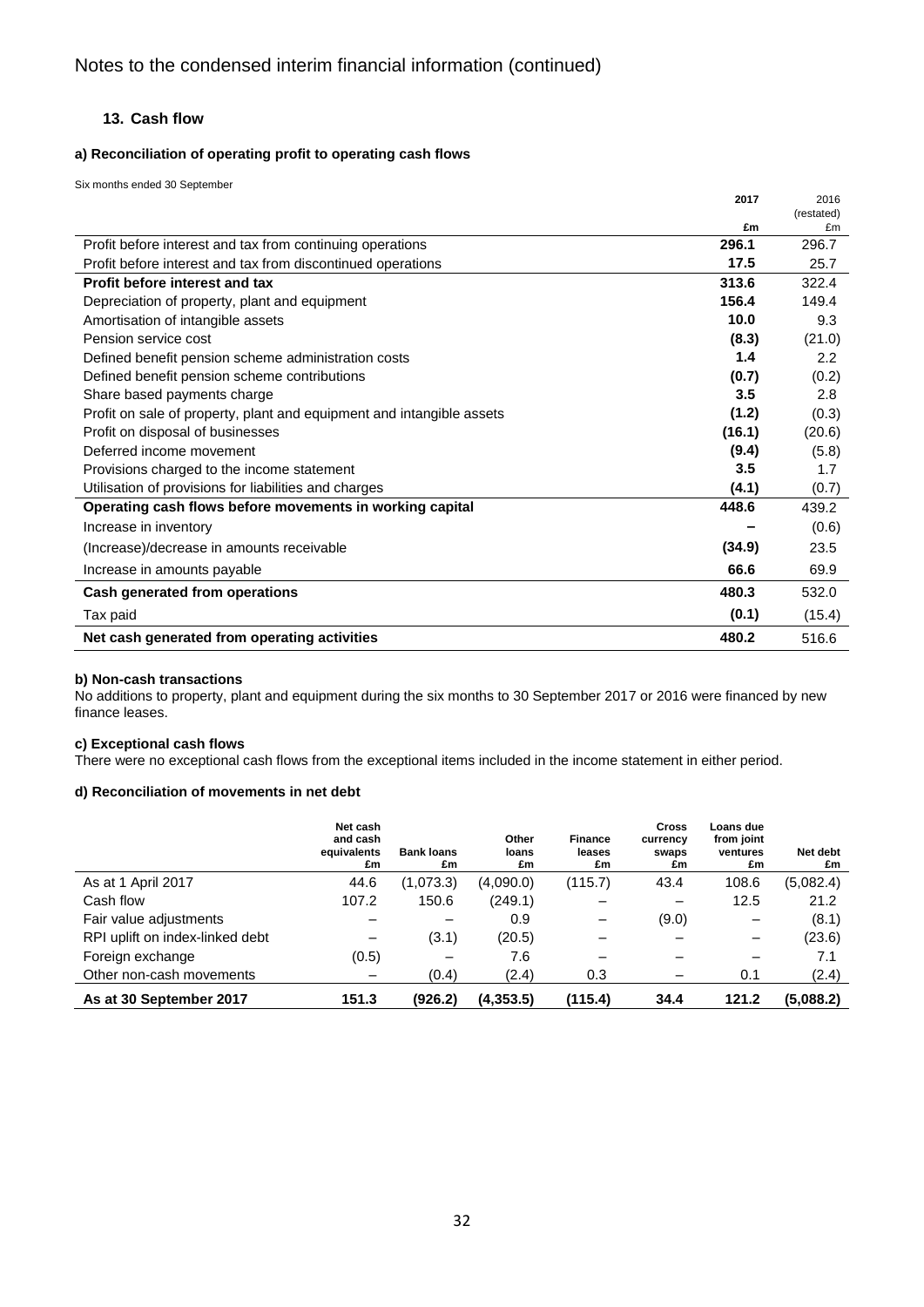### **14. Post balance sheet events**

There are no post balance sheet events.

### **15. Contingent liabilities**

Details of the group's contingent liabilities were disclosed in the financial statements for the year ended 31 March 2017 which were approved on 22 May 2017. There have been no significant developments relating to the contingent liabilities disclosed in those financial statements.

### **16. Related party transactions**

Transactions between the company and its subsidiaries, which are related parties, have been eliminated on consolidation and are not included in this note. Trading transactions between the group and its joint ventures are disclosed below.

| Six months ended 30 September |       | <b>Water Plus</b> |
|-------------------------------|-------|-------------------|
|                               | 2017  | 2016              |
|                               | £m    | £m                |
| Sale of services              | 187.9 | 127.0             |
| Net interest income           | 0.9   | -                 |

Outstanding balances between the group and the joint venture were as follows:

|                                                      |                          | <b>Water Plus</b> |
|------------------------------------------------------|--------------------------|-------------------|
|                                                      | 30 September             | 31 March          |
|                                                      | 2017                     | 2017              |
|                                                      | £m                       | £m                |
| Trade and other receivables due from related parties | 0.7                      | 37.6              |
| Amounts due to related parties                       | $\overline{\phantom{0}}$ | (8.8)             |
| Loans due from joint ventures                        | 121.2                    | 108.6             |

The retirement benefit schemes operated by the group are considered to be related parties. Details of transactions and balances with the retirement benefit schemes are disclosed in note 11.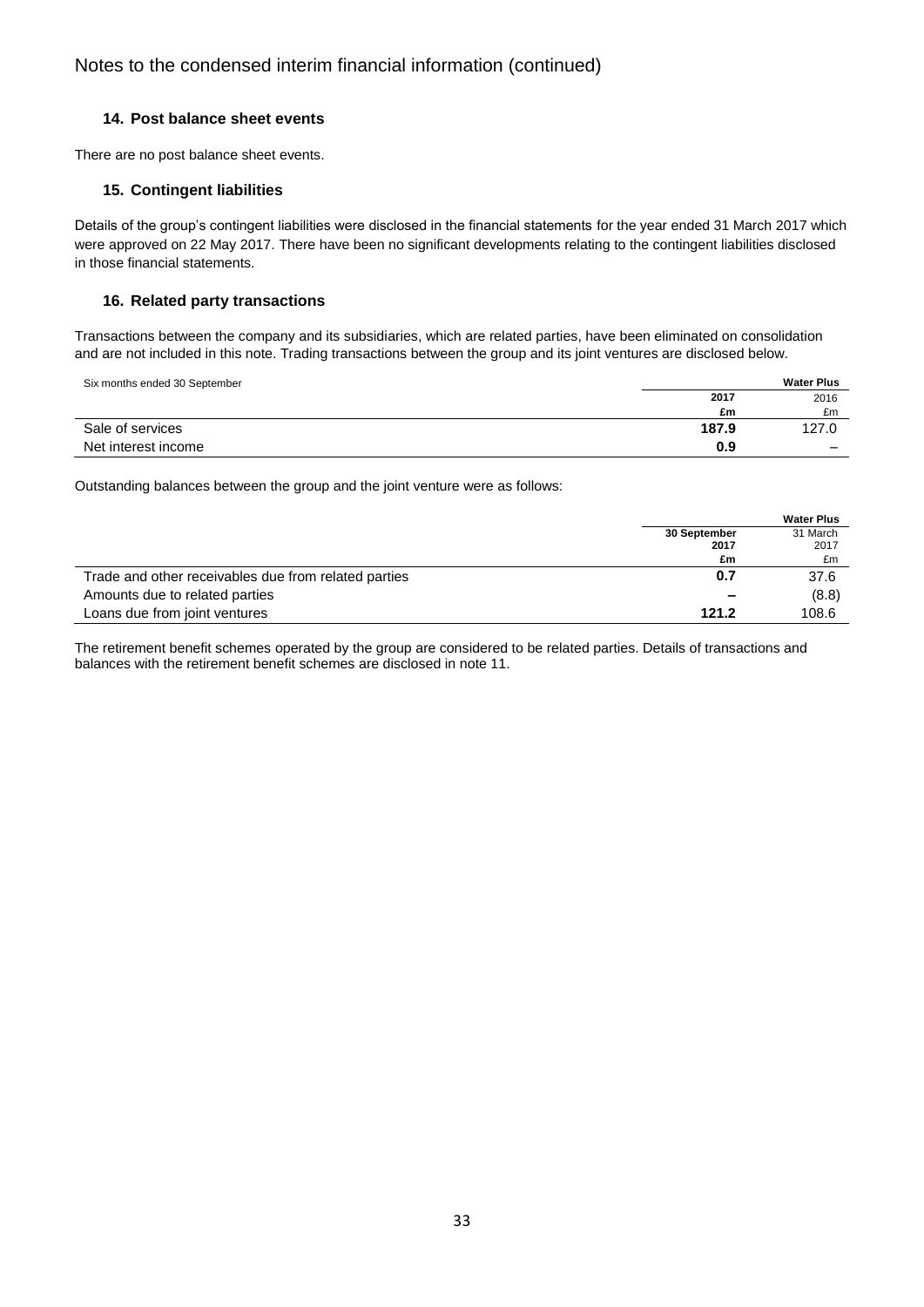#### **17. Alternative performance measures**

Financial measures or metrics used in this report that are not defined by IFRS are alternative performance measures. The group uses such measures for performance analysis because they provide additional useful information on the performance and position of the group. Since the group defines its own alternative performance measures, these might not be directly comparable with other companies' alternative performance measures. These measures are not intended to be a substitute for, or superior to, IFRS measurements.

#### **a) Exceptional items**

Exceptional items are income or expenditure, which individually or, if of a similar type, in aggregate should, in the opinion of the directors, be disclosed by virtue of their size or nature if the financial statements are to give a true and fair view. In this context, materiality is assessed at the segment level.

#### **b) Underlying PBIT**

Underlying profit before interest and tax is profit before interest and tax excluding exceptional items as recorded in the income statement. This provides a consistent measure of operating performance excluding distortions caused by exceptional items.

#### **c) Underlying earnings per share**

Underlying earnings per share figures are presented for continuing operations. These exclude the effects of exceptional items, net gains/losses on financial instruments, current tax on exceptional items and on net gains/losses on financial instruments, exceptional current tax and deferred tax. The directors consider that the underlying figures provide a useful additional indicator of performance and remove non-performance related distortions. See note 8.

#### **d) Net debt**

Net debt comprises borrowings including remeasurements for changes in fair value of amounts in fair value hedging relationships, cross currency swaps that are used to fix the sterling liability of foreign currency borrowings (whether hedge accounted or not), net cash and cash equivalents, and loans to joint ventures. See note 13.

#### **e) Effective interest rate**

The effective interest rate is calculated as net finance costs, excluding net finance costs from pensions, plus capitalised finance costs divided by the monthly average net debt during the year.

|  | (net finance costs $-$ net finance costs from pensions $+$ capitalised finance costs) |  |
|--|---------------------------------------------------------------------------------------|--|
|  |                                                                                       |  |

 $(monthly average net debt<sup>1</sup>)$ 

|                                 | 2017    | 2016       |
|---------------------------------|---------|------------|
|                                 |         | (restated) |
|                                 | £m      | £m         |
| Net finance costs               | 110.5   | 98.5       |
| Net finance costs from pensions | (7.5)   | (5.5)      |
| Capitalised interest            | 11.3    | 8.4        |
|                                 | 114.3   | 101.4      |
|                                 |         |            |
| Annualised                      | 228.6   | 202.8      |
|                                 |         |            |
| Average net debt                | 5,096.2 | 4,780.1    |
|                                 |         |            |
| Effective interest rate*        | 4.5%    | 4.2%       |

*\* the rate is the annualised equivalent interest rate based on that calculated for the six month period* 

This APM is used as it shows the average interest rate that is attributable to the net debt of the business.

 $\overline{a}$ <sup>1</sup> Calculated as the average of the closing net debt each month for the period ending 30 September 2017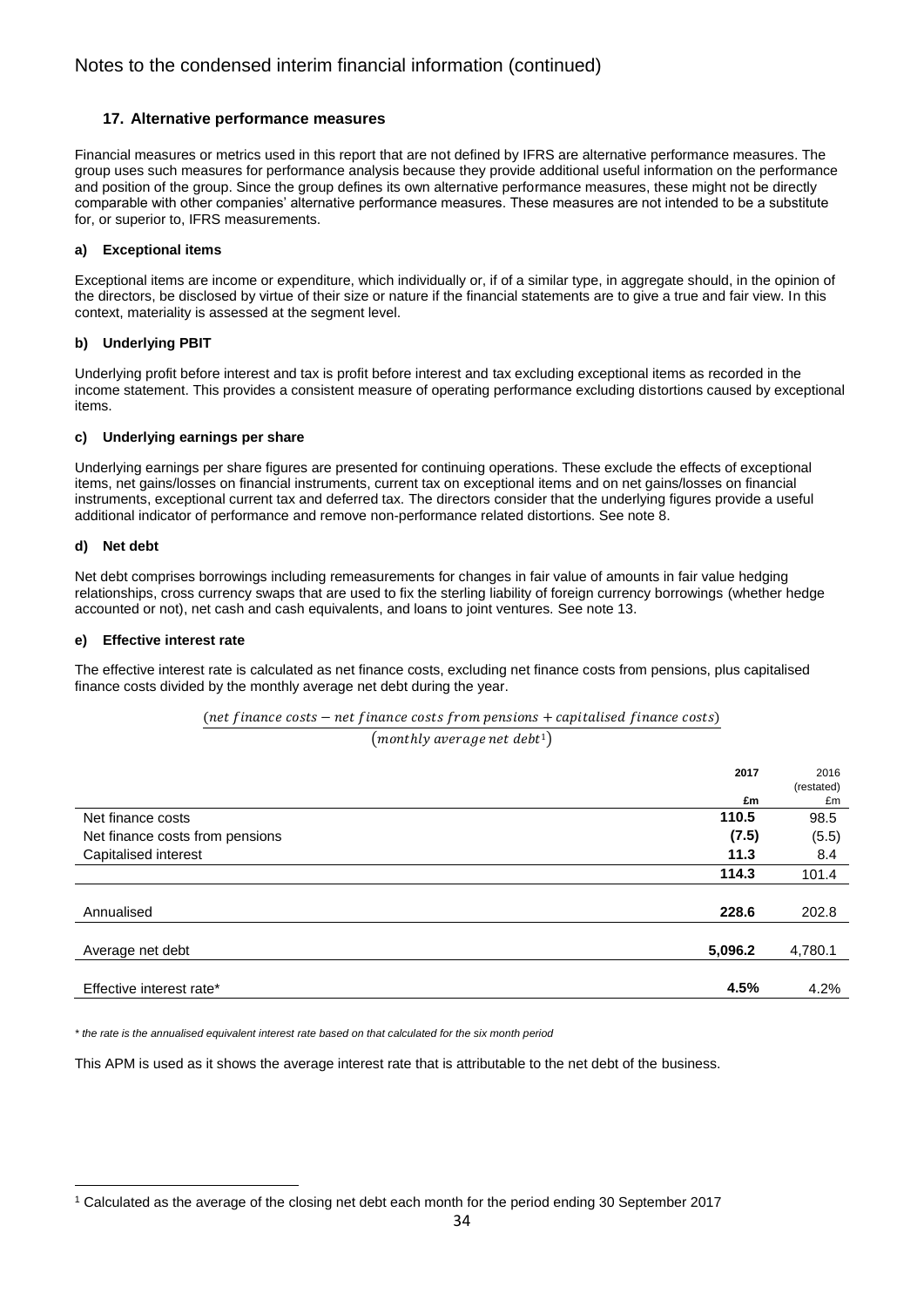# Notes to the condensed interim financial information (continued)

#### **f) Effective cash cost of interest**

The effective cash cost of interest is calculated on the same basis as the effective interest rate except that it excludes finance costs that are not paid in cash but are accreted to the carrying value of the debt (principally RPI adjustments on index-linked debt).

#### (net finance costs  $-$  net finance costs from pensions  $-$  RPI interest  $+$  capitalised finance costs) (monthly average net debt)

|                                  | 2017<br>£m | 2016<br>(restated)<br>£m |
|----------------------------------|------------|--------------------------|
| Net finance costs                | 110.5      | 98.5                     |
| Net finance costs from pensions  | (7.5)      | (5.5)                    |
| <b>RPI</b> interest              | (23.6)     | (10.7)                   |
| Capitalised interest             | 11.3       | 8.4                      |
|                                  | 90.7       | 90.7                     |
|                                  |            |                          |
| Annualised                       | 181.4      | 181.4                    |
|                                  |            |                          |
| Average net debt                 | 5,096.2    | 4,780.1                  |
|                                  |            |                          |
| Effective cash cost of interest* | 3.6%       | 3.8%                     |

*\* the rate is the annualised equivalent interest rate based on that calculated for the six month period* 

This is used as it shows the average cash interest rate based on the net debt of the business.

### **g) PBIT interest cover**

The ratio of profit from continuing operations before interest, tax and exceptional items to net finance costs excluding net finance costs from pensions.

| underlying PBIT                                         |
|---------------------------------------------------------|
| $(net finance costs - net finance costs from pensions)$ |

|                                                         | 2017  | 2016       |
|---------------------------------------------------------|-------|------------|
|                                                         |       | (restated) |
|                                                         | £m    | £m         |
| <b>Underlying PBIT</b>                                  | 287.8 | 275.7      |
| Net finance costs                                       | 110.5 | 98.5       |
| Net finance costs from pensions                         | (7.5) | (5.5)      |
| Net finance costs excluding finance costs from pensions | 103.0 | 93.0       |
|                                                         |       |            |
|                                                         | ratio | ratio      |
| PBIT interest cover ratio                               | 2.8   | 3.0        |

This is used to show how the underlying PBIT of the business covers the financing costs associated only with net debt on a consistent basis.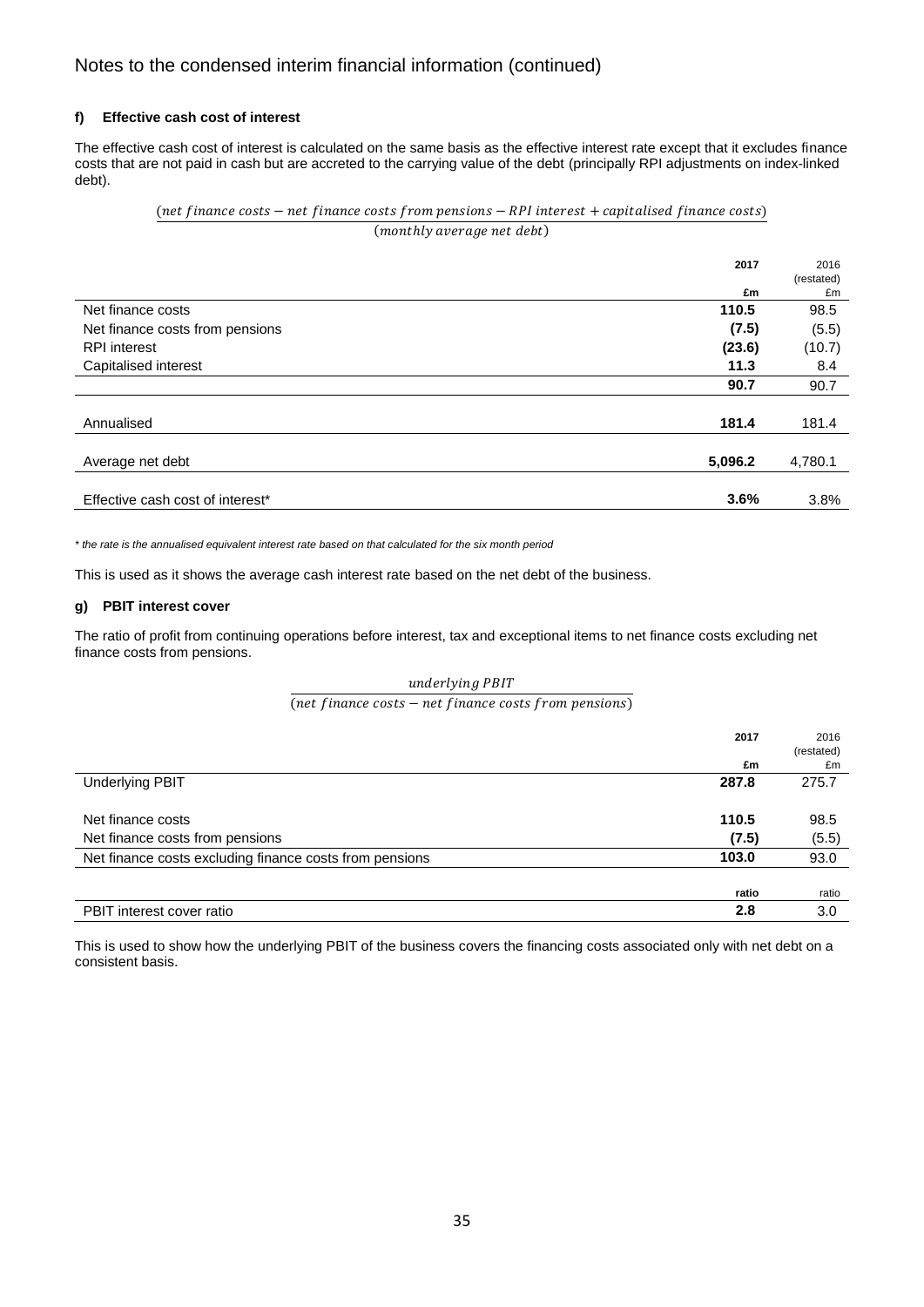#### **h) EBITDA and EBITDA interest cover**

The ratio of profit from continuing operations before interest, tax, exceptional items, depreciation and amortisation to net finance costs excluding net finance costs from pensions.

> $(underlying PBIT + depreciation + annotation)$  $\overline{(net \; finance \; costs - net \; finance \; costs \; from \; pensions)}$

|                                                         | 2017  | 2016       |
|---------------------------------------------------------|-------|------------|
|                                                         |       | (restated) |
|                                                         | £m    | £m         |
| <b>Underlying PBIT</b>                                  | 287.8 | 275.7      |
| Depreciation                                            | 155.8 | 148.0      |
| Amortisation                                            | 9.6   | 8.7        |
| <b>EBITDA</b>                                           | 453.2 | 432.4      |
|                                                         |       |            |
| Net finance costs                                       | 110.5 | 98.5       |
| Net finance costs from pensions                         | (7.5) | (5.5)      |
| Net finance costs excluding finance costs from pensions | 103.0 | 93.0       |
|                                                         |       |            |
|                                                         | ratio | ratio      |
| <b>EBITDA</b> interest cover ratio                      | 4.4   | 4.6        |

This is used to show how the EBITDA of the business covers the financing costs associated only with net debt on a consistent basis.

#### **i) Underlying effective current tax rate**

The current tax charge on continuing operations, excluding prior year charges, exceptional current tax, and current tax on exceptional items and on financial instruments, divided by profit from continuing operations before tax, net gains/losses on financial instruments, exceptional items and share of net profit of joint ventures accounted for using the equity method.

# $(Current tax on PBT - tax on exceptional items - tax on net losses on financial instruments)$

 $(PBT - share of net profit of joint centuries - exceptional items - net losses on financial instruments)$ 

|                                                                                          |       | 2017<br>Tax thereon |        | 2016<br>(restated)<br>Tax thereon |
|------------------------------------------------------------------------------------------|-------|---------------------|--------|-----------------------------------|
|                                                                                          | £m    | £m                  | £m     | £m                                |
| Profit before tax                                                                        | 182.0 | (21.7)              | 181.9  | (29.8)                            |
| Adjustments:                                                                             |       |                     |        |                                   |
| Share of net profit of joint ventures accounted for using the equity method <sup>1</sup> | (1.4) |                     | 0.9    |                                   |
| Exceptional items                                                                        | (8.3) |                     | (21.0) |                                   |
| Net losses on financial instruments                                                      | 5.0   | (1.6)               | 15.4   | (2.0)                             |
|                                                                                          | 177.3 | (23.3)              | 177.2  | (31.8)                            |
| Underlying effective current tax rate                                                    |       | 13.1%               |        | 17.9%                             |

This APM is used to be remove distortions in the underlying tax charge and create a metric consistent with the calculation of underlying earnings per share in note 8.

 $\overline{a}$ <sup>1</sup> Share of net profit of joint ventures accounted for using the equity method is recognised post tax incurred in the joint ventures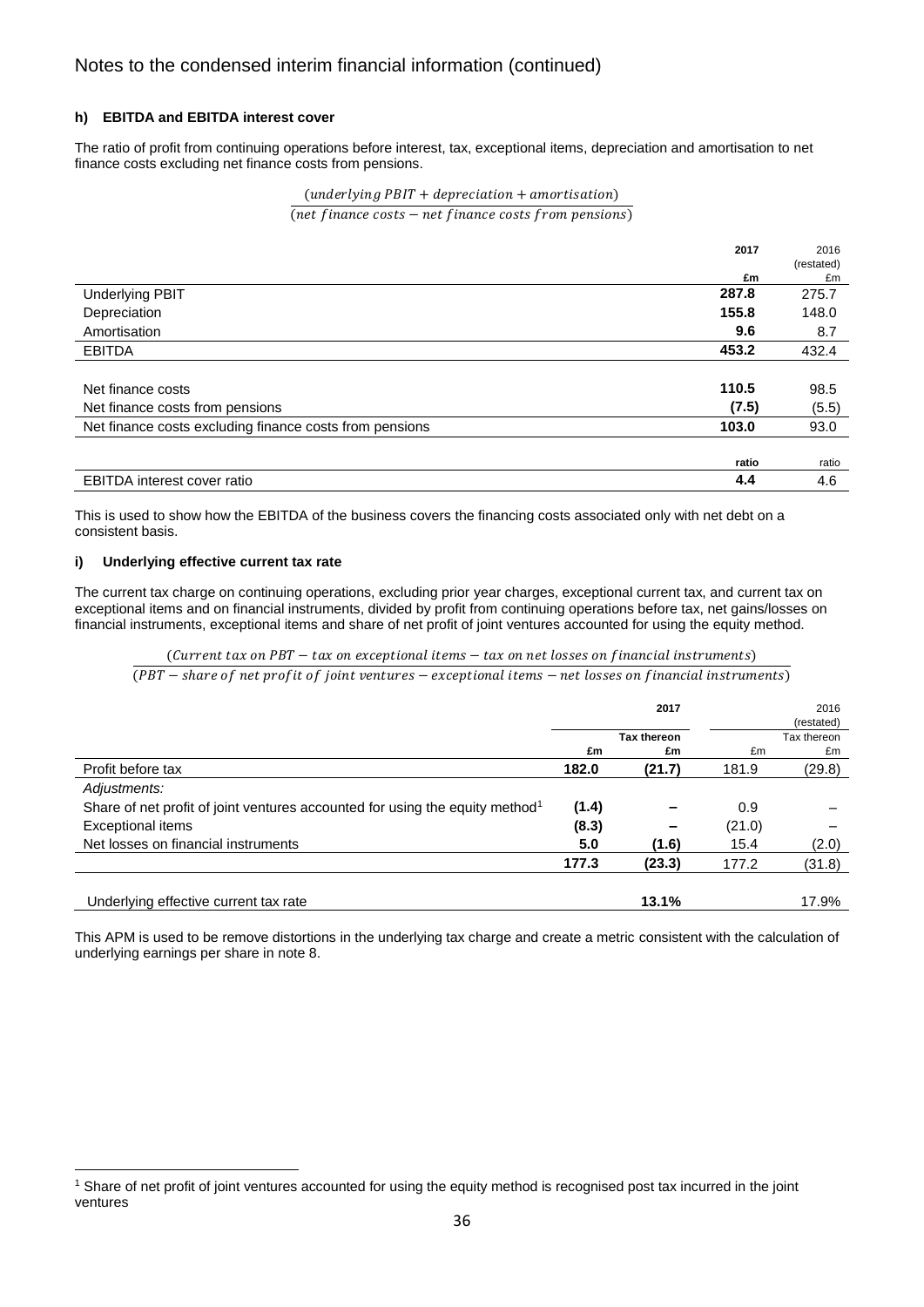# **Responsibility statement**

We confirm to the best of our knowledge:

- (a) the condensed set of financial statements has been prepared in accordance with IAS 34 "Interim Financial Reporting"; and
- (b) the interim management report includes a fair review of the information required by Disclosure Guidance and Transparency Rules 4.2.7R and 4.2.8R of the United Kingdom Financial Conduct Authority.

Signed on behalf of the Board who approved the half yearly financial report on 22 November 2017.

Andrew Duff **Andrew Duff** James Bowling<br>
Chairman **Chairman** Chief Financial Officer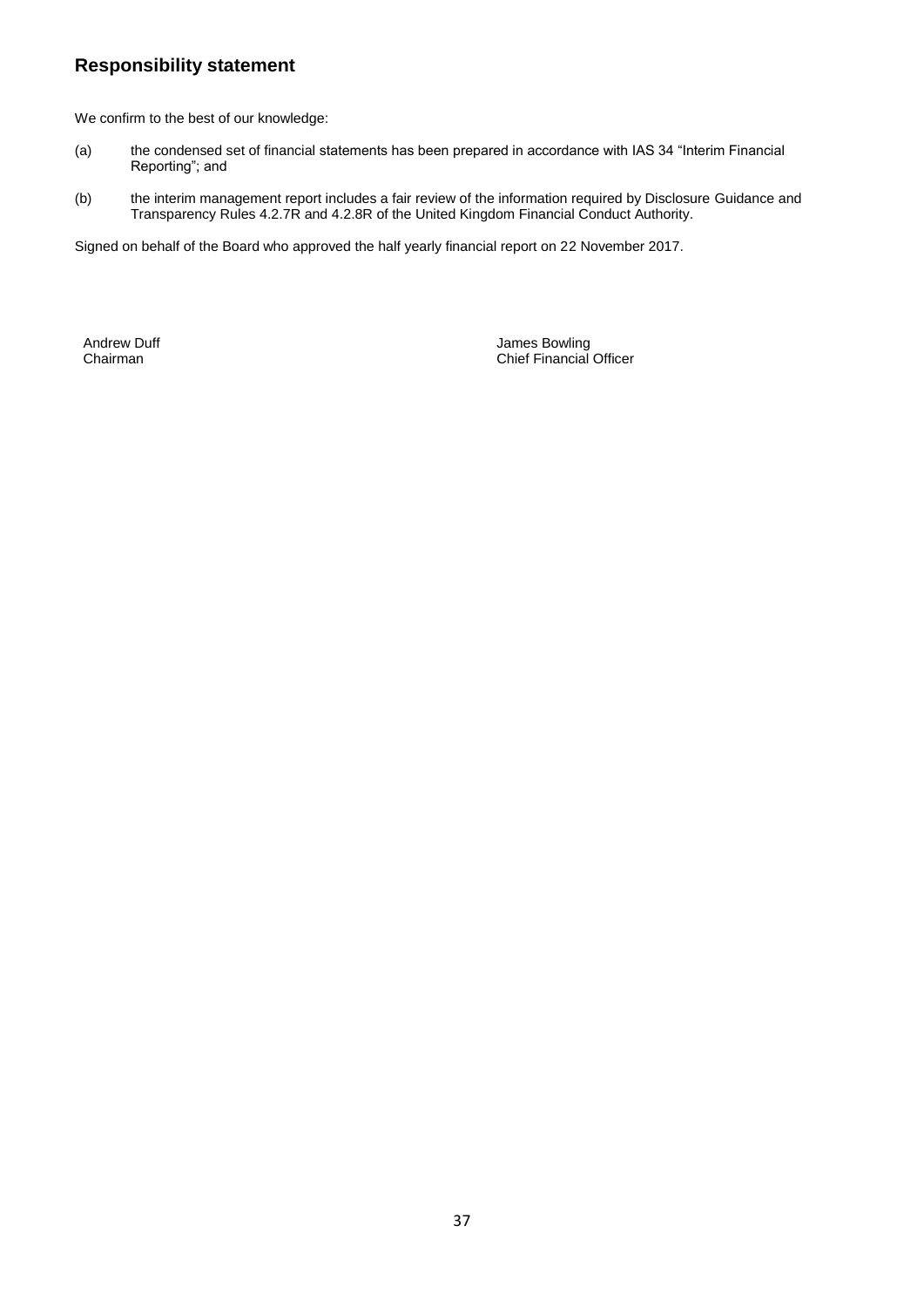# **INDEPENDENT REVIEW REPORT TO SEVERN TRENT PLC**

We have been engaged by the company to review the condensed set of financial statements in the half-yearly financial report for the six months ended 30 September 2017 which comprises the condensed consolidated income statement, the condensed consolidated statement of comprehensive income, the condensed consolidated statement of changes in equity, the condensed consolidated balance sheet, the condensed consolidated cash flow statement and related notes 1 to 17. We have read the other information contained in the half-yearly financial report and considered whether it contains any apparent misstatements or material inconsistencies with the information in the condensed set of financial statements.

This report is made solely to the company in accordance with International Standard on Review Engagements (UK and Ireland) 2410 "Review of Interim Financial Information Performed by the Independent Auditor of the Entity" issued by the Auditing Practices Board. Our work has been undertaken so that we might state to the company those matters we are required to state to it in an independent review report and for no other purpose. To the fullest extent permitted by law, we do not accept or assume responsibility to anyone other than the company, for our review work, for this report, or for the conclusions we have formed.

#### **Directors' responsibilities**

The half-yearly financial report is the responsibility of, and has been approved by, the directors. The directors are responsible for preparing the half-yearly financial report in accordance with the Disclosure and Transparency Rules of the United Kingdom's Financial Conduct Authority.

As disclosed in note 1, the annual financial statements of the group are prepared in accordance with IFRSs as adopted by the European Union. The condensed set of financial statements included in this half-yearly financial report has been prepared in accordance with International Accounting Standard 34 "Interim Financial Reporting" as adopted by the European Union.

#### **Our responsibility**

Our responsibility is to express to the company a conclusion on the condensed set of financial statements in the half-yearly financial report based on our review.

#### **Scope of review**

We conducted our review in accordance with International Standard on Review Engagements (UK and Ireland) 2410 "Review of Interim Financial Information Performed by the Independent Auditor of the Entity" issued by the Auditing Practices Board for use in the United Kingdom. A review of interim financial information consists of making inquiries, primarily of persons responsible for financial and accounting matters, and applying analytical and other review procedures. A review is substantially less in scope than an audit conducted in accordance with International Standards on Auditing (UK) and consequently does not enable us to obtain assurance that we would become aware of all significant matters that might be identified in an audit. Accordingly, we do not express an audit opinion.

#### **Conclusion**

Based on our review, nothing has come to our attention that causes us to believe that the condensed set of financial statements in the half-yearly financial report for the six months ended 30 September 2017 is not prepared, in all material respects, in accordance with International Accounting Standard 34 as adopted by the European Union and the Disclosure and Transparency Rules of the United Kingdom's Financial Conduct Authority.

#### **Deloitte LLP**

Statutory Auditor London, UK 22 November 2017